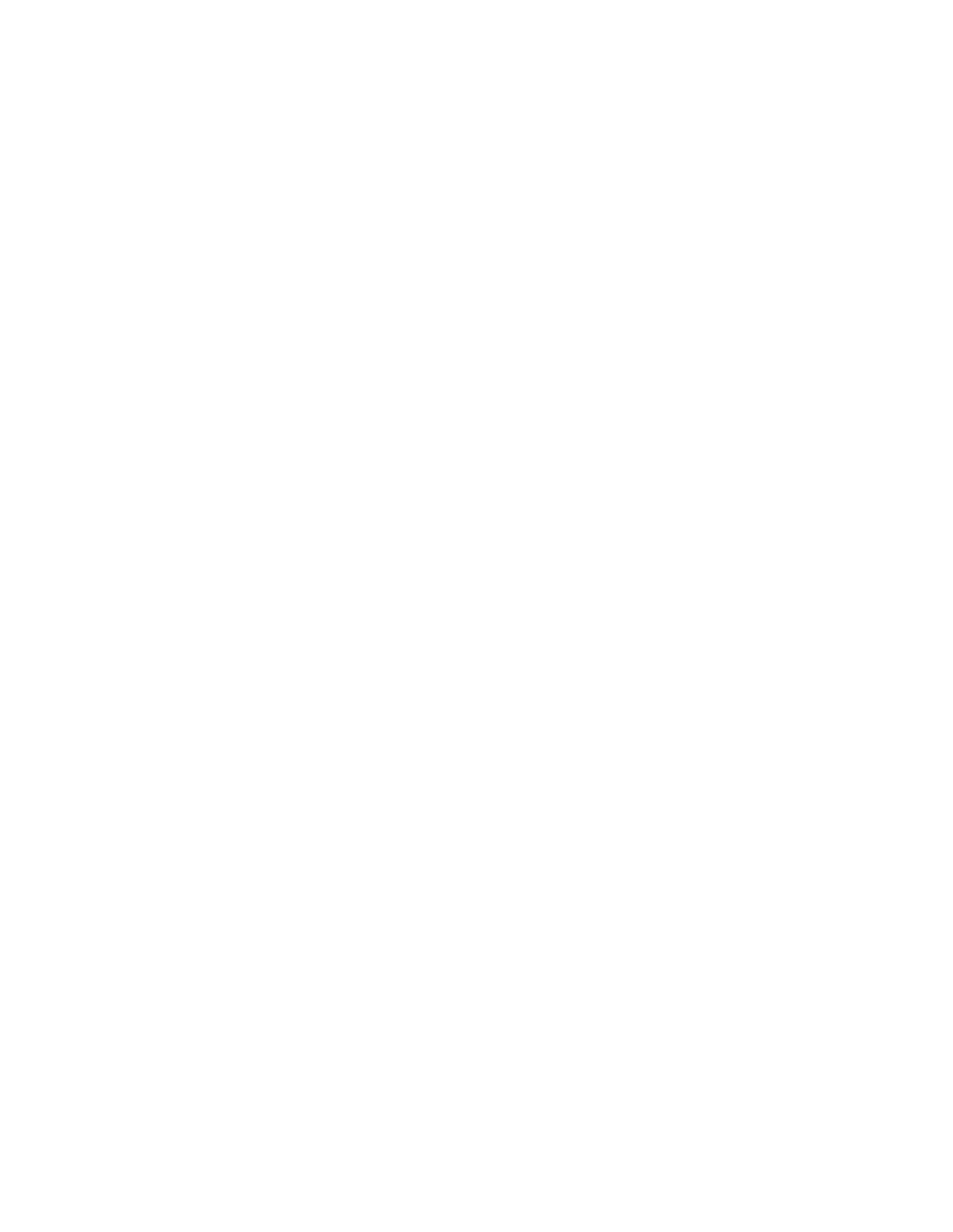*Cette publication est aussi disponible en français.*

This publication is available in PDF format on the Internet at <http://www.pch.gc.ca>

© Her Majesty the Queen in Right of Canada, 2013. Cat. no. : CH7-18/2013E-PDF ISBN : 978-1-100-22241-7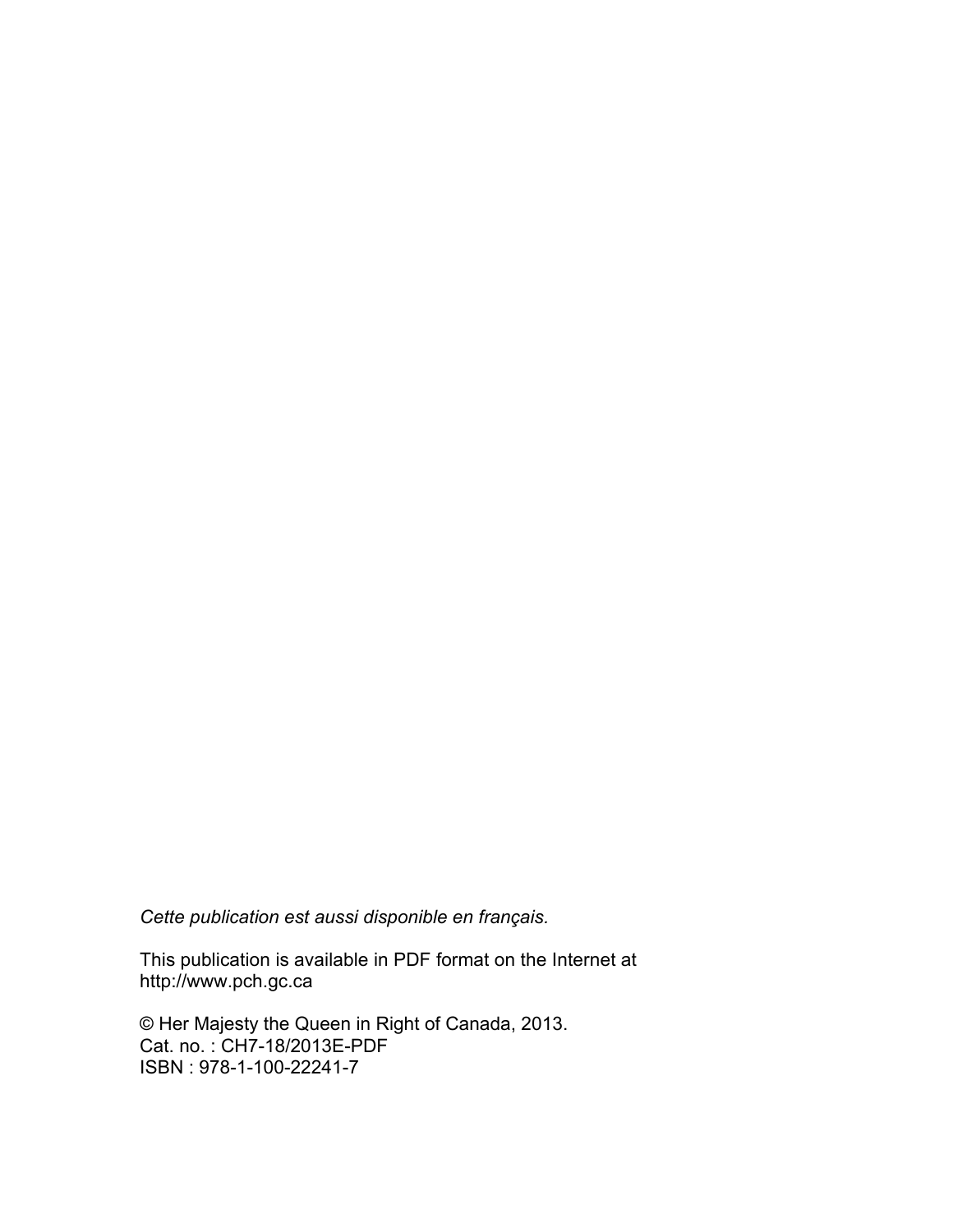# **Table of contents**

| 1.                |                                                                                                                                                                                          |  |  |  |  |
|-------------------|------------------------------------------------------------------------------------------------------------------------------------------------------------------------------------------|--|--|--|--|
| 1.1               | 1.1.1<br>1.1.2<br>1.1.3<br>1.1.4                                                                                                                                                         |  |  |  |  |
| 1.2<br>1.3        |                                                                                                                                                                                          |  |  |  |  |
| 2.                |                                                                                                                                                                                          |  |  |  |  |
| 2.1<br>2.2<br>2.3 |                                                                                                                                                                                          |  |  |  |  |
| 3.                |                                                                                                                                                                                          |  |  |  |  |
| 3.1<br>3.2<br>3.3 | 3.1.1<br>3.1.2                                                                                                                                                                           |  |  |  |  |
| 3.4               | Results related to the Development of Official-Language communities program 13<br>3.4.1<br>3.4.2<br>3.4.2.2 Knowledge of the official languages and appreciation of linguistic duality20 |  |  |  |  |
| 3.5<br>3.6        | 3.5.1<br>3.5.2<br>3.5.3                                                                                                                                                                  |  |  |  |  |
| 4.                |                                                                                                                                                                                          |  |  |  |  |
| 5.                |                                                                                                                                                                                          |  |  |  |  |
| 6.                |                                                                                                                                                                                          |  |  |  |  |
|                   |                                                                                                                                                                                          |  |  |  |  |
|                   |                                                                                                                                                                                          |  |  |  |  |
|                   |                                                                                                                                                                                          |  |  |  |  |
|                   | Annex D: List of documents consulted to support the evaluation of the OLSPs 44                                                                                                           |  |  |  |  |
|                   |                                                                                                                                                                                          |  |  |  |  |
|                   |                                                                                                                                                                                          |  |  |  |  |
|                   | Annex G: Minority population residing near an organization that broadcasts on radio or                                                                                                   |  |  |  |  |
|                   |                                                                                                                                                                                          |  |  |  |  |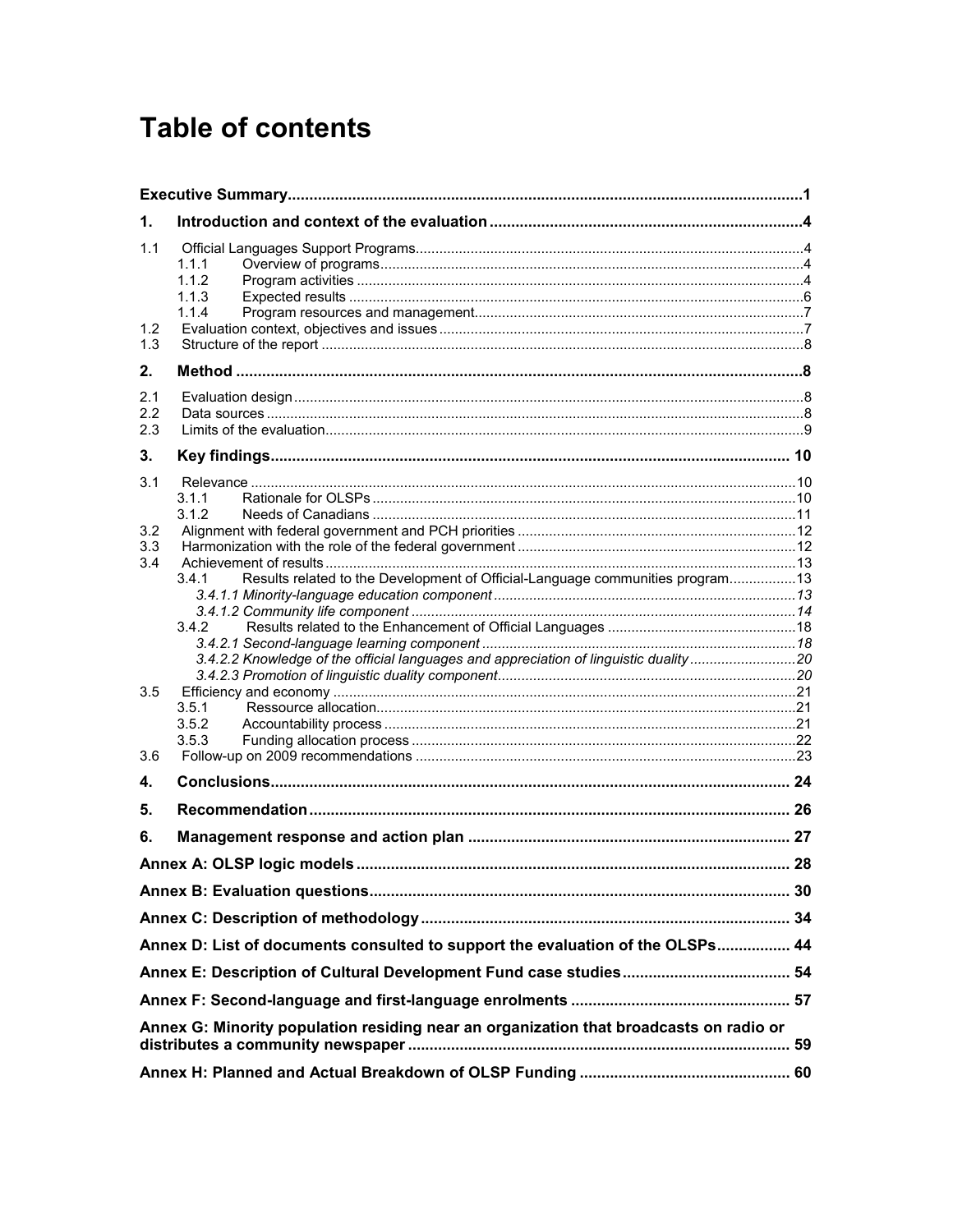# **List of acronyms**

| <b>CEFRL</b> | Common European Framework of Reference for Languages    |
|--------------|---------------------------------------------------------|
| <b>CMEC</b>  | Council of Ministers of Education, Canada               |
| <b>ESD</b>   | <b>Evaluation Services Directorate</b>                  |
| <b>FERC</b>  | <b>Funding Evaluation and Recommendations Committee</b> |
| <b>GCIMS</b> | Grants and Contributions Information Management System  |
| <b>MCCF</b>  | Ministerial Conference on the Canadian Francophonie     |
| OLA.         | <b>Official Languages Act</b>                           |
| <b>OLMC</b>  | <b>Official Language Minority Community</b>             |
| <b>OLSP</b>  | <b>Official Languages Support Programs</b>              |
| <b>OLSPB</b> | <b>Official Languages Support Programs Branch</b>       |
| <b>PCH</b>   | Department of Canadian Heritage                         |
|              |                                                         |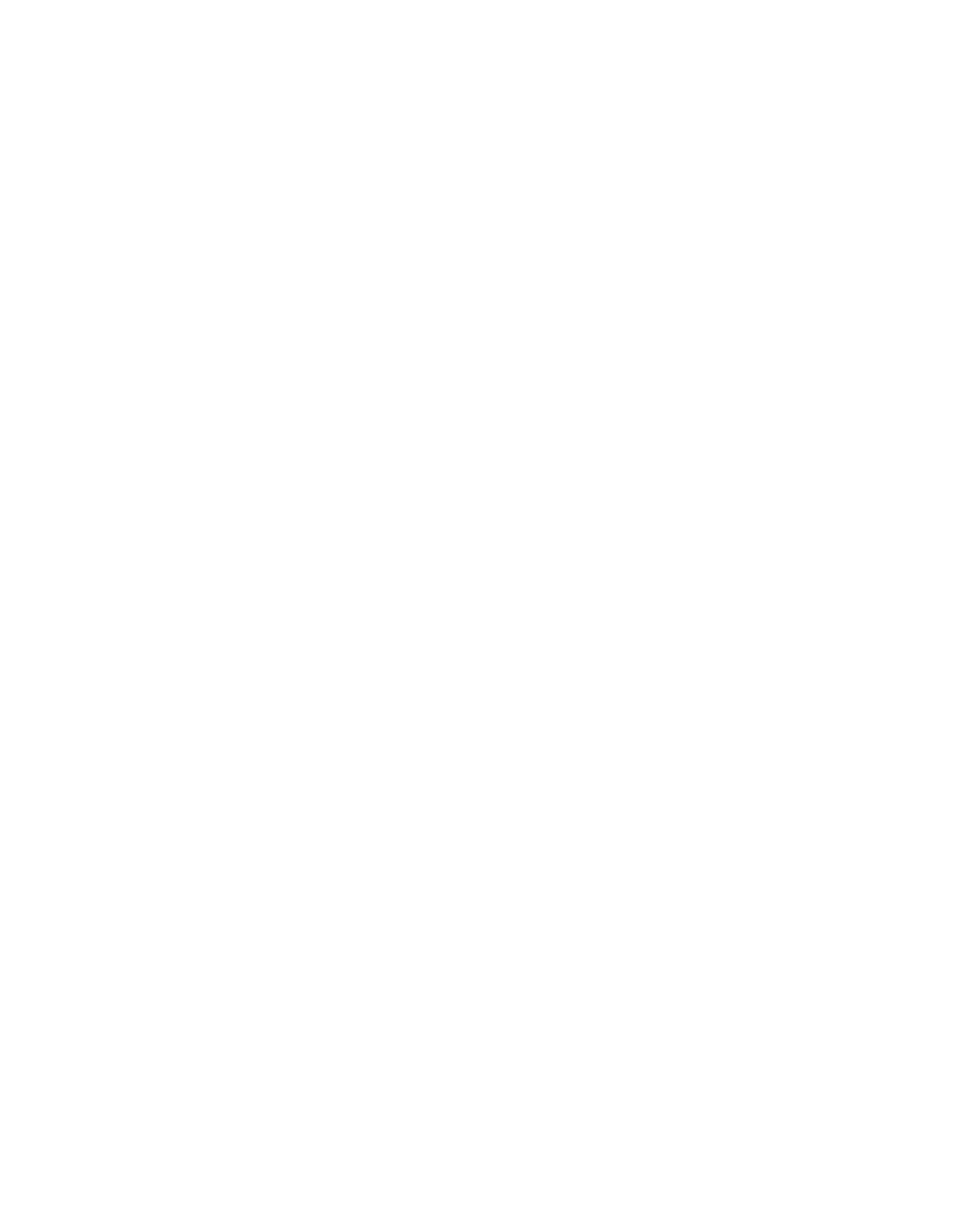# <span id="page-6-0"></span>**Executive Summary**

# **Program description**

The Official Languages Support Programs (OLSPs) are the federal government's largest departmental official languages initiative. OLSPs are divided into several components, which fall under two main programs:

- Development of Official-Language Communities; and
- Enhancement of Official Languages.

Through these programs and their components, PCH provides financial support to provincial and territorial governments, as well as to certain stakeholder's organization, to support minority-language education, second-language learning and service and program offering in both official languages. In addition, responsibilities related to federal interdepartmental coordination, research and the promotion of linguistic duality complete the list of activities undertaken by the program.

## **Evaluation objectives and methodology**

### *Background and objectives*

An evaluation conducted in 2009 led to recommendations entirely implemented to date. To ensure relevance for the evaluation of the Roadmap for Canada's Linguistic Duality, the current evaluation of the OLSPs was undertaken to update the results of the 2009 evaluation. The Roadmap represents a \$1.1billion investment over five years (2008-2009 to 2012-2013), covering 32 initiatives led by 15 federal departments and agencies. The funds allotted to the OLSPs represent more than half of the amount invested in the Roadmap, which is \$ 601.5 million. The current evaluation is limited to OLSP components that were partially or fully funded by the Roadmap.

The OLSP evaluation was conducted by PCH's Evaluation Services Directorate and is based on an evaluation framework developed in accordance with the Treasury Board's Policy on Evaluation. The evaluation thus explores the relevance of OLSPs and their performance in relation to their expected intermediate results for the period from 2008-2009 to 2012-2013

### *Lines of investigation*

The results of this evaluation are based on the following sources:

- Document review to gather the information required to conduct the study;
- Literature review and secondary data analysis to study in greater depth the issues addressed by the OLSPs;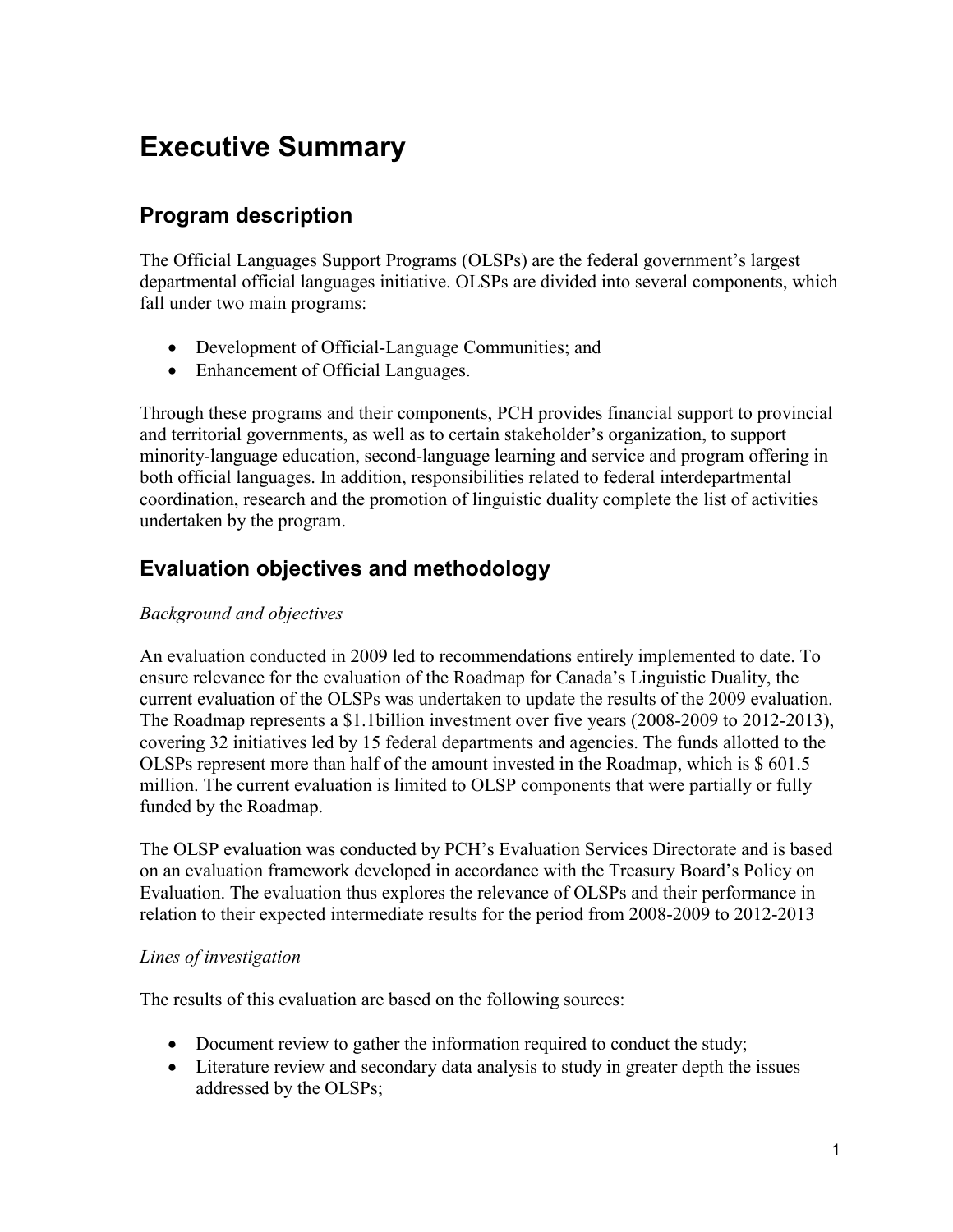- Interviews of key stakeholders; and,
- Case studies on initiatives funded under the Cultural Development Fund and on the vitality of the OLMCs.

#### *Constraints and limitations*

- Overall, the data used in the evaluation are from the 2006 Census. However, when available, data from the 2011 Census were considered in the evaluation.
- The OLSP's own funds and those allocated under the Roadmap are not accounted for separately. It is therefore difficult to assess the efficiency with which the funds originating from one or the other of these sources of funding are administered.
- Certain data concerning the Quebec OLMCs are not available.

## **Findings from lines of investigation**

### *Relevance*

The OLSPs are directly linked to the federal government's constitutional and legislative official-language obligations. Both programs constitute an appropriate contribution for meeting some of the needs expressed by the OLMCs in terms of their development and vitality. Moreover, the OLSPs help meet the needs of Canadians wishing to develop knowledge of their second official language.

During the evaluation period, two new subcomponents were added to the OLSPs: the Cultural Development Fund and the Youth Initiatives. The first component meets a genuine need to enhance the culture, art and heritage offering in the OLMCs.

The OLSPs support PCH's mandate under the OLA. In addition to the responsibilities it has in common with all federal departments and agencies, PCH assumes a unique role, particularly in terms of support to provinces and territories in the minority-language education and second-language learning fields.

### *Performance (effectiveness)*

Overall, the OLSPs produce positive results.

### *Development of Official-Language Communities* **Program**

The components of this program have contributed to:

- Increased offering of programs and activities to further minority-language education;
- Outreach and recruitment of more students within the minority-education system;
- Increased access by the OLSPs to programs and services in their language, by the provinces and territories and by community organizations. Cooperation continues to improve among all partners (provincial and territorial governments and community groups) in terms of coordinating their efforts in this regard.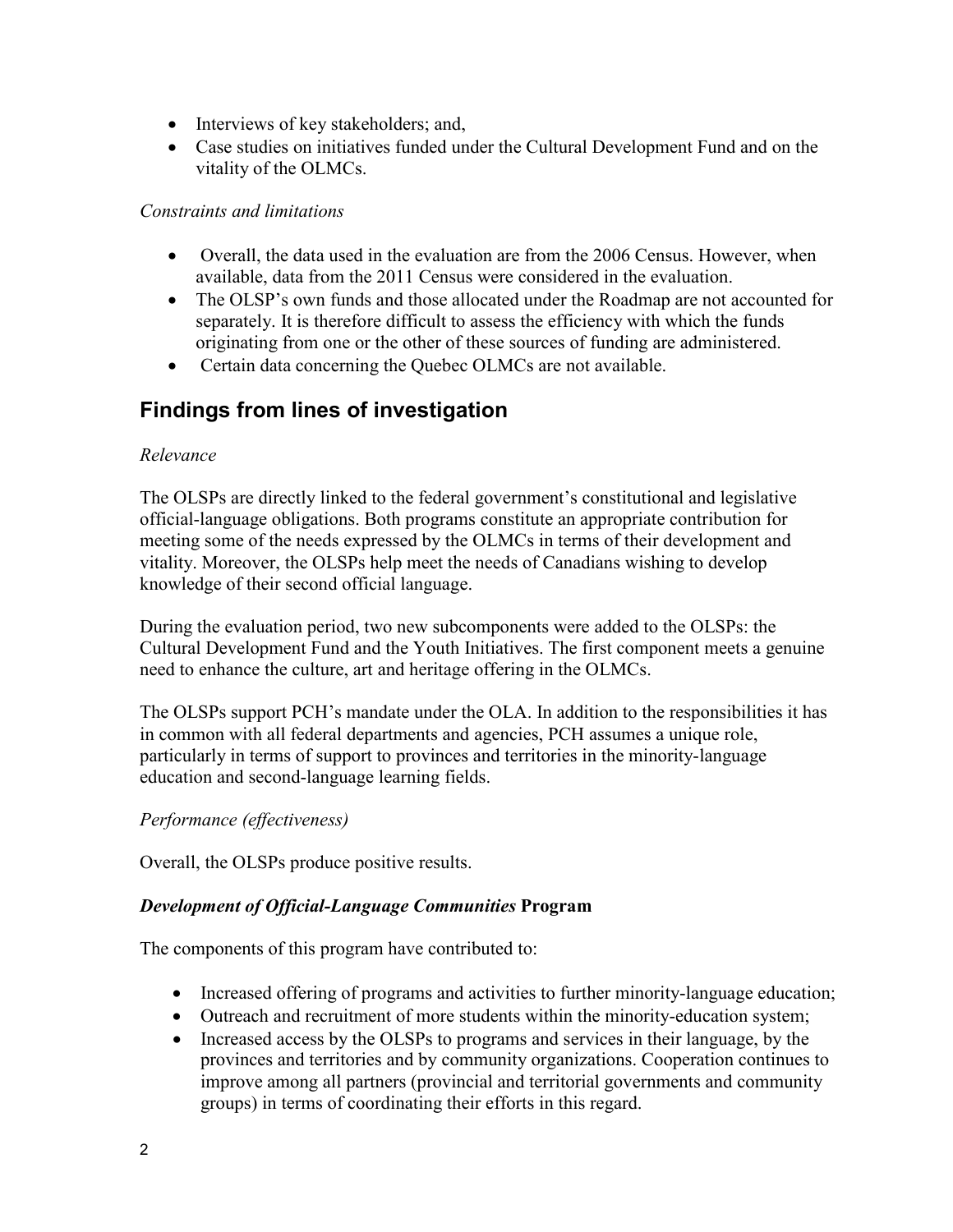### *Enhancement of Official Languages Program*

The components of this program allowed:

- A greater number of Canadians given the opportunity to gain practical knowledge of the two official languages. Enrolment in second-language learning programs is still high, particularly in immersion programs, for which the upward historical trend continued during the evaluation period;
- Progress in measuring second-language learning, thereby improving the evidence concerning knowledge levels attained by young Canadians taught using various second-language education models;
- To undertake certain steps to update the dialogue on linguistic duality. OLSP's activities all promote linguistic duality. Progress was achieved in supporting dedicated activities on promoting linguistic duality.

#### *Performance (efficiency and economy)*

The OLSPB was able to invest the financial resources of the OLSPs as forecasted. Moreover, the administrative costs associated with the OLSPs were low and maintained at about 3 percent of the total budget. The streamlining of the accountability process was also specifically emphasized by the organizations working in OLMCs. The number of reports was reduced, particularly for the provinces and territories, and the information required for each report was more targeted.

## **Recommendation**

During the last five years, important efforts were invested by intergovernmental partners in the development of a systematic and consistent national measure of the level of acquired knowledge in second language by students. These efforts included measurement pilot projects showing generally positive results. Still, some work is required to ensure that the measure of the level of acquired knowledge is operationalized in all provinces and territories.

It is therefore recommended that:

• the OLSPs encourages setting up an intergovernmental mechanism to facilitate dialogue and the exchange of best practices, in particular when related to measurement of the level of acquired linguistic knowledge in second language.

Original signed by

**Richard Willan** Chief Audit and Evaluation Executive Department of Canadian Heritage

\_\_\_\_\_\_\_\_\_\_\_\_\_\_\_\_\_\_\_\_\_\_\_\_\_\_\_\_\_\_\_\_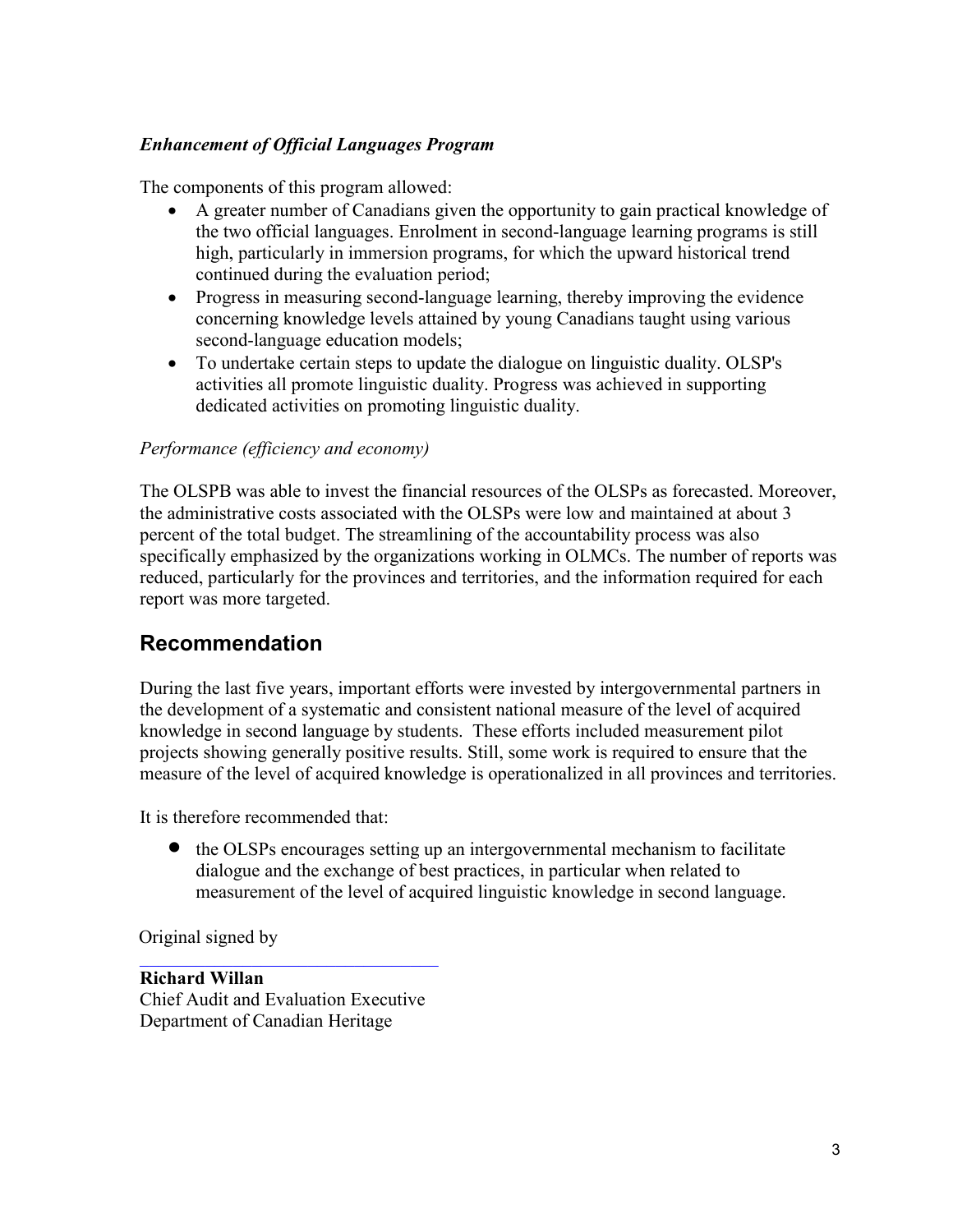# <span id="page-9-0"></span>**1. Introduction and context of the evaluation**

This document is the report on the evaluation of the Official Languages Support Programs (OLSPs) for the period from 2008-2009 to 2012-2013.

The first part of the report describes the OLSPs as well as the larger context in which they have evolved, particularly those aspects relating to the Roadmap for Canada's Linguistic Duality ("the Roadmap"). The evaluation objectives and issues are also presented.

# <span id="page-9-1"></span>**1.1 Official Languages Support Programs**

## <span id="page-9-2"></span>*1.1.1 Overview of programs*

OLSPs is one of the largest grants and contributions programs of the Department of Canadian Heritage (PCH) and the federal government's most important official languages initiative. It is made up of a number of components, which fall under two main programs:

- Development of Official-Language Communities; and
- Enhancement of Official Languages

Through these two programs and their respective components, PCH provides financial assistance to the provincial and territorial governments as well as to organizations, with the goal of supporting minority-language education, second-language learning and the delivery of programs and services in both official languages. It also carries out responsibilities in the area of federal interdepartmental coordination, research and the promotion of linguistic duality

## <span id="page-9-3"></span>*1.1.2 Program activities*

The evaluation includes the OLSP components that were partially or fully funded by the Roadmap<sup>1</sup>. [Figure 1](#page-10-0) illustrates, for each of the two main programs, the OLSP components that are covered by the evaluation. The evaluation was conducted in the broader context of the evaluation of the Roadmap.

 $1$  Announced in June 2008 by the Government of Canada, the Roadmap represents an investment of 1.1 billion dollars over five years (2008-2009 to 2012-2013) in 32 initiatives driven by 15 federal departments and agencies. The Roadmap is a horizontal initiative that aims to enhance and expand government action in order to increase and make accessible the benefits of linguistic duality.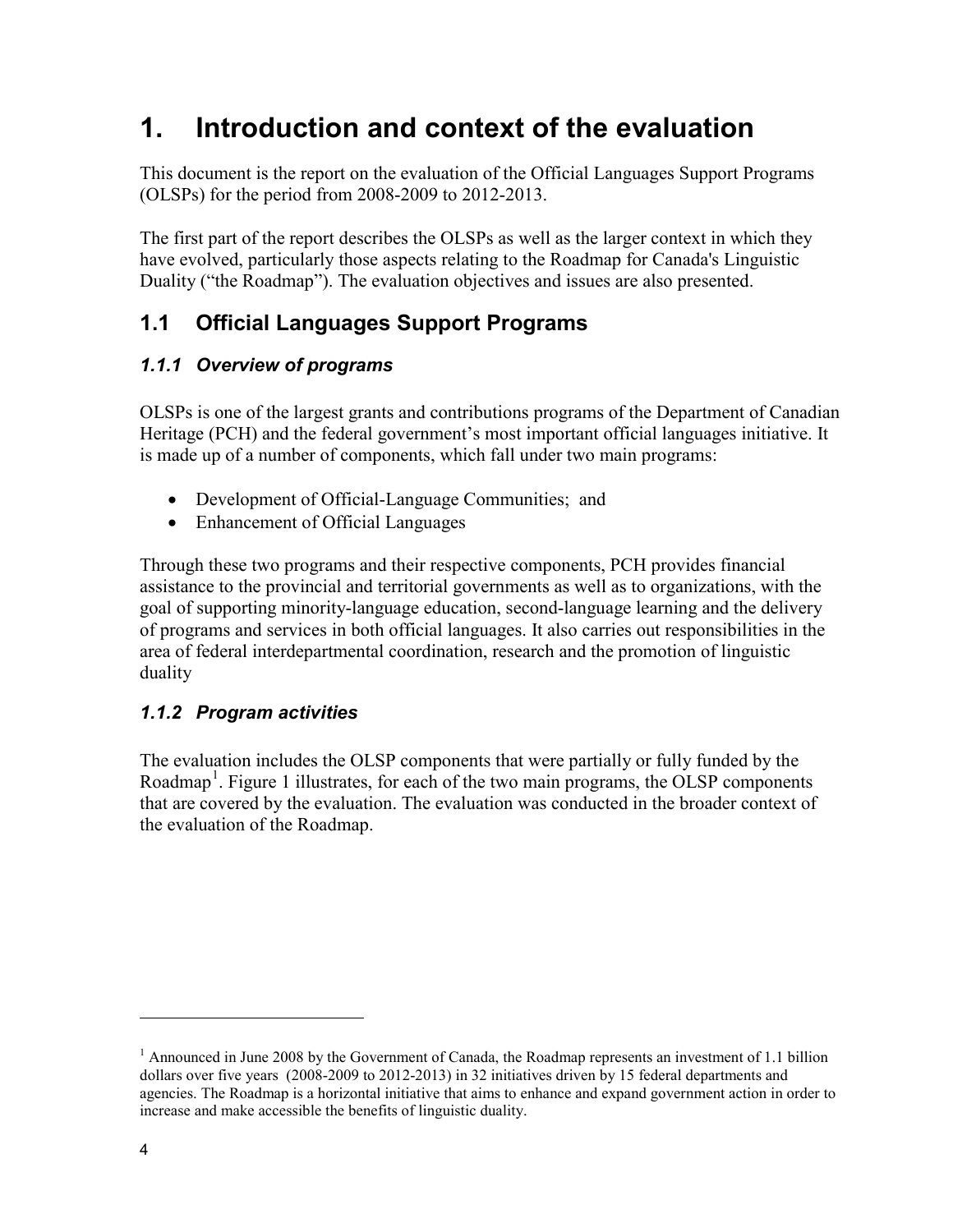# Development of Official Language Communities

Community Life component

- •Support to official language minority communities (OLMCs)
- •Intergovernmental cooperation
- •Cultural Development Fund
- •Youth initiatives

Minority-Language Education component

- •Support for education in the minority language
- •Summer language bursaries
- •Official language monitors

# Enhancement of Official Languages

Promotion of Linguistic Duality component •Youth initiatives

Second-Language Learning component

- •Support for second-language teaching
- •Summer language bursaries
- •Official language monitors

**Figure 1** 

<span id="page-10-0"></span>Table 1 briefly describes each of these components.

|                                                  | Table 1: OLSP initiatives under the Roadmap                                                                                                                                                                                                                                                                                                                                                                      |  |  |  |  |
|--------------------------------------------------|------------------------------------------------------------------------------------------------------------------------------------------------------------------------------------------------------------------------------------------------------------------------------------------------------------------------------------------------------------------------------------------------------------------|--|--|--|--|
| <b>Components</b>                                | Subcomponents of OLSP considered as Roadmap initiatives                                                                                                                                                                                                                                                                                                                                                          |  |  |  |  |
|                                                  | Support to official language minority communities (OLMCs)<br>Aims to encourage community organizations to become envolved by reinforcing their<br>ability to take action to make measurable gains in long-term community development, as<br>well as to encourage innovation and excellence.                                                                                                                      |  |  |  |  |
|                                                  | <b>Intergovernmental Cooperation</b>                                                                                                                                                                                                                                                                                                                                                                             |  |  |  |  |
|                                                  | Aims to help provincial and territorial governments offer provincial, territorial and<br>municipal servicesin the language of the OLMC, as well as the necessary infrastructures<br>to provide these services.                                                                                                                                                                                                   |  |  |  |  |
| <b>Community Life</b>                            | <b>Youth Initiatives</b>                                                                                                                                                                                                                                                                                                                                                                                         |  |  |  |  |
|                                                  | Give OLMC youth the opportunity to regularly use their minority language during various<br>activities taking place outside of school and to make using their minority language a<br>daily habit. Emphasis is placed on strengthening activities related to radio and other<br>community media to encourage young people to participate in cultural and community<br>activities                                   |  |  |  |  |
|                                                  | <b>Cultural Development Fund</b>                                                                                                                                                                                                                                                                                                                                                                                 |  |  |  |  |
|                                                  | Aims to support the development and expansion of the OLMCs through projects and<br>initiatives of a cultural, artistic and heritage nature.                                                                                                                                                                                                                                                                      |  |  |  |  |
|                                                  | Support to Education in the Language of the Minority                                                                                                                                                                                                                                                                                                                                                             |  |  |  |  |
| <b>Minority-</b><br>Language<br><b>Education</b> | Seeks to improve the offer of programs and activities by provinces and territories relating<br>to official-language minority education (Anglophones in Quebec and Francophones<br>outside of Quebec) at all educational levels. It also seeks to increase the production and<br>sharing of knowledge, as well as develop methods and innovative tools to support<br>education in the minority official language. |  |  |  |  |
|                                                  | <b>Summer Language Bursaries</b>                                                                                                                                                                                                                                                                                                                                                                                 |  |  |  |  |
|                                                  | Enable Canadians to discover another region of Canada while learning French. The                                                                                                                                                                                                                                                                                                                                 |  |  |  |  |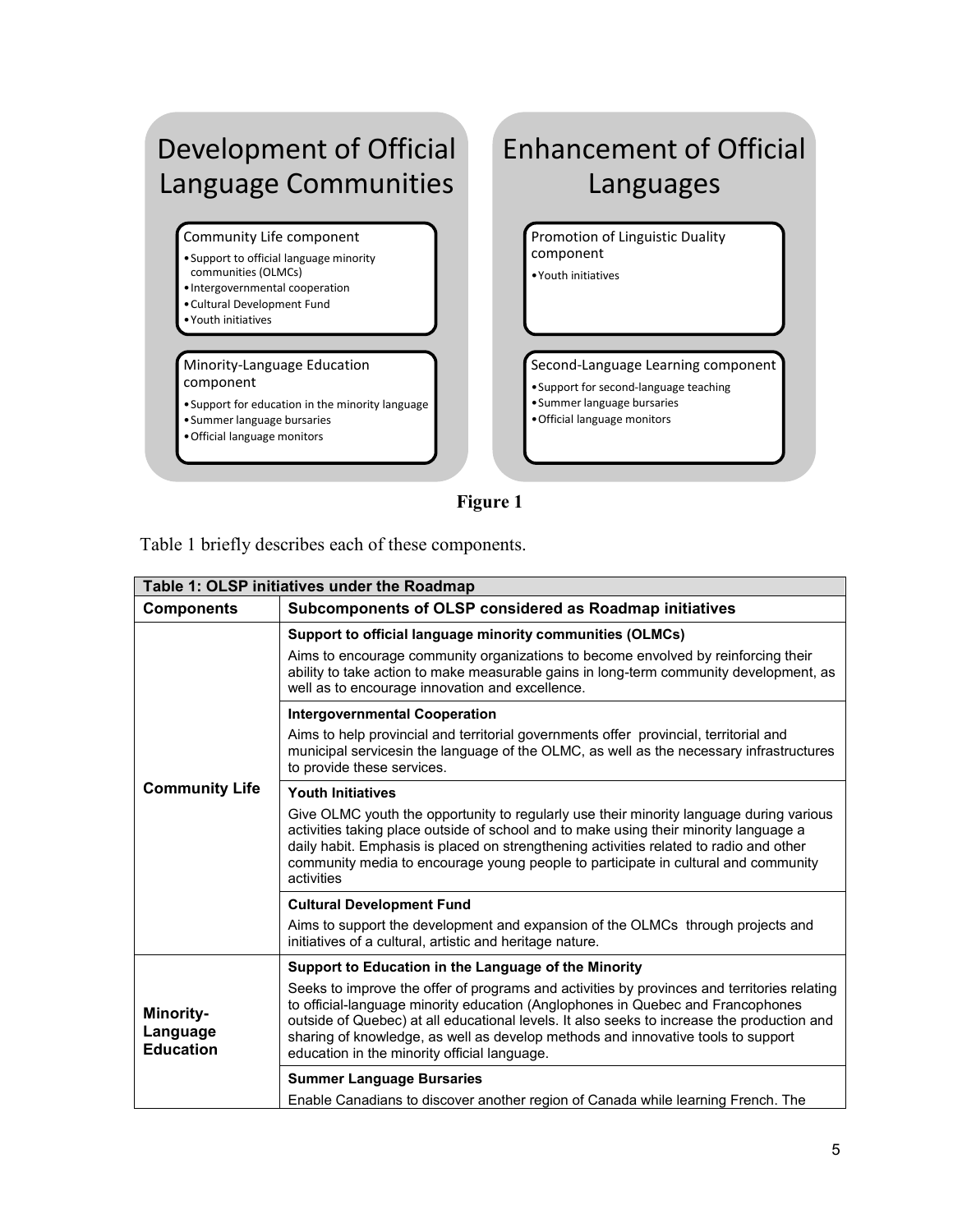| Table 1: OLSP initiatives under the Roadmap                                  |                                                                                                                                                                                                                                                                                                                                                                        |  |  |  |  |
|------------------------------------------------------------------------------|------------------------------------------------------------------------------------------------------------------------------------------------------------------------------------------------------------------------------------------------------------------------------------------------------------------------------------------------------------------------|--|--|--|--|
| <b>Components</b>                                                            | Subcomponents of OLSP considered as Roadmap initiatives                                                                                                                                                                                                                                                                                                                |  |  |  |  |
|                                                                              | Explore Program is an intensive three-week language course with numerous<br>opportunities for educational and cultural exchanges.                                                                                                                                                                                                                                      |  |  |  |  |
|                                                                              | <b>Official Language Monitors</b>                                                                                                                                                                                                                                                                                                                                      |  |  |  |  |
|                                                                              | The Odyssey program offers a full-time work experience in another province or territory,<br>and to share the culture while making a difference in the lives of youth in the host<br>community.                                                                                                                                                                         |  |  |  |  |
| Promoting                                                                    | <b>Youth Initiatives</b>                                                                                                                                                                                                                                                                                                                                               |  |  |  |  |
| Linguistic<br><b>Duality</b>                                                 | Encourage young people to use their second language, and offer opportunities to hear<br>their second language spoken outside of school. Young people from the majority<br>population are the target group for these initiatives.                                                                                                                                       |  |  |  |  |
|                                                                              | <b>Support to Second-Language Education</b>                                                                                                                                                                                                                                                                                                                            |  |  |  |  |
| Second-                                                                      | Seeks to improve the delivery of provincial and territorial programs and activities that<br>focus on the teaching of English or French as a second official language, at all levels of<br>instruction. It also seeks to increase the production and sharing of knowledge, and the<br>development of methods and innovative tools to support second-language education. |  |  |  |  |
| Language<br><b>Education</b>                                                 | <b>Summer Language Bursaries</b>                                                                                                                                                                                                                                                                                                                                       |  |  |  |  |
|                                                                              | The Explore Program offers five weeks of discovery, meetings and discussions in<br>situations conducive to learning a second language.                                                                                                                                                                                                                                 |  |  |  |  |
|                                                                              | <b>Official Language Monitors</b>                                                                                                                                                                                                                                                                                                                                      |  |  |  |  |
|                                                                              | (See description above).                                                                                                                                                                                                                                                                                                                                               |  |  |  |  |
| Source: Administrative data provided by the Department of Canadian Heritage. |                                                                                                                                                                                                                                                                                                                                                                        |  |  |  |  |

OLSPs represent approximately 55% of the total investment under the Roadmap, or 601.5 million dollars, administered by OLSPB.

## <span id="page-11-0"></span>*1.1.3 Expected results*

The OLSPs seek to achieve a series of immediate, intermediate and final outcomes, which are illustrated in the two logic models in Annex A of this report. The present evaluation of the OLSPs focuses specifically on the achievement of intermediate outcomes.

In the case of the Development of Official-Language Communities Program, the expected intermediate outcomes are as follows:

- Increased OLMC access to quality education in their language in their community.
- Increased OLMC access to programs and services, in their language, offered by federal departments and agencies, provinces, territories and municipalities, and community organizations.

In the case of the Enhancement of Official Languages Program, the intermediate outcomes are as follows:

• A larger number of Canadians have a working knowledge of both official languages.A larger number of Canadians have a better understanding and appreciation of the benefits of official languages.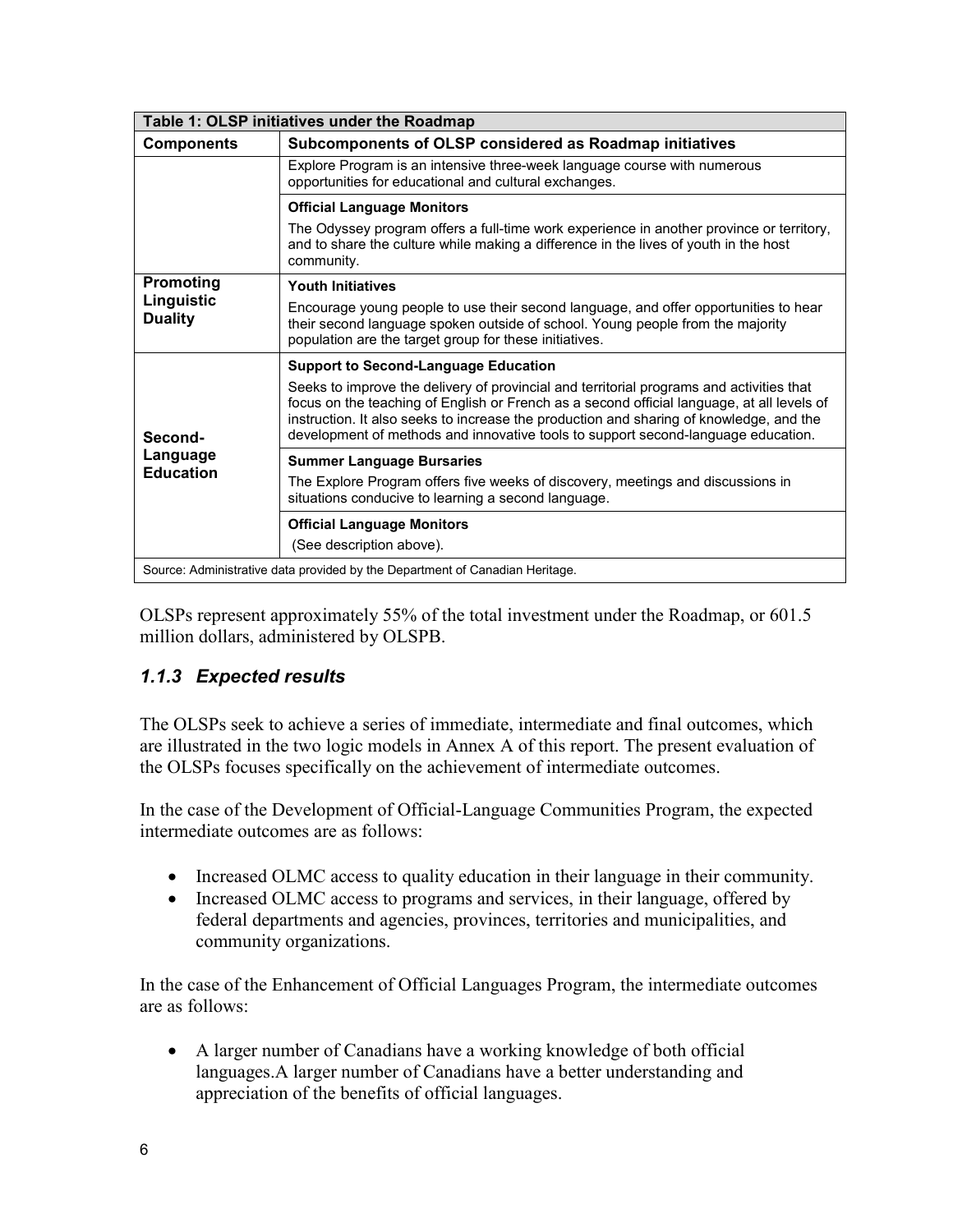### <span id="page-12-0"></span>*1.1.4 Program resources and management*

The financial resources associated with the OLSP components that form the subject of the present evaluation come from two distinct sources. The first consists of regular funds, called recurrent funds in the table, that are available to the OLSPs. The second source is funding provided under the Roadmap. In this category are "recurrent" funds corresponding to the amounts that these programs previously received under the Action Plan for Official Languages 2003-2008 and funds invested in two new initiatives, the Cultural Development Fund and the Youth Initiatives.

Table 2 presents the total planned budget allocation for OLSP initiatives under the Roadmap, by budget source.

| Table 2: Total planned budget allocation for OLSP components under the Roadmap (RM),<br>2008-2013 |                                   |                                 |                           |                                 |                               |  |
|---------------------------------------------------------------------------------------------------|-----------------------------------|---------------------------------|---------------------------|---------------------------------|-------------------------------|--|
| <b>Initiatives</b>                                                                                | <b>Outside</b><br><b>RM (\$M)</b> | <b>RM</b><br>recurrent<br>(\$M) | <b>RM</b><br>new<br>(\$M) | <b>Total</b><br>budget<br>(\$M) | <b>Under</b><br><b>RM</b> (%) |  |
| Support to OLMCs                                                                                  | 178.0                             | 22.5                            | 0                         | 200.5                           | 11.3                          |  |
| Intergovernmental Cooperation                                                                     | 63.0                              | 22.5                            | 0                         | 85.5                            | 26.5                          |  |
| Youth Initiatives                                                                                 | $\Omega$                          | 0                               | 12.5                      | 12.5                            | 100.0                         |  |
| <b>Cultural Development Fund</b>                                                                  | $\Omega$                          | $\Omega$                        | 14.0                      | 14.0                            | 100.0                         |  |
| Support to Minority-Language<br>Education                                                         | 554.0                             | 280.0                           | $\Omega$                  | 834.0                           | 33.6                          |  |
| Summer Language Bursaries                                                                         | 48.0                              | 40.0                            | 0                         | 88.0                            | 45.5                          |  |
| Official Language Monitors                                                                        | 20.0                              | 20.0                            | $\Omega$                  | 40.0                            | 50.0                          |  |
| Support to Second-Language<br>Instruction                                                         | 208.0                             | 190.0                           | $\Omega$                  | 398.0                           | 47.7                          |  |
| Total                                                                                             | 1,070.0                           | 575.0                           | 26.5                      | 1,671.5                         | 36.0                          |  |

The OLSPs are administered by the Official Languages Support Programs Branch (OLSPB). Among other things, OLSPB is responsible for negotiating agreements for grants or contributions with all OLSP recipients, including the provinces and territories, as well as with non-profit organizations.

## <span id="page-12-1"></span>**1.2 Evaluation context, objectives and issues**

In addition to the present evaluation of the OLSPs, other evaluations have been conducted by the partner departments and agencies that have received funds under the Roadmap. The findings of this OLSP evaluation, along with those of other initiatives, form part of the horizontal evaluation of the Roadmap conducted by PCH.

The first objective of the OLSP evaluation is to provide an update on the evaluation of these programs conducted in [2](#page-12-2)009. $^2$  At that time, PCH carried out an evaluation of all activities

<span id="page-12-2"></span> $2^2$  The summative evaluation of OLSPs is available online at the following address: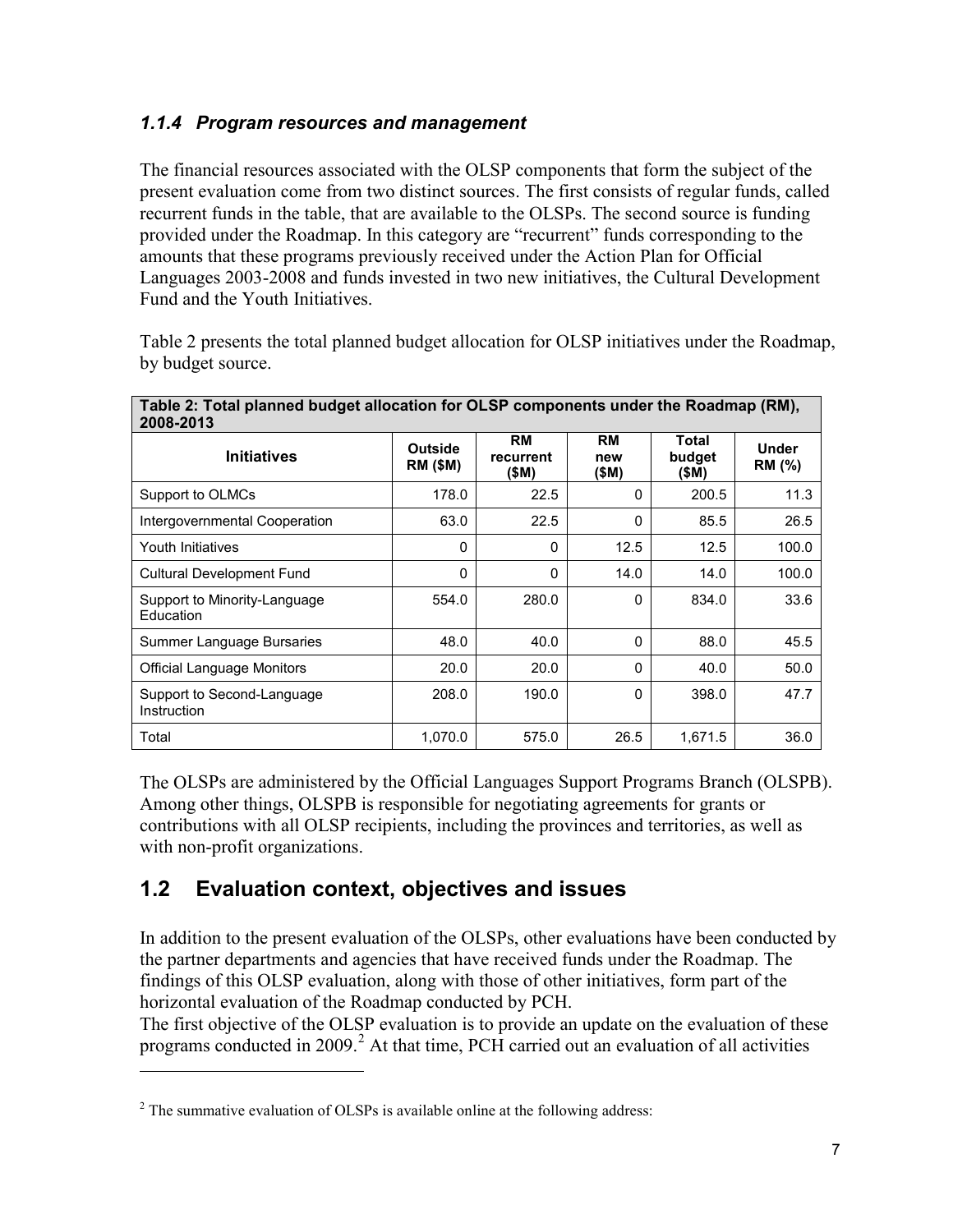undertaken within the context of OLSPs. Based on the work done in 2009, the department adopted a targeted approach for the present evaluation in order to avoid duplication of the previous work.

The present evaluation complies with the parameters established in the Treasury Board's Policy on Evaluation. It also addresses a series of evaluation questions that are set out in Annex B.

# <span id="page-13-0"></span>**1.3 Structure of the report**

The report is divided into six sections, including this introduction. Section 2 describes the method used in the evaluation of OLSPs. Section 3 presents the main findings based on the information and data gathered in the course of the evaluation. Section 4 sets out the conclusions concerning each of the themes, Section 5 presents recommendations, and Section 6 sets out OLSPB's response and action plan.

# <span id="page-13-1"></span>**2. Method**

This section briefly describes the process that led to the development of this methodological approach, the research methods selected, and the limits of the evaluation. A more detailed description of the methodology may be found in Annex C.

# <span id="page-13-2"></span>**2.1 Evaluation design**

The evaluation was conducted by PCH's Evaluation Services Directorate. Data collection was structured in such a way as to permit a data triangulation approach.

# <span id="page-13-3"></span>**2.2 Data sources**

The data gathered for the purposes of the evaluation came from three main sources.

## *Analysis of documents, data and other papers*

Three types of documentary sources were reviewed:

• Documents produced in support of OLSP administration were consulted. These documents (see Annex D) include the OLSP Integrated Results-based Management and Accountability Framework and Risk-based Audit Framework, internal strategic documents and action plans, previous audit and evaluation reports, departmental performance reports, and PCH's Official Languages Annual Reports;

<http://www.pch.gc.ca/pgm/em-cr/evaltn/2009/index-eng.cfm>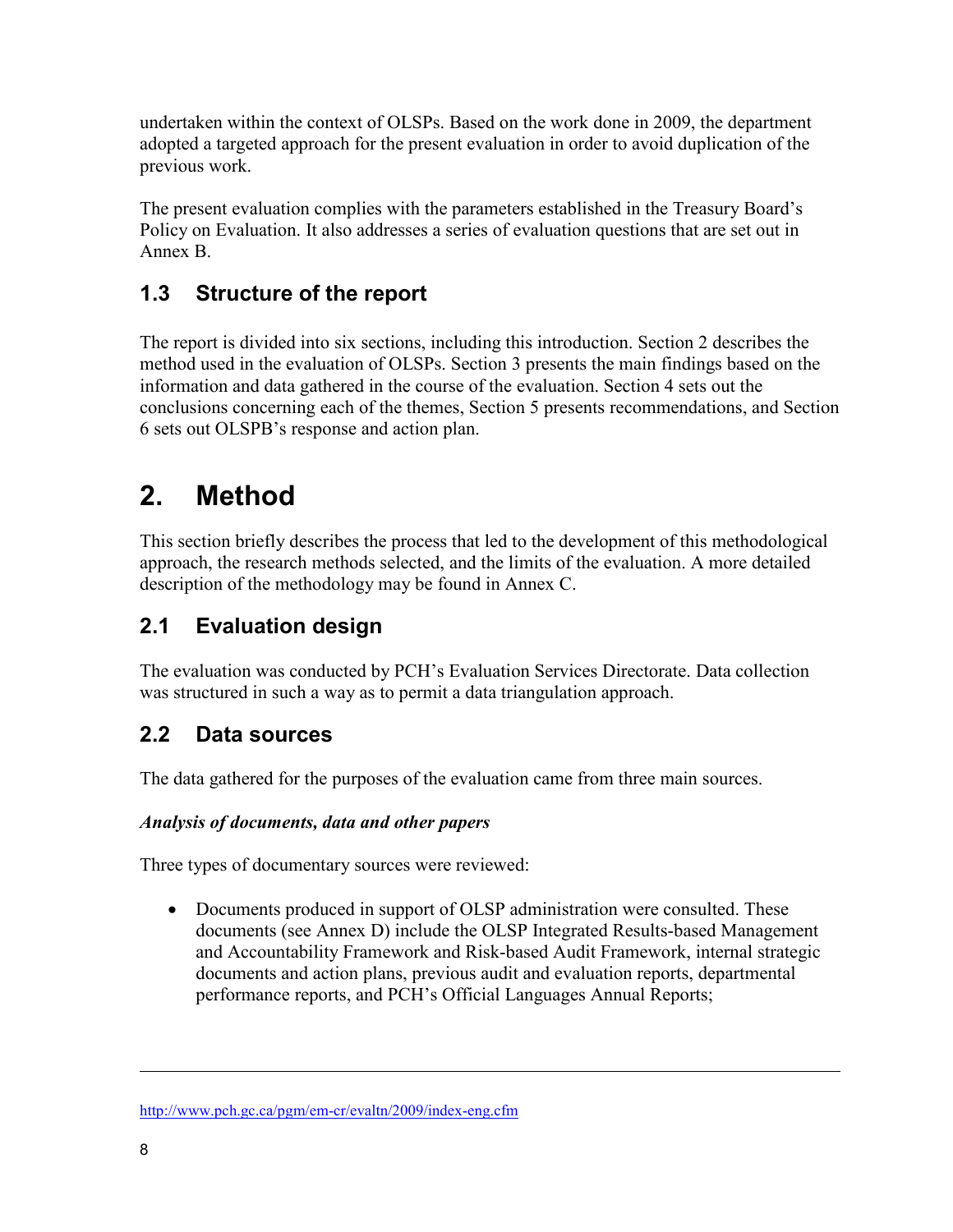- Data bases established by the OLSPs and their partners in order to follow up on the activities that they support, the outputs generated, their incidence and the environment in which they are evolving; and
- Papers produced on the basis of research and observation conducted outside of federal institutions. This source was complementary to other sources of data, allowing us to explore the needs and expectations of OLSP recipients and stakeholders.

### *Interviews with key stakeholders and focus groups*

- A total of 86 stakeholders were consulted in the course of 80 semi-structured interviews and some group interviews.
- A range of OLSP stakeholders were consulted by this means, including representatives of PCH, the majority of provinces and territories, and the community sector (see Annex C).
- Where opinions are reported, the following determinants are used:
	- o less than half of key stakeholders: "some";
	- o at least half of the key stakeholders: "the majority"; and,
	- o all of the key stakeholders: "all".

### *Case studies*

Nineteen case studies were conducted as part of the evaluation:

- Ten case studies were conducted on initiatives funded through the Cultural Development Fund (see Annex E).
- Nine case studies looked at the vitality of OLMCs in order to understand how the vitality of the community is expressed and the incidence of actions supported under the Roadmap, including OLSPs (see Annex C).

## <span id="page-14-0"></span>**2.3 Limits of the evaluation**

Overall, the implementation of the selected research methods produced the data and information needed in order to adequately address the issues identified for the purposes of the evaluation. Nevertheless, it should be noted that certain limits were encountered in the course of the evaluation process:

- Census data: When necessary, the evaluation drew on census data concerning official languages from the 2006 census. Wherever possible, data from the 2011 census was also used.
- The OLSP's own funds and those allocated under the Roadmap are not accounted for separately. It is therefore difficult to assess the efficiency with which the funds originating from one or the other of these sources of funding are administered.
- Certain data concerning the analysis of the situation of OLMCs in Quebec are not available.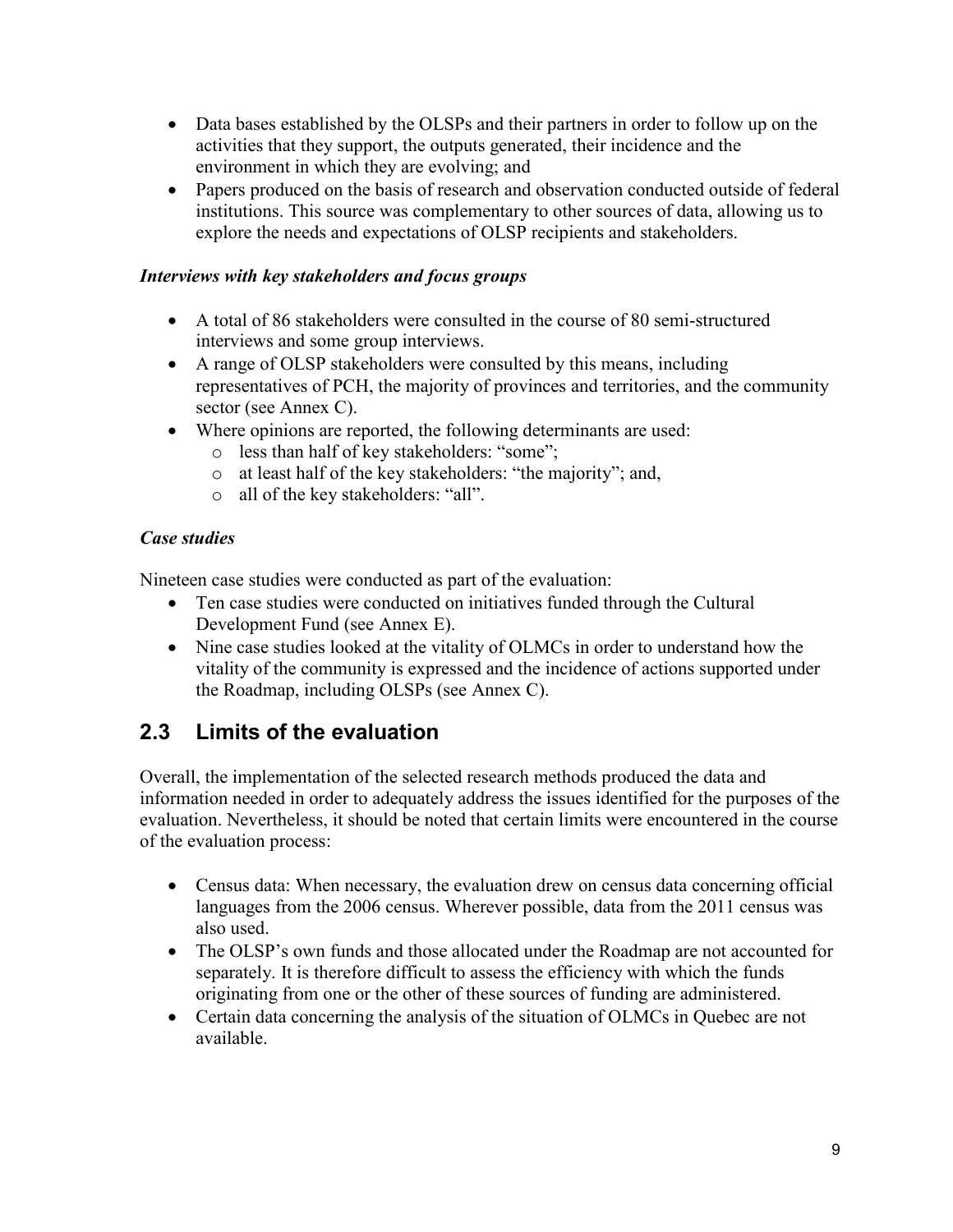# <span id="page-15-0"></span>**3. Key findings**

This section presents the findings drawn from the evaluation. The information is organized under the themes of relevance of OLSPs, alignment with the priorities and roles of the federal government, the achievement of intermediate outcomes by the OLSPs, and their efficiency. A final subsection looks specifically at the follow-up to recommendations made in the 2009 evaluation of OLSPs.

# <span id="page-15-1"></span>**3.1 Relevance**

The relevance of OLSPs was analyzed in terms of two main questions:

- Does a rationale for these programs still exist in the current Canadian context?
- Do the OLSPs still meet the needs of Canadians?

## <span id="page-15-2"></span>*3.1.1 Rationale for OLSPs*

The rationale for OLSPs in the current Canadian context arises directly out of the federal government's constitutional and legislative commitments.

Section 16 of the *Canadian Charter of Rights and Freedoms* affirms that English and French are the official languages of Canada. In order to promote the use and the progress toward equality of the two official languages, Parliament adopted the *Official Languages Act (*OLA*)*, which places specific responsibilities on the federal government and, more particularly, on the Minister of Canadian Heritage and Official Languages.

Section 43 of the OLA establishes the responsibility of the Minister of Canadian Heritage and Official Languages to take "such measures as that Minister considers appropriate to advance the equality of status and use of English and French in Canadian society", including measures to:

- "enhance the vitality of the English and French linguistic minority communities in Canada and support and assist their development;
- encourage and support the learning of English and French in Canada;
- foster an acceptance and appreciation of both English and French by members of the public;
- encourage and assist provincial governments to support the development of English and French linguistic minority communities generally and, in particular, to offer provincial and municipal services in both English and French and to provide opportunities for members of English or French linguistic minority communities to be educated in their own language; and
- encourage and assist provincial governments to provide opportunities for everyone in Canada to learn both English and French."

It is on the basis of this legislation that PCH concludes agreements with the provincial and territorial governments concerning minority-language education, second-language learning,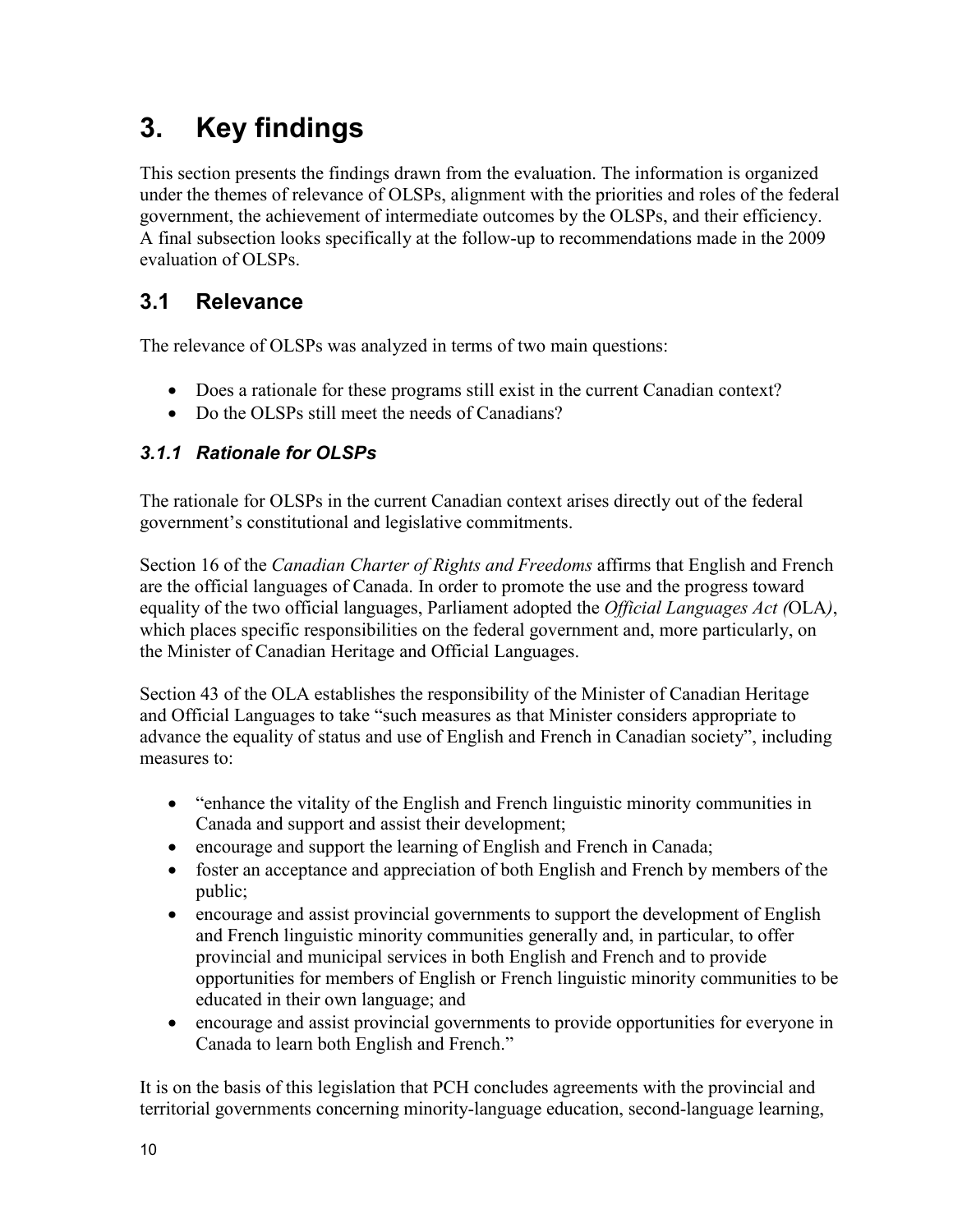and the delivery of provincial, territorial and municipal services in both official languages. It is also on this basis that PCH concludes grants and contributions agreements with the organizations offering services and activities that promote and enhance Canada's linguistic duality.

All representatives of provincial and territorial governments, as well as the non-profit organizations consulted as part of this evaluation, emphasized the important role played by OLSPs in the advancement of linguistic duality. Their perceptions were that in the absence of OLSPs, there would be significant declines in the area of official languages. According to the majority of stakeholders, many services and activities related to official languages would not exist without the support of the OLSPs.

## <span id="page-16-0"></span>*3.1.2 Needs of Canadians*

The OLSPs respond to needs expressed by OLMCs as well as by majority linguistic communities.

In his report published in 2008, Lord<sup>[3](#page-16-1)</sup> identified the needs that should be emphasized by the next horizontal strategy. Among those addressed by OLSPS, we note in particular:

- minority-language education;
- second-language learning;
- postsecondary education;
- arts and culture ;

 $\overline{a}$ 

- promotion of linguistic duality;
- community media; and,
- cooperation with the provinces and territories.

In cooperation with the provinces and territories, the OLSPs have made it possible to maintain a system of minority-language education as well as programs for the teaching of second languages. They have also facilitated access to postsecondary education for OLMCs.

Through the Cultural Development Fund, the OLSPs have met an identified need to enhance the cultural vitality of the OLMCs. The case studies confirm that nine out of ten projects would not have been able to proceed without the financial contribution of OLSPs. According to the formative evaluation<sup>[4](#page-16-2)</sup>, the Fund meets a real need for enhanced cultural, artistic and heritage offerings within OLMCs.

<span id="page-16-1"></span><sup>&</sup>lt;sup>3</sup> Lord, Bernard. (2008). *Report on Government of Canada Consultations on Linguistic Duality and Official Languages. Ottawa: Canadian Heritage.* 

<span id="page-16-2"></span><sup>&</sup>lt;sup>4</sup> Dallaire, C. (2012). *Cultural Development Fund: Mid-Term Formative and Prospective Evaluation*, Ottawa.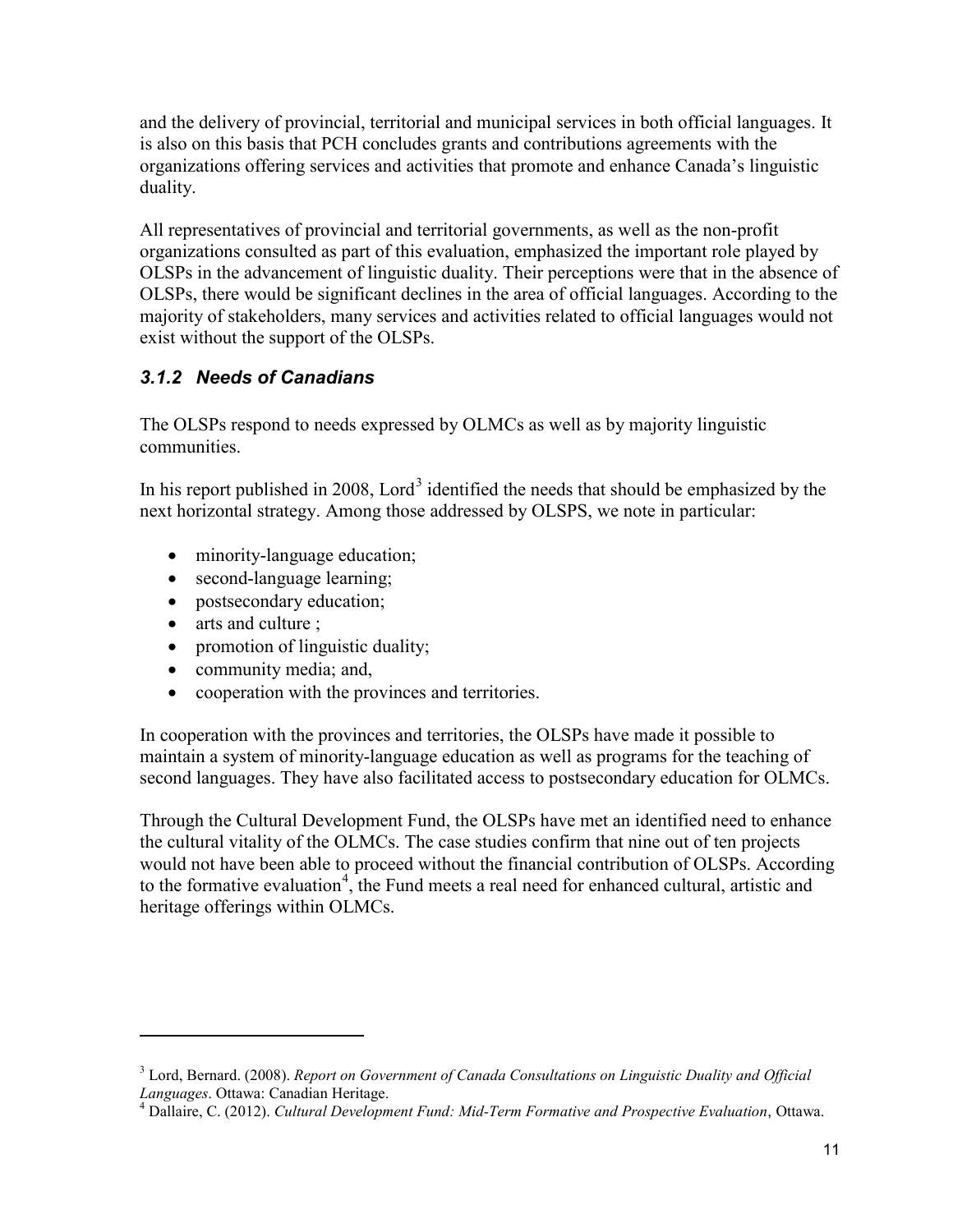# <span id="page-17-0"></span>**3.2 Alignment with federal government and PCH priorities**

As noted in subsection 3.1 of this report, the OLA requires the federal government to implement measures in support of linguistic duality, a commitment which applies to all federal institutions. Section 43 of the Act further assigns a special role to PCH with respect to implementation of measures aimed at promoting linguistic duality, including entering into agreements under the OLSPs.

Section 41 of the OLA requires all federal departments to be actively engaged in the implementation of official languages commitments:

41. (1) The Government of Canada is committed to (a) enhancing the vitality of the English and French linguistic minority communities in Canada and supporting and assisting their development; and (b) fostering the full recognition and use of both English and French in Canadian society.

(2) Every federal institution has the duty to ensure that positive measures are taken for the implementation of the commitments under subsection (1). For greater certainty, this implementation shall be carried out while respecting the jurisdiction and powers of the provinces.

The objectives of OLSPs are thus directly aligned with the priorities of the federal government and, by extension, those of PCH. On this last aspect, we note that the OLSPs contribute directly to one of the three strategic objectives of PCH, which is that "Canadians share, express and appreciate their Canadian identity" and, more specifically, to program activity 6, "Official Languages."<sup>[5](#page-17-2)</sup>

# <span id="page-17-1"></span>**3.3 Harmonization with the role of the federal government**

PCH fulfills its obligations with respect to the promotion of linguistic duality through the division of powers, which gives the provinces a central role in a number of matters covered by OLSPs.

The OLSPs operate in several areas that fall exclusively under the jurisdiction of the provincial and territorial governments. This is the case notably for minority-language education, second-language instruction and the delivery of provincial and territorial services. OLSPs are based on the principle that these activities entail "additional costs" and that it is in the interests of the federal government to assume a part of these costs.

The OLSPs themselves and in particular the agreements entered into with provincial and territorial governments are structured in such a way as to ensure that the federal government's objective of official languages promotion is reconciled with the division of powers. Under these agreements, no federal intervention can take place without the approval

<span id="page-17-2"></span><sup>5</sup> Canadian Heritage. (2012). *Report on Plans and Priorities 2012-2013*. Ottawa, p. 5.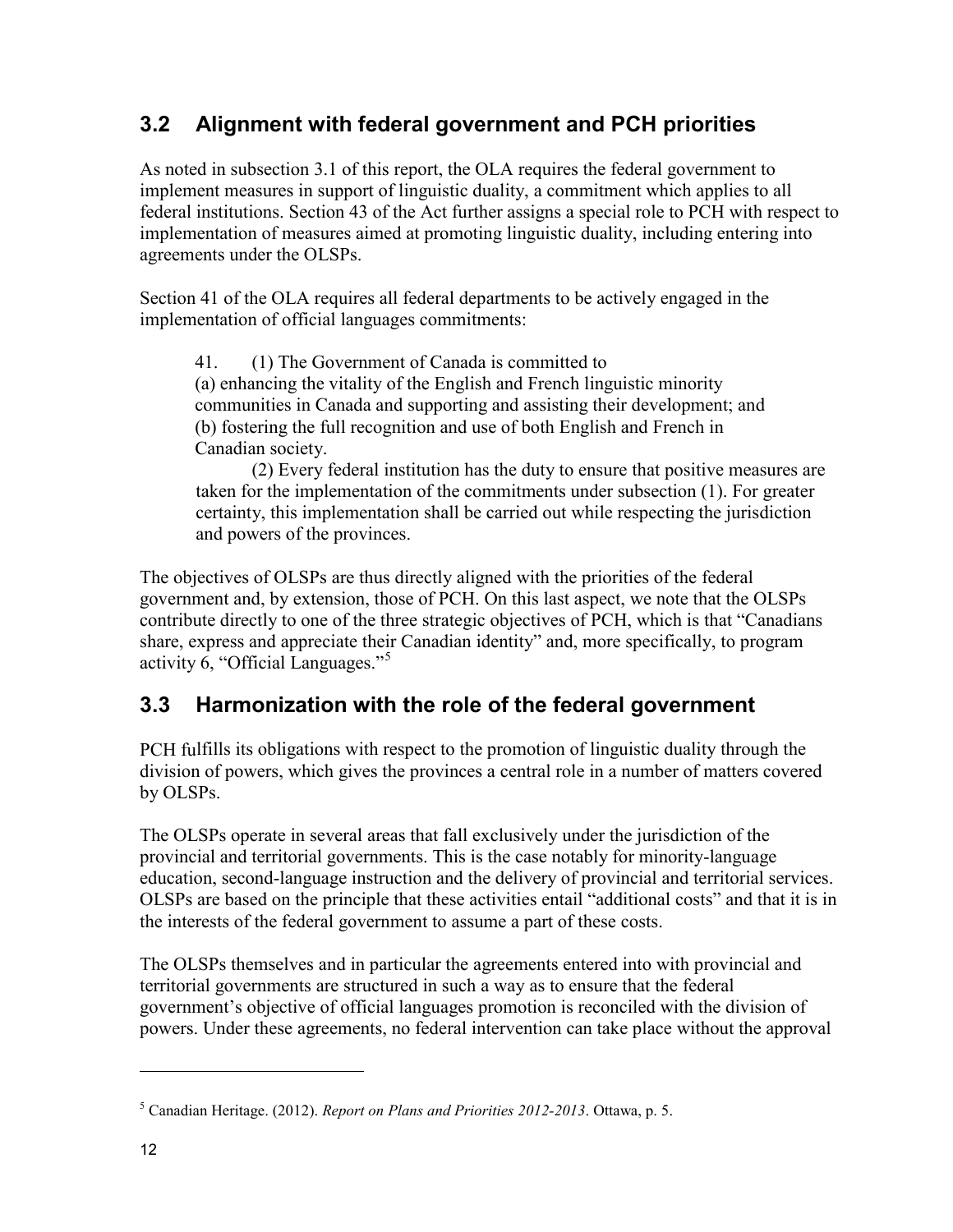of the provincial or territorial government concerned. At the time the evaluation was undertaken, all provinces and territories had signed agreements with the federal government.

Some of the stakeholders consulted as part of the evaluation emphasized that this context requires PCH to adopt a negotiated approach with regard to federal objectives in the area of OLSPs. It is in light of this context that the results of the OLSPs were analyzed and are presented in the following section.

# <span id="page-18-0"></span>**3.4 Achievement of results**

The analysis of the results is structured along the lines of the two main OLSP programs (Development of Official Language Communities and Enhancement of Official Languages) and the intermediate outcomes associated with each one.

### <span id="page-18-1"></span>*3.4.1 Results related to the Development of Official-Language communities program*

The results of the Development of Official-Language Communities program are concerned with education in the minority language and access to services in the minority language.

### <span id="page-18-2"></span>*3.4.1.1 Minority-language education component*

Investments in minority-language education under OLSPs should lead to greater access for OLMCs to quality education in their language and in their community. In support of this intermediate outcome, the investment in OLSPs aims at three immediate outcomes, which are:

- increase in the delivery of programs and activities in the minority language,
- increase in dissemination of and access to innovative tools and methods for minoritylanguage education, and
- increase in the proportion of Canadians in minority communities receiving their education in their first official language.

The majority of provincial and territorial stakeholders consulted as part of this evaluation indicated that the contribution of the OLSPs allowed them to establish new daycare, junior kindergarten and kindergarten programs in minority-language communities. During the period covered by the evaluation, new programs of this kind were created in Nova Scotia, Quebec, Ontario, Manitoba and British Colombia, among others.

At the primary and secondary levels, the OLSP contribution is focused mainly on curriculum development. The aim of provincial and territorial governments is to offer education that reflects the linguistic, cultural and identity-based objectives of their OLMCs. This entails an approach that differs from that used in majority communities. According to the majority of the stakeholders consulted, the OLSPs continued to offer financial assistance for the development of new curricula for students, new instructional tools, and teacher training programs. It is for these purposes that that the OLSPs provide support.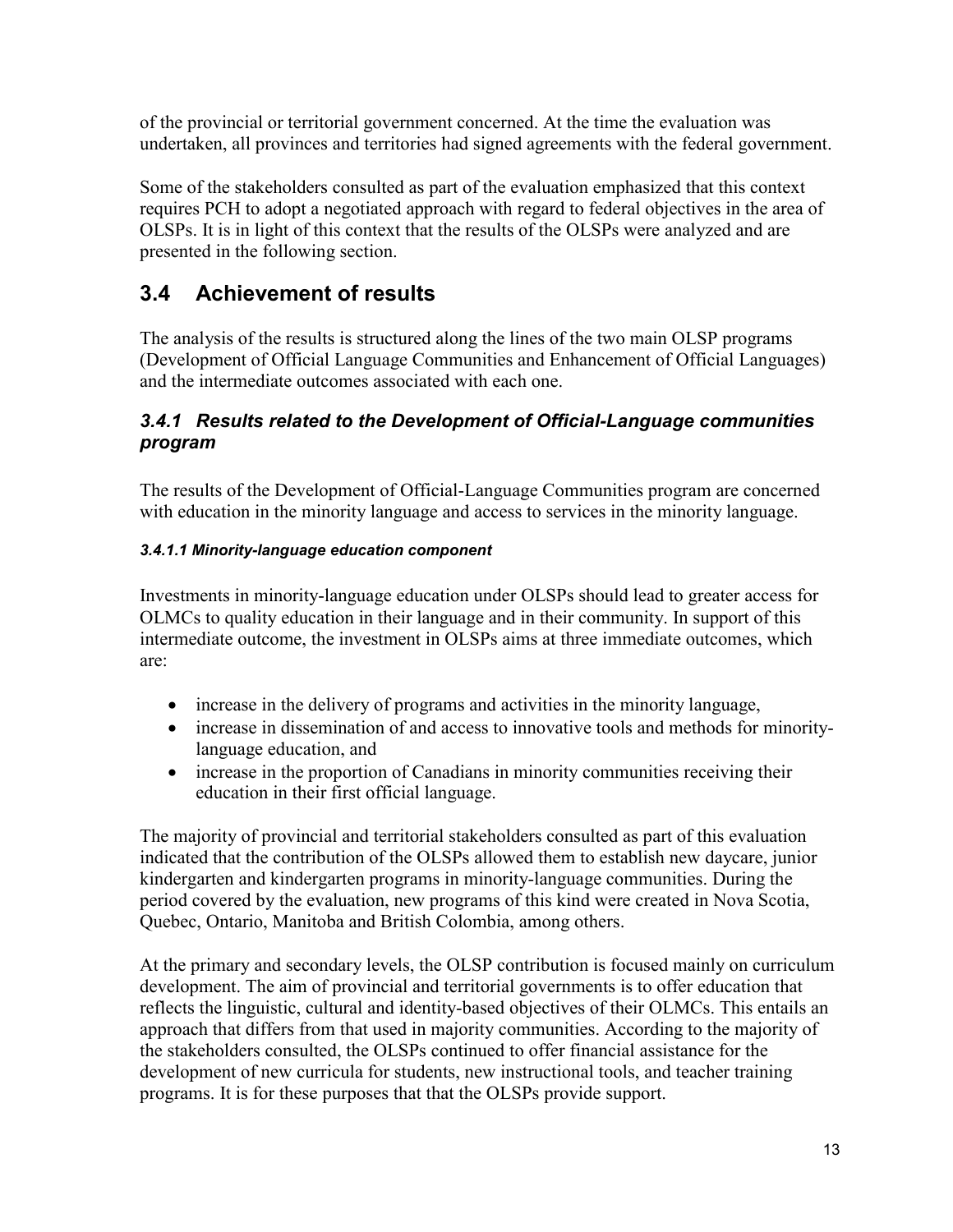OLSPs have also contributed to the establishment of new primary and secondary schools, including a number of school community centres (31 are currently in place) in Francophone OLMCs. Nearly 30 community centres have also been created in Quebec. The majority of OLMC representatives consulted as part of this evaluation underlined the importance they place on this type of institution, which reflects the community role of schools in minoritylanguage communities.

Over the years, OLSPs have contributed to the development of a primary and secondary education system for minority-language communities that serves some 95,000 pupils in Quebec and more than 145,000 in the other provinces. Almost all members of OLMCs have access to a primary or secondary school in the language of the minority within a radius of 25 km from their homes. Annex F of this report provides detailed data on school enrolment by province and territory.

Advances have been made at the postsecondary level as well. Since 2008, new postsecondary institutions have been established to better serve, in particular, communities living outside of major urban centres. For example, Ontario's Collège Boréal opened a campus in Timmins, while Université Ste-Anne in Nova Scotia opened a new campus in Halifax. Along the same lines of facilitating access to postsecondary education in the minority language, the province of Newfoundland and Labrador created a bursary program to allow Francophones from the province to study at Francophone institutions elsewhere in Canada. In Canada, 86% of OLMCs have access to a postsecondary institution within a radius of 50 km from where they live (this rate is 79% if one considers only OLMCs outside Quebec).

The contribution of OLSPs to postsecondary education has helped to expand the range of programs offered online. Some of the stakeholders consulted indicated that this approach is particularly important in order to allow postsecondary institutions in minority communities to offer a sufficiently competitive range of programs, given that they have historically occupied rather limited program niches. The delivery of online courses, which has expanded considerably during the period covered by the evaluation, aims to respond to this concern. It is worth noting that this trend is also reflected in some secondary schools, which are offering an increasing number of online courses.

### Challenge

The consultations conducted for this evaluation indicated that the expectations of students and parents concerning access to a wide range of programs constitute a challenge for some OLMC schools. The OLSPs have helped to expand the range of programs available, but expectations in this area remain high.

#### <span id="page-19-0"></span>*3.4.1.2 Community life component*

OLSP investment should lead to greater access by OLMCs to programs and services delivered in their language by the provinces, territories, municipalities and community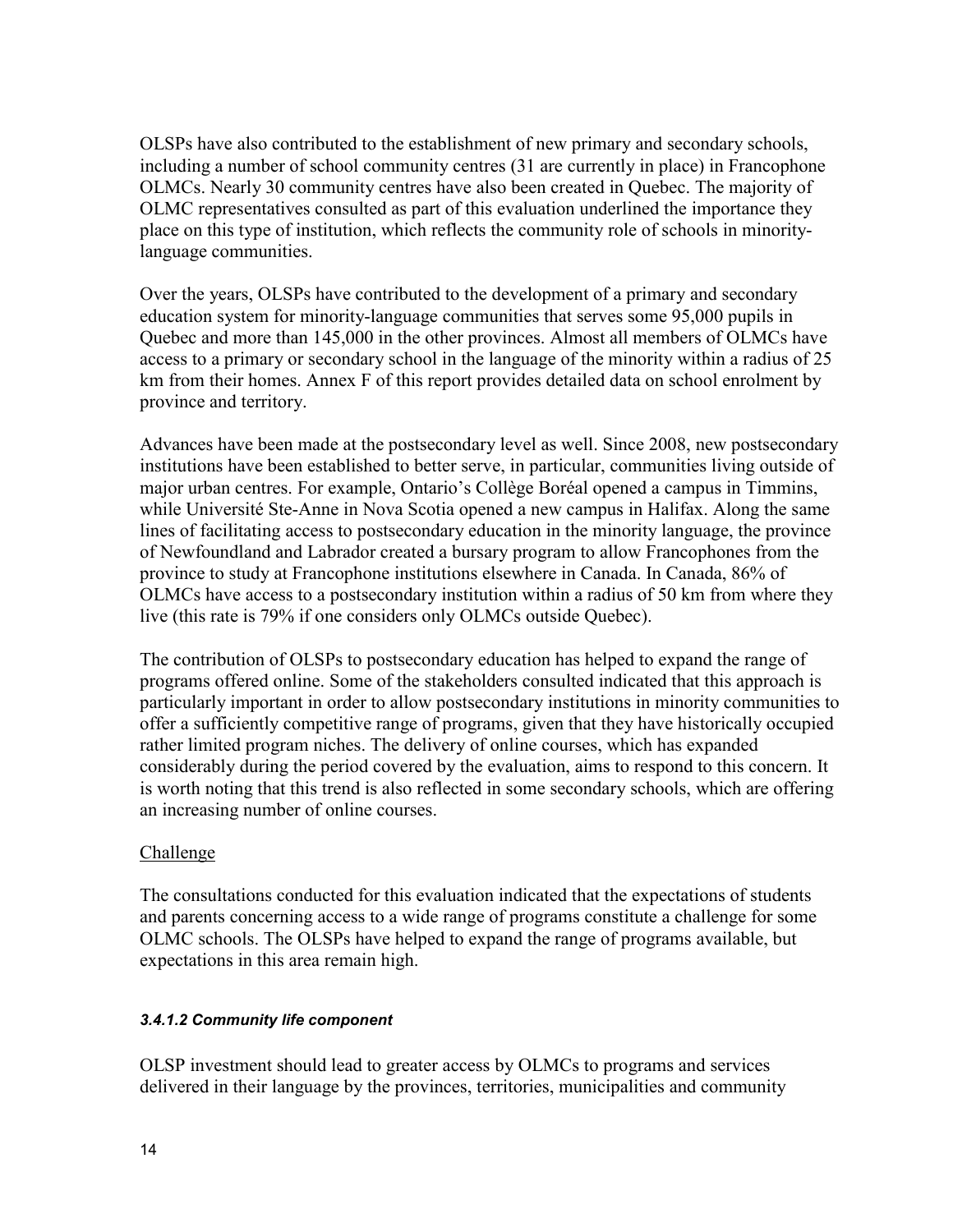organizations. In support of this intermediate outcome, OLSP investment is aimed at achieving the following two immediate outcomes:

- Greater capacity on the part of the different partners to structure the development of OLMCs; and
- The development, improvement and delivery of activities and services in the minority language by community organizations, the provincial and territorial governments and municipalities.

To facilitate understanding, the information on services in the minority language is organized under three headings: community cooperation, services and activities delivered by community organizations, and services delivered by the provincial, territorial and municipal governments.

### Community cooperation

The OLSPs financially support more than 350 organizations delivering activities and services in every OLMC across the country.

In 2010 and 2011, PCH signed "cooperation agreements" with each of the organizations representing the OLMCs. The approach adopted through the cooperation agreements had the effect of making organizations working in the OLMCs accountable, while maintaining PCH's accountability for the financial resources invested under the OLSPs. There is now in each province and territory a Funding Evaluation and Recommendations Committee (FERC), made up of members selected on the basis of their knowledge and their participation in the OLMC's development. The process associated with this committee is as follows:

- The FERC reviews all the financial support applications in the light of the total envelope allocated to the province or territory and makes recommendations to PCH; and
- PCH reviews the funding applications and the FERC's recommendations, and submits recommendations to the Minister of Canadian Heritage and Official Languages.

The latter is responsible for making the final decision concerning the funding to be awarded to the organizations, in keeping with the cooperation agreements.

The work of the FERCs is facilitated by an overall development plan (the precise name of this plan differs from one region to the next, but its purpose remains the same) prepared by each OLMC. These plans identify the OLMC's specific needs and the action priorities identified by the community.

Services delivered by community organizations

The OLSPs have maintained the funding provided in various community activity sectors, such as cultural, artistic and heritage activities. Two new initiatives have been launched, and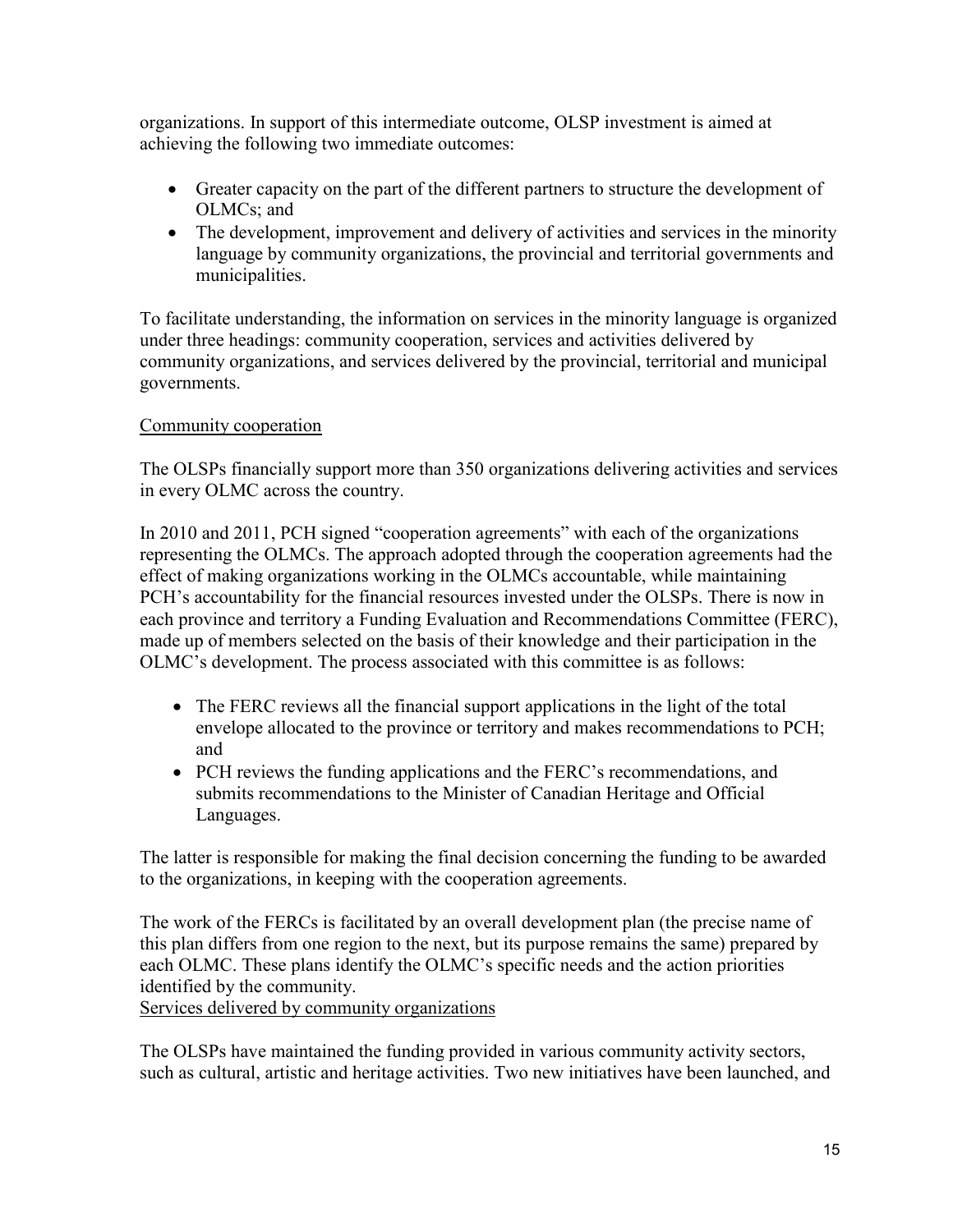they are the subject of a more detailed examination in this subsection of the report: youth initiatives and the Cultural Development Fund.

### *Youth initiatives*

Youth initiatives are unique in having been funded for only one fiscal year: 2009-2010. It is thus impossible to comment on the impact of these initiatives since the information available at the time of the evaluation was limited to the activities and to the outputs that emerged from them.

We note in this regard that \$12.5 million was invested in these initiatives and that they supported 155 projects involving different themes related to culture and identity development in minority environments and linguistic duality. The list of funded activities includes youth rallies, sporting and cultural activities, exchanges between Francophones, Francophiles and Anglophones, and the establishment of community spaces.

The stakeholders consulted as part of this evaluation had a favourable opinion of projects of this nature, because they enable young Canadians to better understand Canada's linguistic duality.

## *Cultural Development Fund*

A new component announced under the Roadmap, the Cultural Development Fund has enabled OLSPs to provide more direct support for community building through arts and culture. At the time of the evaluation, there were projects funded by the Cultural Development Fund in every province and territory except Nunavut. A total of 150 initiatives were funded during the first three fiscal years of the Fund (2009-2010 to 2011-2012).

A recent formative and prospective evaluation of the Cultural Development Fund indicates that the Fund responds to a need to increase cultural, artistic and heritage offerings within OLMCs.<sup>[6](#page-21-0)</sup> The evaluation points out that the activities funded to date have been aimed at engaging the community directly in cultural activities, rather than at activities focussed on the dissemination of artistic products. This formative evaluation concludes by emphasizing that strategies can be put forward to balance these two objectives.

This evaluation has made it possible to gather new perspectives on the Cultural Development Fund. The consultation of the stakeholders indicates that this initiative, while recognized as a recent component, contributes to OLMC vitality in the following areas:

- OLMC identity building,
- Sharing the culture and history of OLMCs,
- Establishing places for meeting and creating,
- Setting up direct collaborations between organizations working in the cultural sector.

<span id="page-21-0"></span><sup>6</sup> Dallaire, C. (2012). *Cultural Development Fund: Mid-Term Formative and Prospective Evaluation*, Ottawa.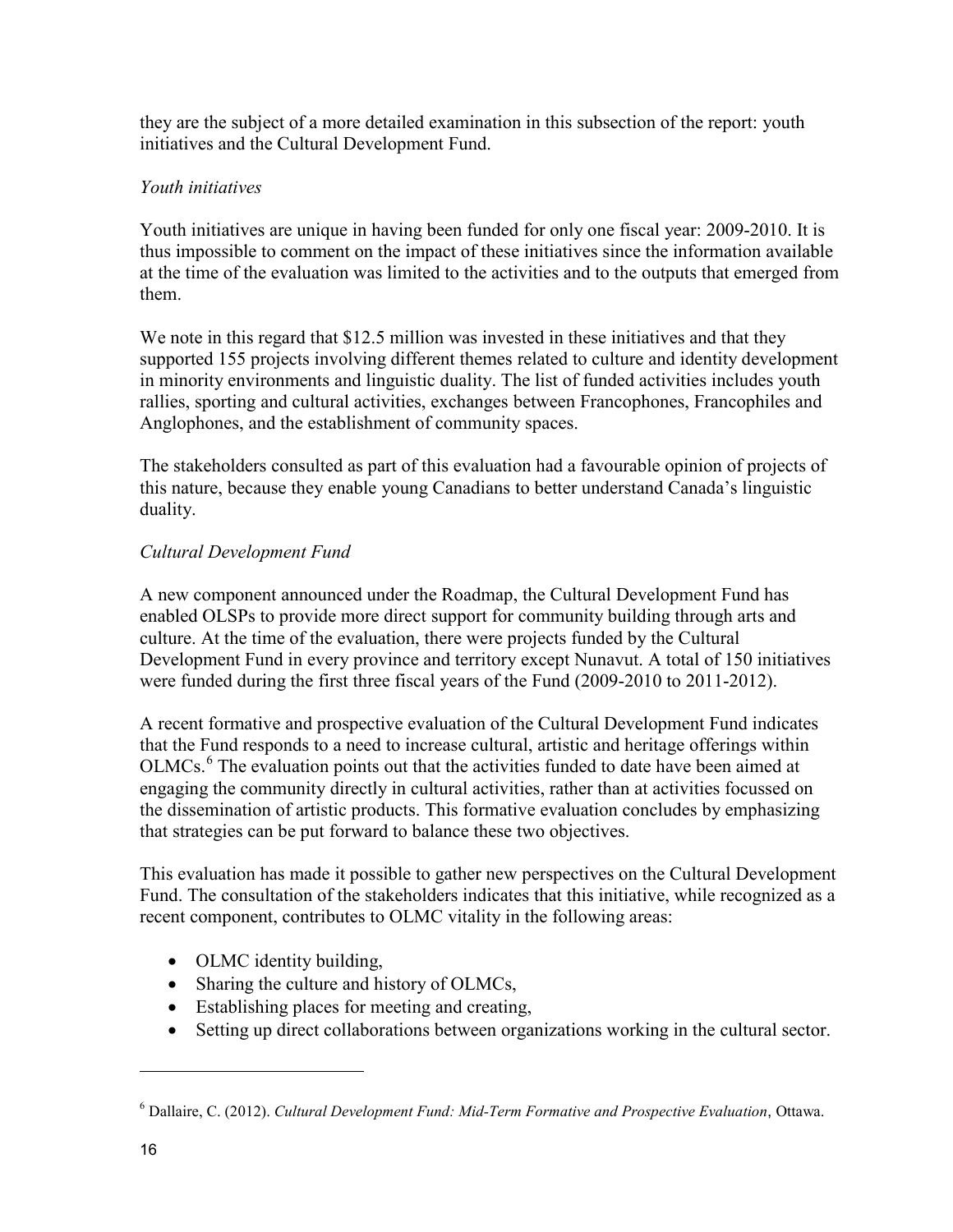Case studies indicate that activities funded by the Cultural Development Fund contribute to these results by enhancing the community's visibility via new cultural showcases, by opening the door to new partnerships, by enabling artists to acquire new knowledge and by promoting local development.

A challenge facing the Cultural Development Fund is that it is often the only funding source for the projects that are chosen, making them particularly vulnerable. Some of the stakeholders consulted also noted that the concept of "culture" is especially broad and that this can lead to differing interpretations of this component's objective.

### *Other types of activities funded*

 $\overline{a}$ 

Besides these two new components, the OLSPs have funded other types of activities and services delivered by community groups, in keeping with the overall development plans. One area that attracted special attention during the period covered by the evaluation is that of community media. Most respondents indicate that the OLMCs have better access to community media in their own language. Thus, OLSP support has underpinned the establishment of 27 community radio stations serving new OLMCs, as well as a network of 74 community newspapers.

The support for community media has helped make them more accessible for OLMCs. Thus, at the time of the evaluation, it was estimated that 92% of Anglophone communities in Quebec were living near (within 25 km of) a minority organization that broadcasts by radio or distributes a community newspaper. Of all Francophones living in the other provinces, 66% were within the same range, although there were major differences (see Annex G).<sup>[7](#page-22-0)</sup>

#### Services delivered by the provincial and territorial governments

Recognizing the close relationship between the provincial and territorial governments and the citizens whom they serve, the OLSPs have historically provided the former with financial support so that they can deliver a range of services in the minority language or expand the existing range. In this area, the OLSPs are characterized as financial levers, because the initiatives benefit from joint funding from the two levels of government. During the period covered by the evaluation, some of the provincial and territorial stakeholders who were consulted emphasized the important contribution of the Ministerial Conference on the Canadian Francophonie  $(MCCF)^8$  $(MCCF)^8$ , whose operation is supported financially by the OLSPs. This dialogue table enables participants to share best practices or information on innovative projects aimed at promoting linguistic duality.

<span id="page-22-0"></span><sup>7</sup> Source: Canadian Heritage. (2011). *Données sur la couverture des organismes minoritaires qui diffusent à la radio ou distribuent un journal communautaire* (Excel spreadsheets). Ottawa.

<span id="page-22-1"></span><sup>&</sup>lt;sup>8</sup> The MCCF is an intergovernmental organization that includes the federal, provincial and territorial ministers responsible for the Canadian Francophonie.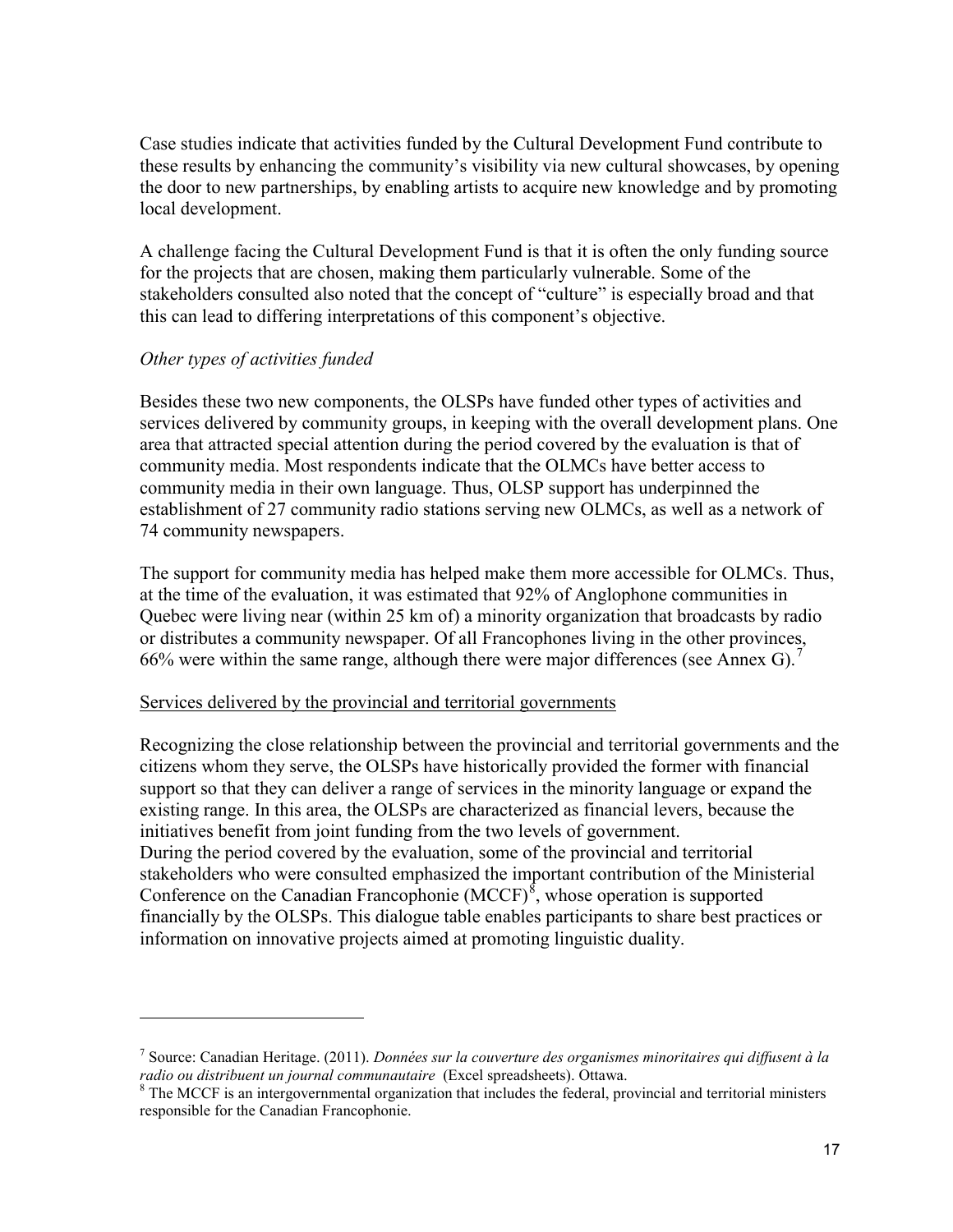Among the initiatives that emerged during the period covered by the evaluation, we note the establishment of new single-windows in Manitoba and Saskatchewan. These enable the municipal, provincial, territorial and federal governments to deliver bilingual services under one roof.

### Challenges

A specific challenge affecting the development of official language communities has been identified: the delivery of services in the minority language involves a large number of players. The establishment of coordinating structures, such as the cooperation agreements and the MCCF, is aimed at making it easier to align the activities in each of the OLMCs and make them complementary. However, this is an objective that requires constant vigilance, since the risk of overlap remains real. This challenge is especially important, given that a growing number of organizations receive funding in the areas of immigration, health, justice or economic development from various federal departments. This multiplication of funding sources requires tighter coordination, both locally and nationally.

### <span id="page-23-0"></span>*3.4.2 Results related to the Enhancement of Official Languages*

The outputs related to the Enhancement of Official Languages program cover secondlanguage learning and the promotion of linguistic duality.

### <span id="page-23-1"></span>*3.4.2.1 Second-language learning component*

OLSP investment in second-language learning should enable a larger number of Canadians to gain a practical knowledge of both official languages. In support of this intermediate output, OLSP investment is aimed at achieving the following immediate outputs:

- expanding the delivery of provincial and territorial programs and activities aimed at the learning of English and French as a second official language;
- increasing knowledge of, access to and dissemination of innovative methods and tools for teaching English and French as a second official language;
- increasing the number of Canadians who learn English or French as a second official language and become familiar with the culture that it conveys.

We begin by noting that the trends in enrolment in second-language programs are positive. The proportion of young Canadians enrolled in second-language programs in schools of the majority across Canada remained stable between 2008-2009 and 2009-2010 (at around 53.5%). During the same period, the proportion of young Anglophones outside Quebec enrolled in immersion programs rose slightly (from 7 to 7.3%). In absolute figures, the number of students enrolled in immersion rose  $3.5\%$  in a single year.<sup>[9](#page-23-2)</sup>

<span id="page-23-2"></span> $9<sup>9</sup>$  Annex F of this report provides detailed data on the numbers of students in second-language instruction programs in each province and territory.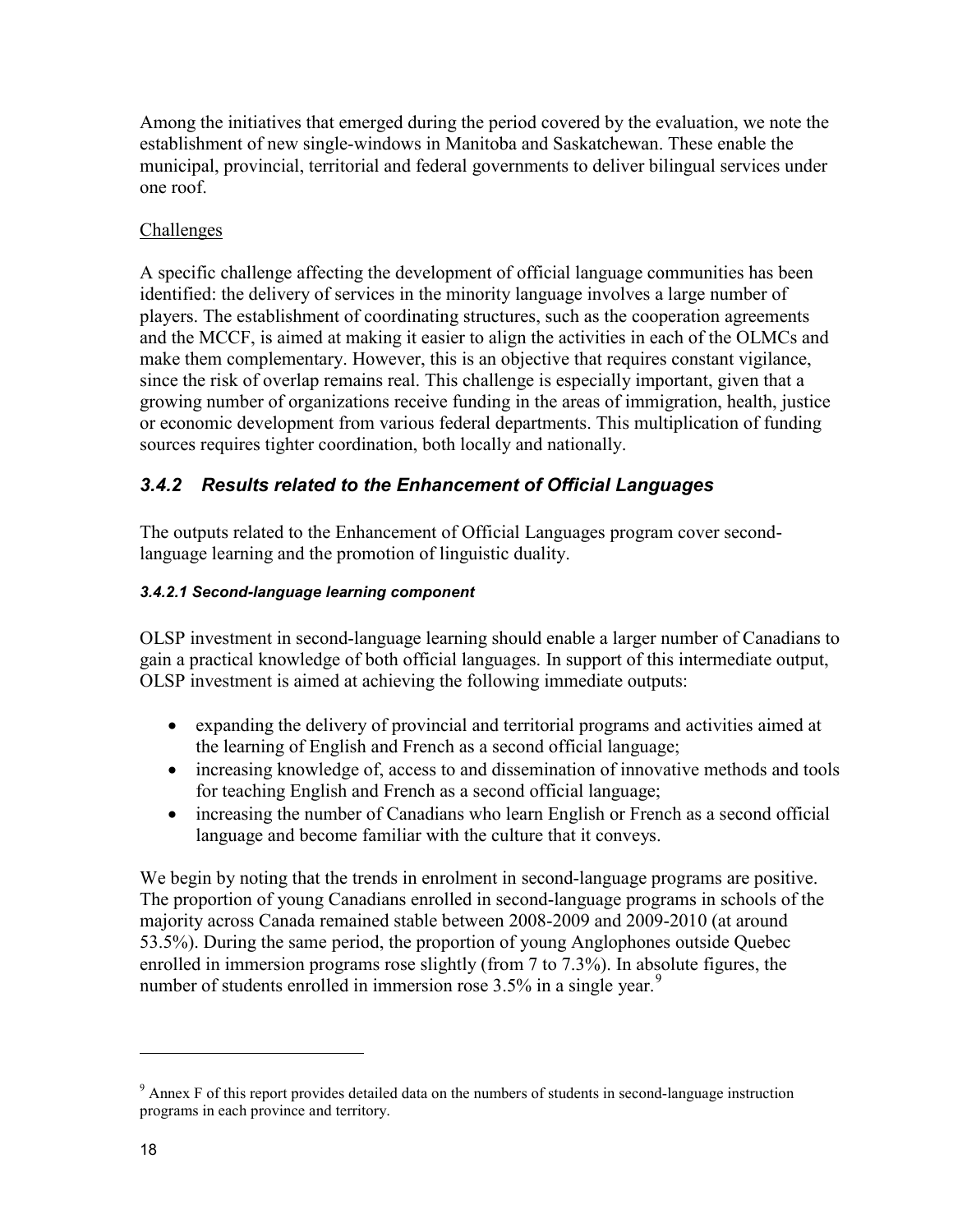The development of new second-language teaching strategies is an area where progress was seen during the period covered by the evaluation. The majority of stakeholders emphasized the importance of improving second-language core programs,<sup>10</sup> in which the majority of young Canadians participate (between 85 and 90% of young people enrolled in a secondlanguage program take part in core programs). These programs are the target of most of the criticisms levelled by stakeholders in the education field, because they supposedly do not enable the young people enrolled in them to acquire sufficient knowledge of the other official language.

Accordingly, the OLSPs have financially supported initiatives and pilot projects aimed at modifying the pedagogical approach in the core programs, particularly through experimenting with different forms of so-called "intensive" programs. These programs make it possible to intensify the second-language learning periods. They are intended to be a compromise between traditional core programs and immersion programs. These experiments have involved both Francophones in Quebec and Anglophones in the rest of the country.

Another area where major outputs have emerged is that of second-language learning measurement. Before the Roadmap, second-language programs (core, intensive or immersion) included no systematic, consistent national measure of the level of secondlanguage knowledge acquired by the student. Most of the stakeholders emphasized that sustained efforts have been made to change this situation:

- First, the expected outcomes of the Protocol for Agreements for Minority-Language Education and Second-Language Instruction 2009-2010 to 2012-2013, signed by the federal government and the Council of Ministers of Education, Canada (CMEC) (the protocol forms the basis for OLSP agreements on education signed by the federal government and each province and territory), include the acquisition of measurable second-language skills by students.
- Over the past five years, most provinces and territories have looked at how the language skills of students in the various second-language programs are evaluated. At various places across the country, pilot projects have been carried out based on the Common European Framework of Reference for Languages (CEFR),  $^{11}$  $^{11}$  $^{11}$  and these have produced generally positive results.

Significant progress has thus been achieved on this file, and all governments have committed to continuing their efforts in this direction. However, work remains to be done before this learning measure is operational in all provinces and territories.

<span id="page-24-0"></span> $10$  There are essentially three types of programs in the field of second-language learning. The term "core" program" refers to second-language instruction that is largely the same as instruction in any other school subject. The term "intensive program" refers to more concentrated second-language instruction, which can be delivered through intensive blocks of instruction. Finally, the term "immersion program" refers to instruction in which most or all subjects (except the first-language course) are taught in the second language.<br><sup>11</sup> The Common European Framework of Reference for Languages (CEFR) is the tool adopted by several

<span id="page-24-1"></span>provincial and territorial ministers to measure second-language learning. Among other things, a CEFR certificate can be used by the students who receive them to apply for admission to European universities.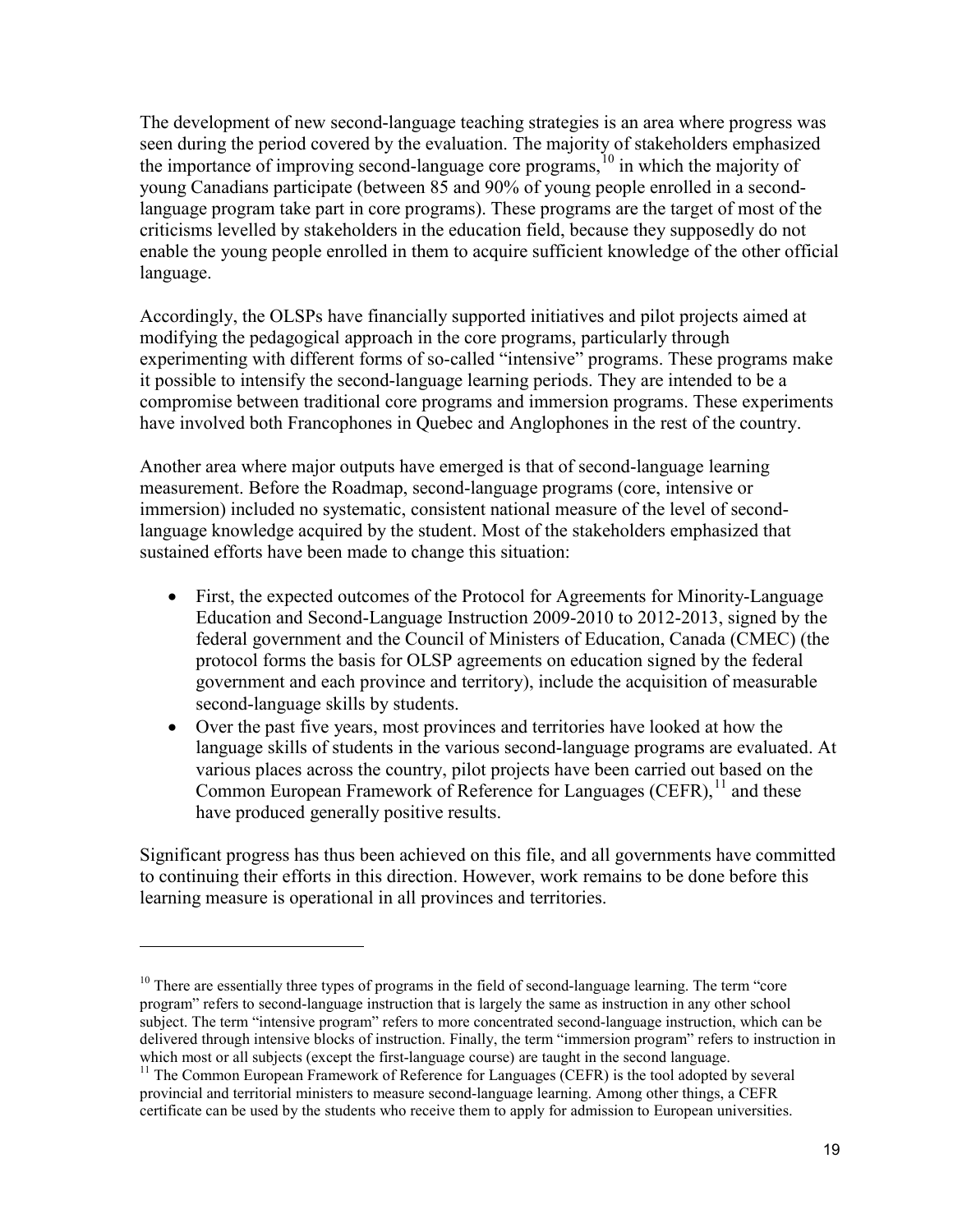Another major mark of progress has been the expansion of immersion programs delivered at the postsecondary level. Some of the stakeholders consulted highlighted the efforts made by the University of Ottawa. With support from OLSPs, it has gone from having five programs that could be attended in immersion mode to 58 programs providing specific training in the arts, health sciences, management and social sciences, as well as a series of bidisciplinary programs.

Most of the stakeholders from the provincial and territorial governments emphasized that the OLSPs have helped strengthen the abilities of teachers working in the field of secondlanguage learning, through new teaching tools and specialized training.

### <span id="page-25-0"></span>*3.4.2.2 Knowledge of the official languages and appreciation of linguistic duality*

The OLSPs have contributed to knowledge of the official languages and to appreciation by Canadians of linguistic duality.

According to the 2011 census,  $^{12}$  $^{12}$  $^{12}$  the number of people who said they could hold a conversation in both of Canada's official languages grew by almost 350,000 between 2006 and 2011, to 5.8 million Canadians. The bilingualism rate went from 17.4% in 2006 to 17.5% in 2011.

In addition, a study done in  $2010^{13}$  showed that 60% of Canadians were in favour of bilingualism (the figure was 47% in 2005). Support is highest, at 90%, in the province of Quebec.

### <span id="page-25-1"></span>*3.4.2.3 Promotion of linguistic duality component*

The investment by OLSPs in promoting linguistic duality should provide an increased proportion of Canadians with a better understanding and appreciation of the benefits of linguistic duality. In support of this intermediate outcome, the investment by the OLSPs seeks the following immediate outcomes:

- Increased participation in activities to promote linguistic duality and to bring Canadians closer together;
- Enhancement of the importance of the French language and culture in Canada;
- Increased delivery of services in both official languages by non-governmental organizations;
- Sharing and showcasing of Canadian expertise relating to official-language policy and education, at home and abroad.

<span id="page-25-3"></span><span id="page-25-2"></span><sup>&</sup>lt;sup>12</sup> Statistics Canada, http://www12.statcan.gc.ca/census-recensement/index-eng.cfm.<br><sup>13</sup> Environics Research Group. (2010). *Focus Canada 2010 – Detailed Data Tables*. (Bilingualism English/French, questions 20, 23, 24 and 25).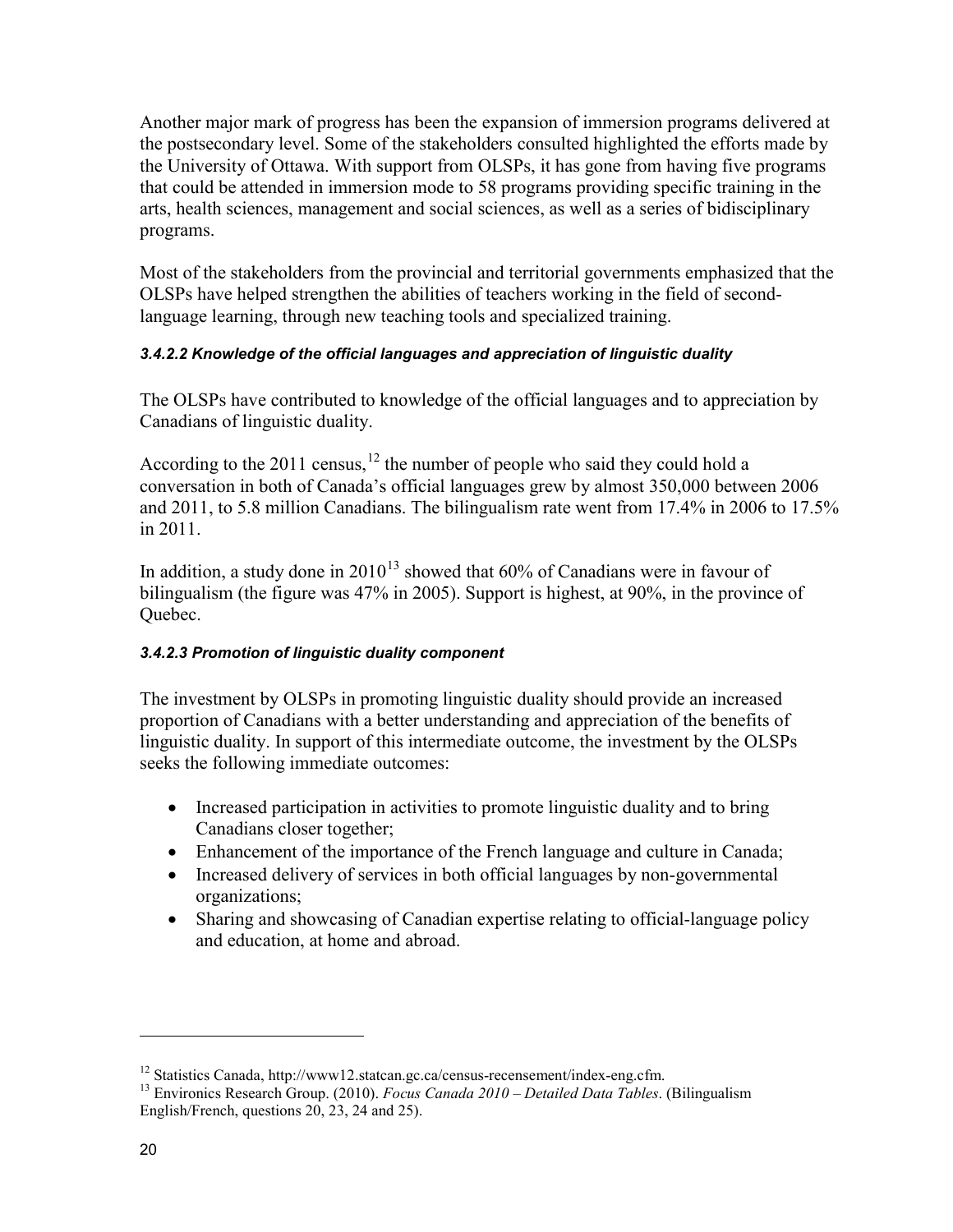The activities undertaken by the OLSPs promote linguistic duality. The progress made in minority-language education, second-language learning, and activities and services offered in both official languages contributes to the vitality of linguistic duality in Canada.

The evaluation focussed on the activities undertaken with the assistance of OLSPs whose main goal is to promote linguistic duality; that is, activities that consistently seek to inform and raise awareness among Canadians of the presence of and benefits associated with Canada's linguistic duality. The results of the evaluation indicate that some progress has been made in that regard.

Steps have therefore been taken within PCH itself to update the discourse on linguistic duality. This is seen as necessary in light of Canada's sociodemographic evolution. Some stakeholders noted that the experience gained with the Roadmap, in which several components of linguistic duality are represented, should contribute to this reflection.

Some representatives of organizations working in minority settings also pointed out the importance they attribute to this step in hopes of seeing a more direct promotion of duality among Canadians so that they better understand linguistic duality and the advantages associated with it, and point to the popularity of immersion programs to underline the interest in linguistic duality, particularly among language majorities. According to these stakeholders, that interest should be supported and encouraged.

# <span id="page-26-0"></span>**3.5 Efficiency and economy**

For the purposes of this evaluation, the topic of efficiency has been approached from two angles: appropriate allocation of invested resources and effectiveness of the accountability process.

## <span id="page-26-1"></span>*3.5.1 Ressource allocation*

Data on actual spending by OLSPs were available for the first four fiscal years: 2008-2009 to 2011-2012. Those data, presented in Annex H, indicate that the expenditures forecast in the budget framework announced when the Roadmap was implemented have been fully respected. The planned and actual amounts therefore coincide for each of the first three fiscal years. It should be noted here that the OLSPs have been in place for over four decades and that they are based to a large extent on agreements signed for four- or five-year periods.

In addition, the administrative costs of the OLSPs were low, sit at about 3% of the total amounts invested in the OLSPs. This ratio decreased in the first three fiscal years of the Roadmap from 3.15% in 2007-2008 to 2.78% in 2009-2010.

## <span id="page-26-2"></span>*3.5.2 Accountability process*

In terms of accountability, PCH has simplified the process, and this has been well received by the federal, provincial, territorial and community stakeholders. Most stakeholders consulted for the evaluation noted the following improvements: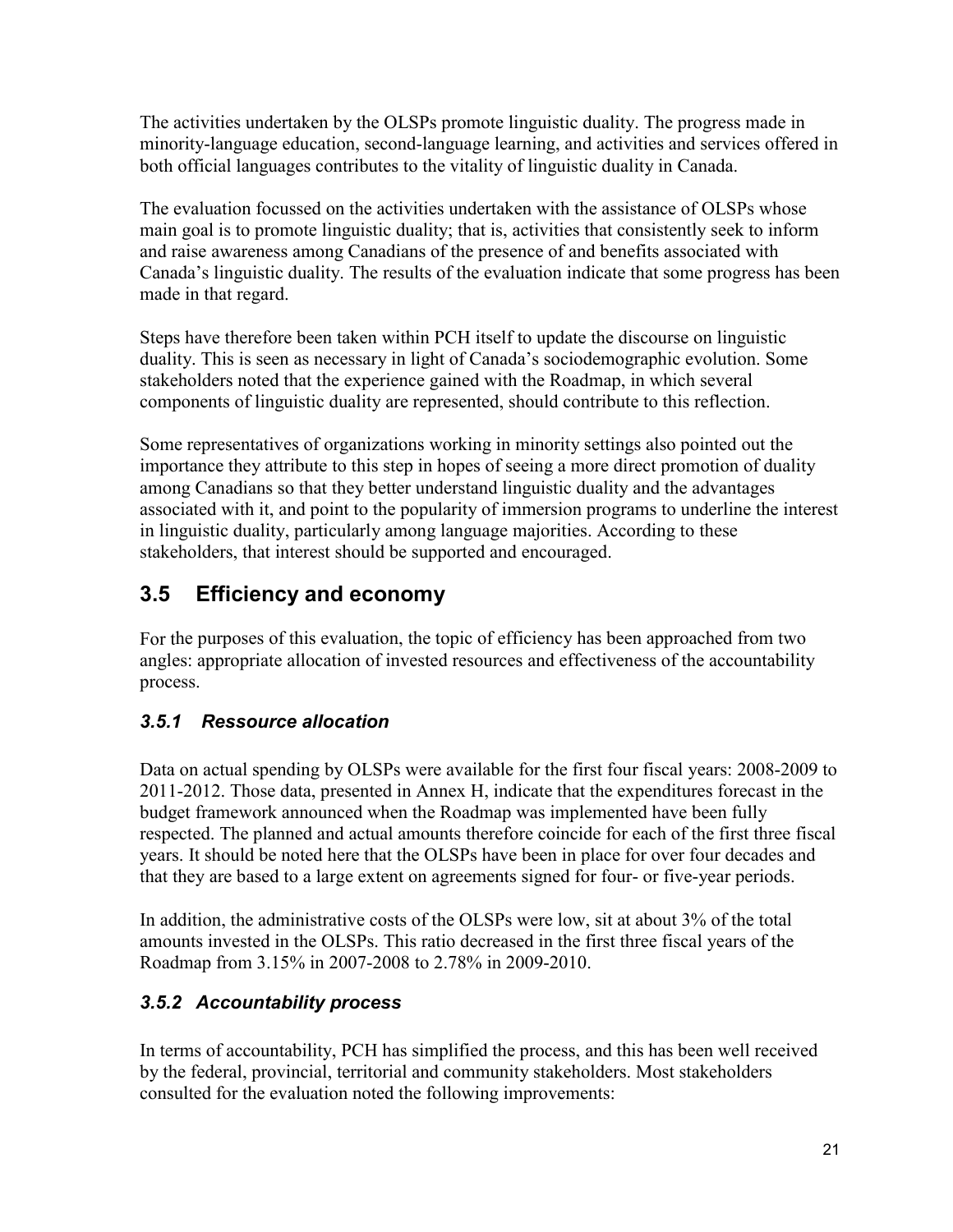- Greater sensitivity to the efforts required owing to more rigid accountability.
- Reporting templates that are easier to understand and use.
- Reduced number of deliverables whose usefulness is unclear.
- An accountability strategy focusing more on outcomes than on listing all activities undertaken.

Generally speaking, most of the representatives of the provincial and territorial governments consulted for this evaluation reported that they were satisfied with the changes to the accountability process. Most community stakeholders consulted also welcomed the changes made thus far; some would like to see the efforts at simplification continue over the next few years. Some of the stakeholders consulted also stressed that the amount of information required by PCH is still significant and could be further simplified.

### <span id="page-27-0"></span>*3.5.3 Funding allocation process*

The Department implemented a structure to simplify the funding allocation process. As mentioned above, PCH signed "cooperation agreements" in 2010 and 2011 with each of the organizations representing the OLMCs. Those agreements help coordinate the efforts by community organizations and PCH to:

- Identify community development issues;
- Establish priorities for action and intended outcomes;
- Target intradepartmental, interdepartmental, and intergovernmental interventions;
- Benefit from community knowledge in guiding financing decisions and formulating public policies and programs;
- Optimize administrative processes and assess the degree of cooperation between the parties.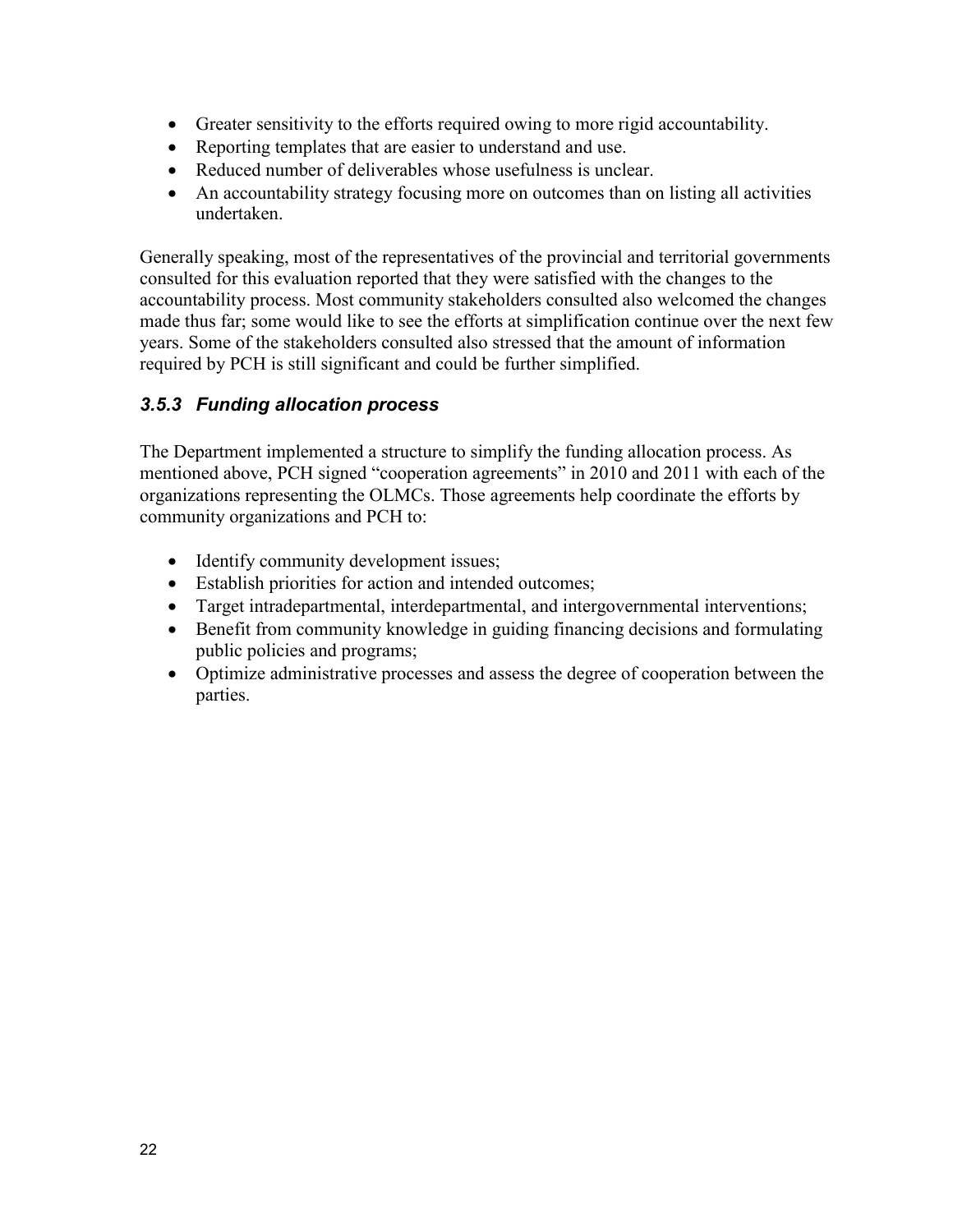## <span id="page-28-0"></span>**3.6 Follow-up on 2009 recommendations**

This last subsection concerning the findings of the evaluation focuses on the follow-up by PCH on the five recommendations contained in the 2009 summative evaluation report on OLSPs and that were accepted by the Department.

• *Recommendation 1*: That the Department of Canadian Heritage review the support it currently provides to community groups through cooperation agreements and contribution agreements. The Department's support should more adequately reflect the involvement of other federal institutions and other levels of government. The Department should also endeavour to simplify the approval process for funding individual projects.

The new cooperation agreements and accompanying funding agreements better reflect the broader environment in which the organizations operate, particularly the fact that they are called upon to work together with a greater number of federal departments, as well as with the provincial and territorial governments and, in some cases, municipal governments.

• *Recommendation 2*: That the Department of Canadian Heritage make measuring learning with respect to second-language programs a priority in the next Protocol and accompanying bilateral agreements. This initiative should include all second language programs: core, intensive and immersion programs.

PCH made measuring second-language learning an objective of the Protocol for Agreements for Minority-Language Education and Second-Language Instruction 2009-2010 to 2012- 2013. The provinces and territories are now responsible for implementing that objective, since this issue falls squarely within their legislative jurisdiction. This evaluation indicates that progress has been made in that direction, but there is still much to be done to make this measure operational throughout Canada.

• *Recommendation 3*: That the Department of Canadian Heritage include clauses respecting cooperation between participants in the bilateral agreements associated with each OLSP component. These clauses should especially encourage closer cooperation between minority-language and second-language education participants.

Under the Protocol for Agreements for Minority-Language Education and Second-Language Instruction, the federal government, as well as the provinces and territories, have expressed their desire "to promote dialogue and mutual understanding between French- and Englishspeaking communities." The results framework linked to the Protocol also refers to "numbers of exchanges between linguistic groups." The groundwork has therefore been laid for this coming-together. This is an objective that is still being implemented by the P/Ts.

• *Recommendation 4*: That the Department of Canadian Heritage intensify efforts to promote both official languages. These efforts should be based on updated discourse regarding the promotion of the two official languages, taking into account the context of increasing plurilingualism at the national and international levels. These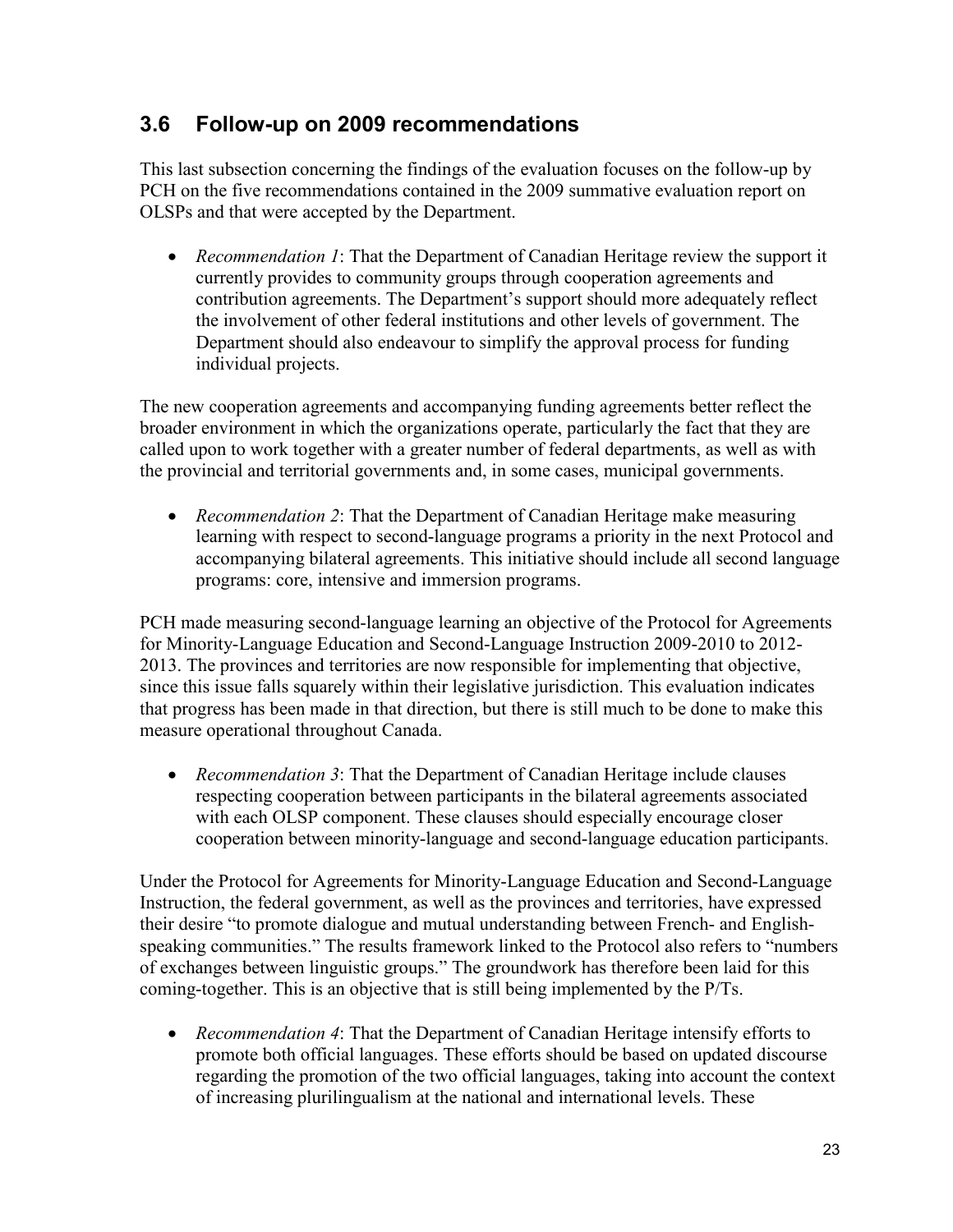promotional activities should be undertaken in close cooperation with other federal institutions, as well as the provincial and territorial governments and community groups.

As indicated in this evaluation, PCH has undertaken activities to update its discourse regarding promotion of the two official languages and to thus collaborate more directly in enhancing them. This work must continue to ensure full implementation of this recommendation.

• *Recommendation 5*: To ensure continuous evaluation of the results of the OLSPs that involve the provincial and territorial governments (minority language services, minority language education and second-language instruction), that the Department of Canadian Heritage move away from annual reports on results in favour of cyclical evaluations carried out by the recipients concerned. This approach would make it possible to base performance measurement on the results of OLSP activities, rather than on an exhaustive list of activities undertaken, thereby facilitating production of more timely reports.

PCH simplified the accountability process applicable to the provinces and territories. Reports are now submitted in a new form every two years. The evaluation indicates that this new approach better meets the expectations of the Department, as well as those of its provincial and territorial partners.

# <span id="page-29-0"></span>**4. Conclusions**

This last section of the report presents the conclusions of the evaluation resulting from the lines of inquiry.

## **In terms of relevance**:

- The OLSPs meet several needs of OLMCs and of Canadians seeking to acquire a second official language.
- The Cultural Development Fund is relevant and addresses expressed needs relating to cultural development in a minority setting.
- As concerns the Youth Initiatives, this evaluation could not clearly establish their relevance.
- The OLSPs reflect the mandate entrusted to PCH under the OLA. In addition, the approach taken by PCH has allowed it to assume its role while respecting the sharing of responsibility that gives a leading role to the provincial and territorial governments in many of the areas covered by the OLSPs.
- Moreover, the OLSPs are consistent with governmental priorities and, by extension, with those of PCH.

## **In terms of performance**: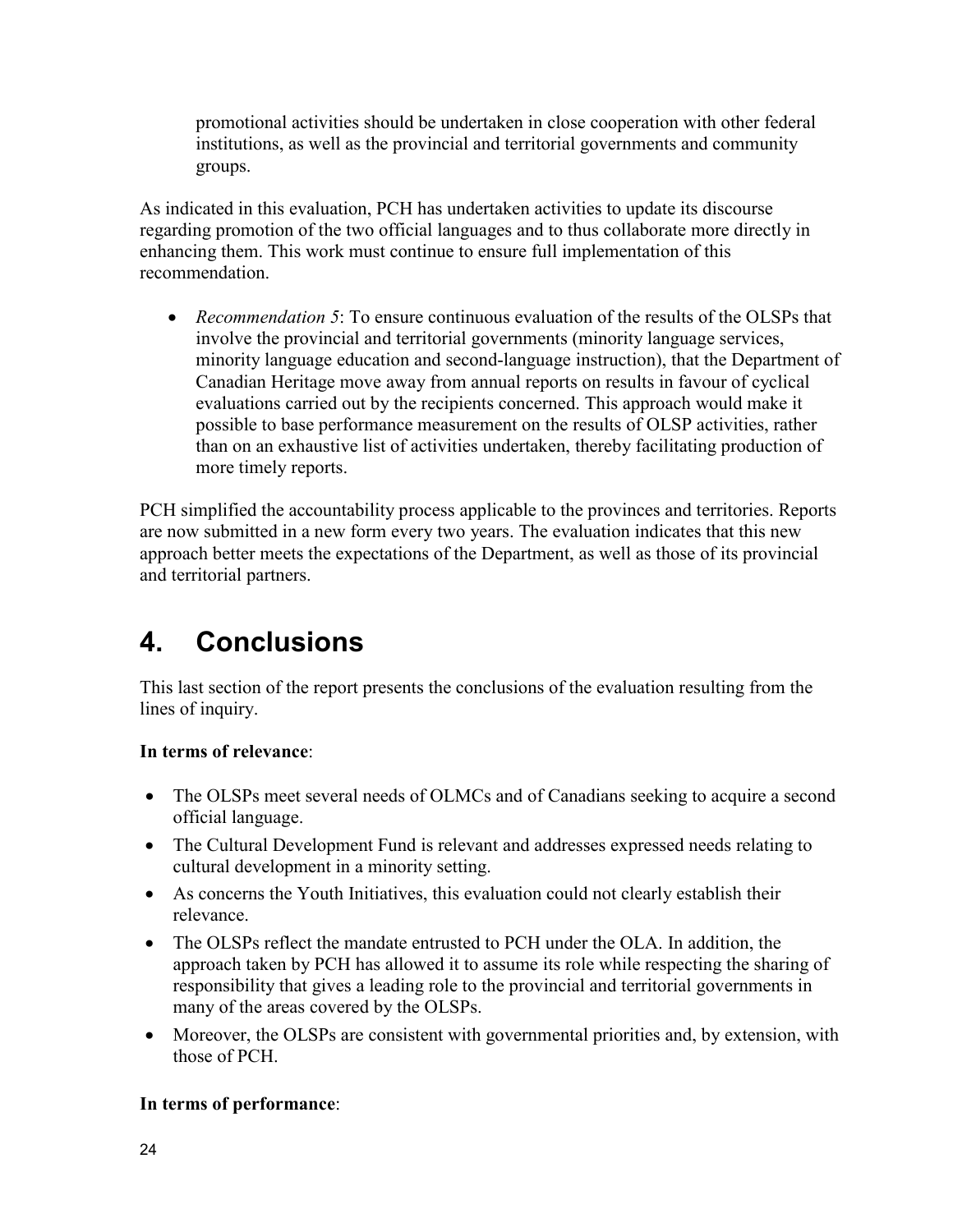Overall, the OLSPs are achieving their objectives and posting positive results. With respect to the "Development of Official Language Communities" program, the OLSPs have helped to:

- Increase the delivery of programs and activities aimed at minority-language education;
- Raise awareness of and attract more students to the minority-education system; and
- Increase access by OLMCs to programs and services offered in their language by the provinces and territories, as well as by community organizations. Closer cooperation has been established between the various partners (PCH, provincial and territorial governments and community groups) to coordinate their efforts in this regard.

With respect to the "Enhancement of Official Languages" program, the OLSPs have:

- Helped increase the proportion of Canadians able to acquire practical knowledge of the two official languages. Participation in second-language learning programs remains significant, especially in the immersion programs in which the historical growth trend continued during the period covered by the evaluation;
- Helped ensure progress in measuring second-language learning so that stronger evidence can be obtained on the level of knowledge achieved by young Canadians participating in the different second-language teaching models; and
- Taken steps to update the discourse on linguistic duality. However, the Department has not undertaken any activities that have directly impacted the promotion of linguistic duality.

### **In terms of efficiency:**

The OLSPB has been able to invest the financial resources of the OLSPs according to the forecast budget allocation. In addition, the administrative costs linked to the OLSPs were low and have been kept to approximately 3% of the total budget.

Progress has been made with respect to improving the accountability process. The number of reports has been reduced, especially for the provinces and territories, and the information required for each report has become more focused.

#### **Follow-up on 2009 recommendations**

PCH has followed up on the five recommendations included in the 2009 summative evaluation report on the OLSPs. The provinces and territories now have a leading role to play in fully achieving those recommendations, in particular those relating to the field of education.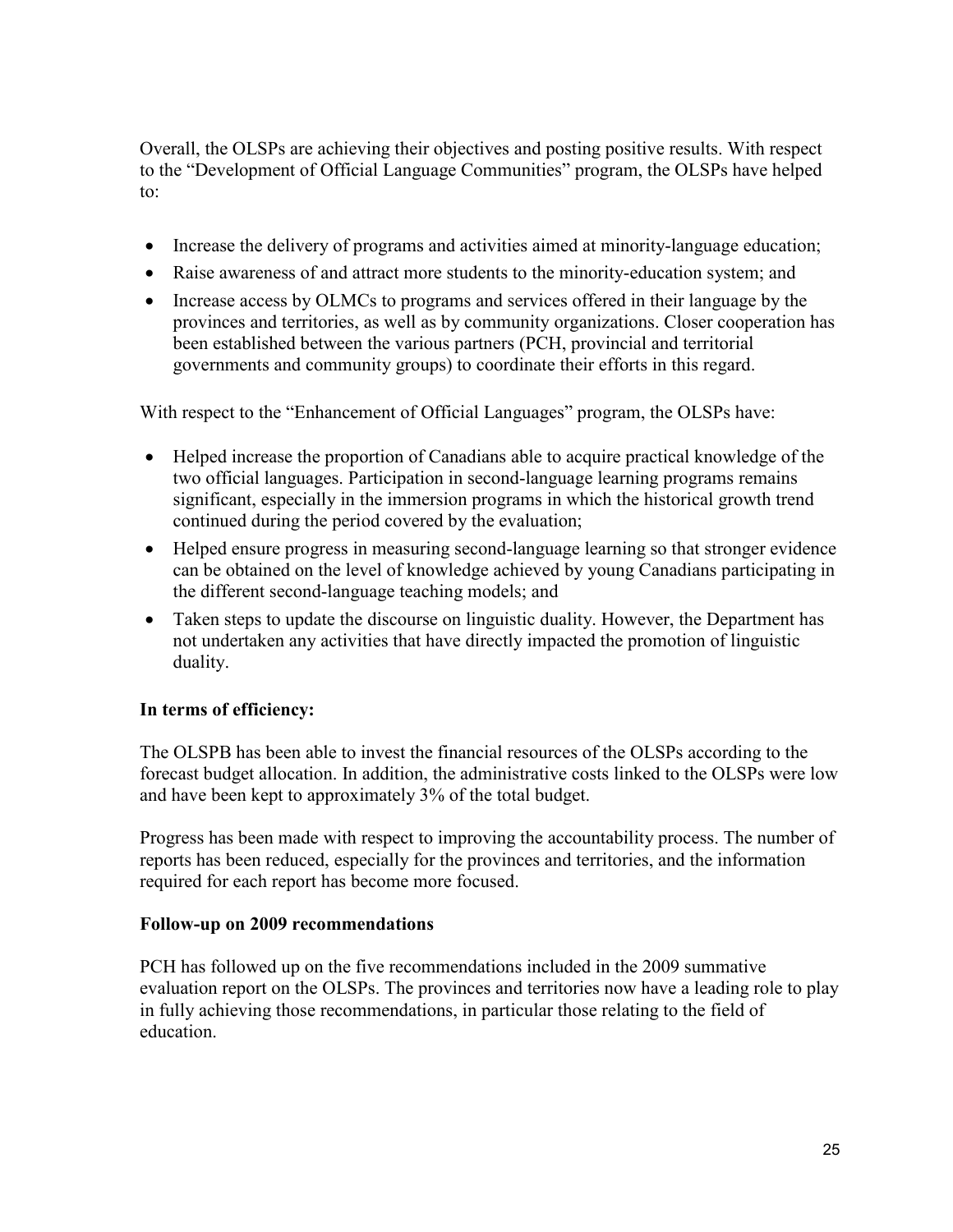# <span id="page-31-0"></span>**5. Recommendation**

During the last five years, important efforts were invested by intergovernmental partners in the development of a systematic and consistent national measure of the level of acquired knowledge in second language by students. These efforts included measurement pilot projects showing generally positive results. Still, some work is required to ensure that the measure of the level of acquired knowledge is operationalized in all provinces and territories.

It is therefore recommended that:

• the OLSPs encourages setting up an intergovernmental mechanism to facilitate dialogue and the exchange of best practices, in particular when related to measurement of the level of acquired linguistic knowledge in second language.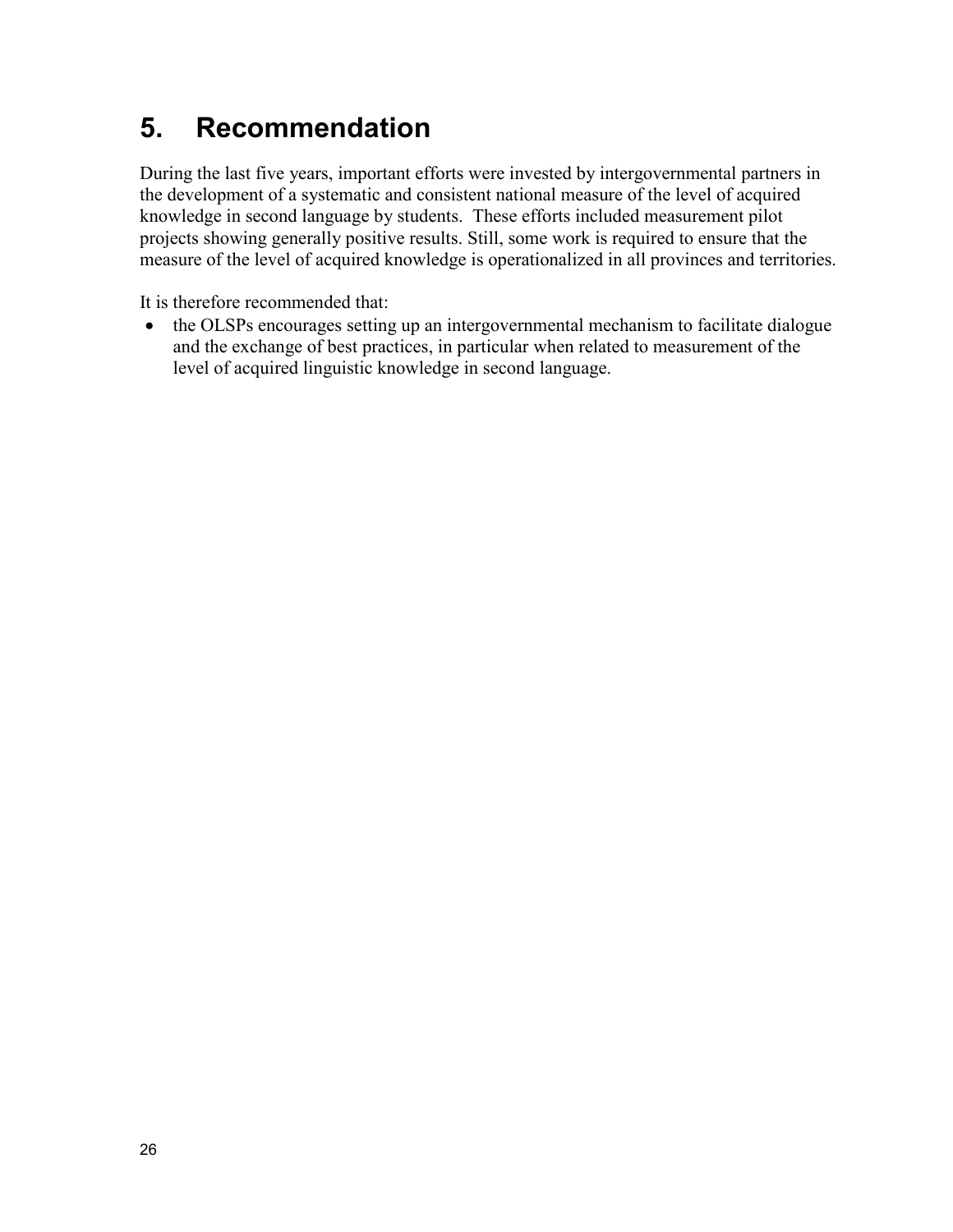# <span id="page-32-0"></span>**6. Management response and action plan**

Progress has been made in the area of second-language learning. However, activities aimed at measuring linguistic proficiency in particular require ongoing efforts. It is therefore recommended that:

• the OLSPs encourages setting up an intergovernmental mechanism to facilitate dialogue and the exchange of best practices, in particular when related to measurement of the level of acquired linguistic knowledge in second language.

### **Recommendation accepted.**

The Protocol for Agreements for Minority-Language Education and Second-Language Instruction and related federal-provincial/territorial agreements will expire in March 2013.

The Official Languages Support Programs (OLSPs) will take advantage of the discussions on renewing the Protocol and the bilateral agreements to encourage the provincial and territorial governments to include within these agreements a commitment to promote the sharing of best practices in areas in which they have a common interest, particularly the assessment of students' second-language proficiency skills.

The OLSPs will also hold discussions with representatives from the Council of Ministers of Education (Canada) in the fall of 2013 to discuss the form that may take such an intergovernmental mechanism for the sharing the best practices.

**Implementation schedule**: Discussions on the renewal of the intergovernmental collaboration in education will lead to the signing of the Protocol no later than June 30, 2013 and the conclusions the bilateral agreements by March 31, 2014. Discussions with representatives from CMEC will be held by December 2013.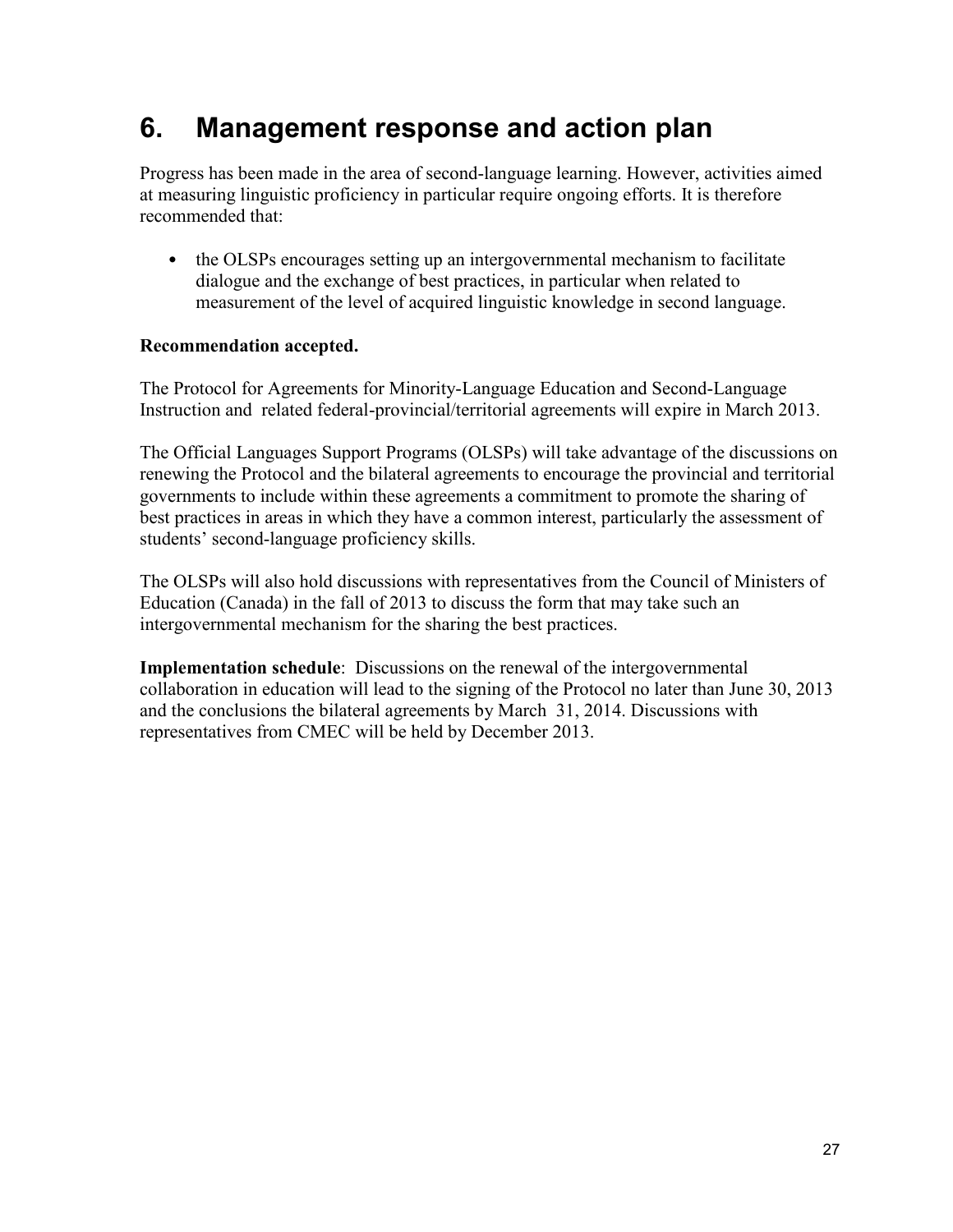# **Annex A: OLSP logic models**

<span id="page-33-0"></span>

#### **Logic Model – Enhancement of Official Languages Program**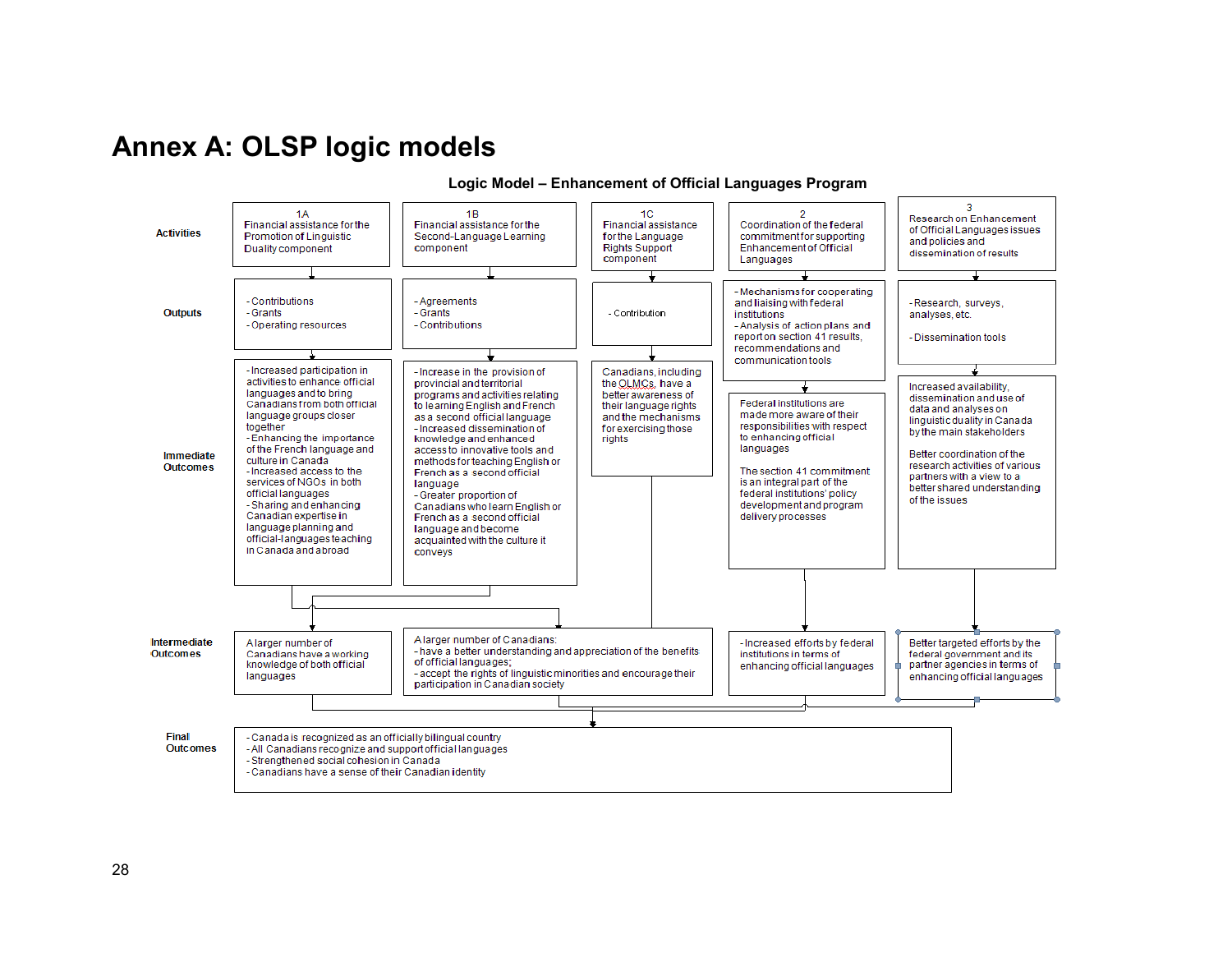

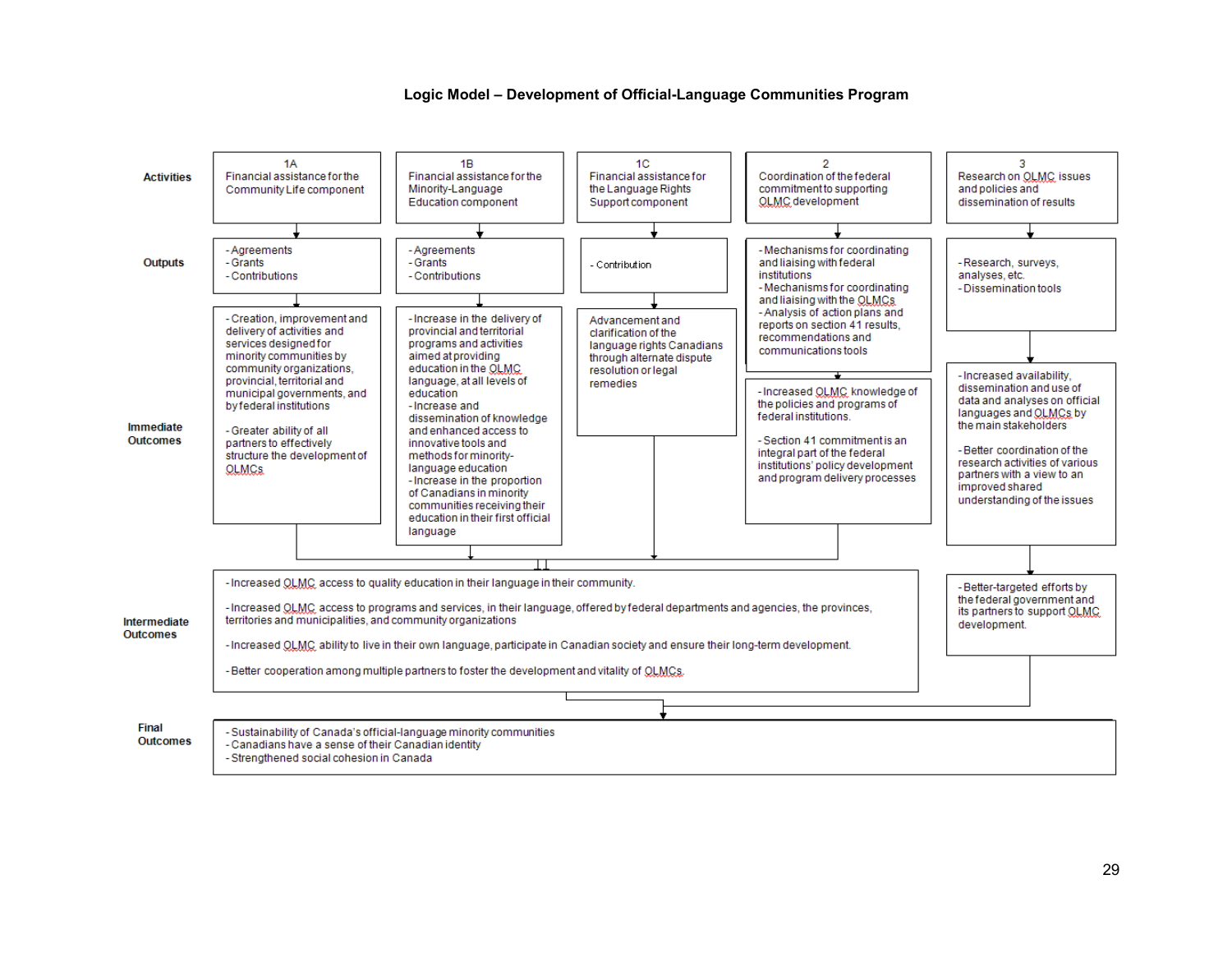# <span id="page-35-0"></span>**Annex B: Evaluation questions**

|    | <b>OLSP</b> evaluation questions                                                                                                                  |                                                                                                                                                                                                                                                                                                                                                                                                                                                                              |                                                                                                                     |  |  |  |
|----|---------------------------------------------------------------------------------------------------------------------------------------------------|------------------------------------------------------------------------------------------------------------------------------------------------------------------------------------------------------------------------------------------------------------------------------------------------------------------------------------------------------------------------------------------------------------------------------------------------------------------------------|---------------------------------------------------------------------------------------------------------------------|--|--|--|
|    | <b>Evaluation questions</b>                                                                                                                       | <b>Indicators</b>                                                                                                                                                                                                                                                                                                                                                                                                                                                            | <b>Sources</b>                                                                                                      |  |  |  |
|    | <b>Relevance of programs</b>                                                                                                                      |                                                                                                                                                                                                                                                                                                                                                                                                                                                                              |                                                                                                                     |  |  |  |
|    | 1. Are the OLSPs still relevant<br>today?                                                                                                         | - Linkage between OLSPs and legal<br>framework of official languages in Canada                                                                                                                                                                                                                                                                                                                                                                                               | - Document review                                                                                                   |  |  |  |
|    |                                                                                                                                                   | - Perception of government and OLMC<br>representatives and of other recipients                                                                                                                                                                                                                                                                                                                                                                                               | - Interviews<br>- Discussion groups<br>- Case studies<br>- Expert panels                                            |  |  |  |
|    | 2. Do the OLSPs produce<br>results that meet the current<br>needs of Canadians? If so,<br>which ones?                                             | - Evidence of the needs indicated by the<br><b>OLSPs</b><br>- Evidence of new and relevant needs<br>arising from the changing context                                                                                                                                                                                                                                                                                                                                        | - Document review<br>- Analysis of database and<br>survey results<br>- Literature review                            |  |  |  |
|    |                                                                                                                                                   | - Perception of government and OLMC<br>representatives and other recipients                                                                                                                                                                                                                                                                                                                                                                                                  | - Interviews<br>- Discussion groups<br>- Case studies<br>- Expert panels                                            |  |  |  |
|    | Harmonization of programs and government priorities                                                                                               |                                                                                                                                                                                                                                                                                                                                                                                                                                                                              |                                                                                                                     |  |  |  |
|    | 3. To what extent are the<br>OLSPs consistent with the<br>priorities of Canadian<br>Heritage and the federal                                      | - Linkages between OLSP objectives and<br>federal priorities<br>- Linkages between OLSP objectives and<br>PCH strategic outcomes                                                                                                                                                                                                                                                                                                                                             | - Document review                                                                                                   |  |  |  |
|    | government overall?                                                                                                                               | - Perception of PCH representatives                                                                                                                                                                                                                                                                                                                                                                                                                                          | - Interviews                                                                                                        |  |  |  |
|    |                                                                                                                                                   | Harmonization of programs and government role and responsibilities                                                                                                                                                                                                                                                                                                                                                                                                           |                                                                                                                     |  |  |  |
| 4. | Are the OLSPs consistent<br>with the role and                                                                                                     | - Linkage between OLSPs and the federal<br>government's role in official languages                                                                                                                                                                                                                                                                                                                                                                                           | - Document review                                                                                                   |  |  |  |
|    | responsibilities of the federal<br>government?                                                                                                    | - Perception of PCH representatives                                                                                                                                                                                                                                                                                                                                                                                                                                          | - Interviews                                                                                                        |  |  |  |
|    | <b>Achievement of expected results</b>                                                                                                            |                                                                                                                                                                                                                                                                                                                                                                                                                                                                              |                                                                                                                     |  |  |  |
|    | 5. To what extent and how have<br>the OLSPs helped improve<br>the OLMCs' access to quality<br>education in their language,<br>in their community? | - Number and proportion of OLMC<br>members who are served by schools and<br>postsecondary institutions in the minority<br>language<br>- Number and variety of P/T activities and<br>programs focusing on minority-language<br>education<br>- Numbers and trends in student<br>enrolment in the minority system<br>- Comparison of educational attainment<br>levels using the minority-majority index<br>- Numbers and trends in enrolment in<br>bursary and monitor programs | - Document and administrative<br>file review<br>- Analysis of database and<br>survey results<br>- Literature review |  |  |  |
|    |                                                                                                                                                   | - Perception of government and OLMC<br>representatives                                                                                                                                                                                                                                                                                                                                                                                                                       | - Interviews<br>- Discussion groups<br>- Case studies<br>- Expert panels                                            |  |  |  |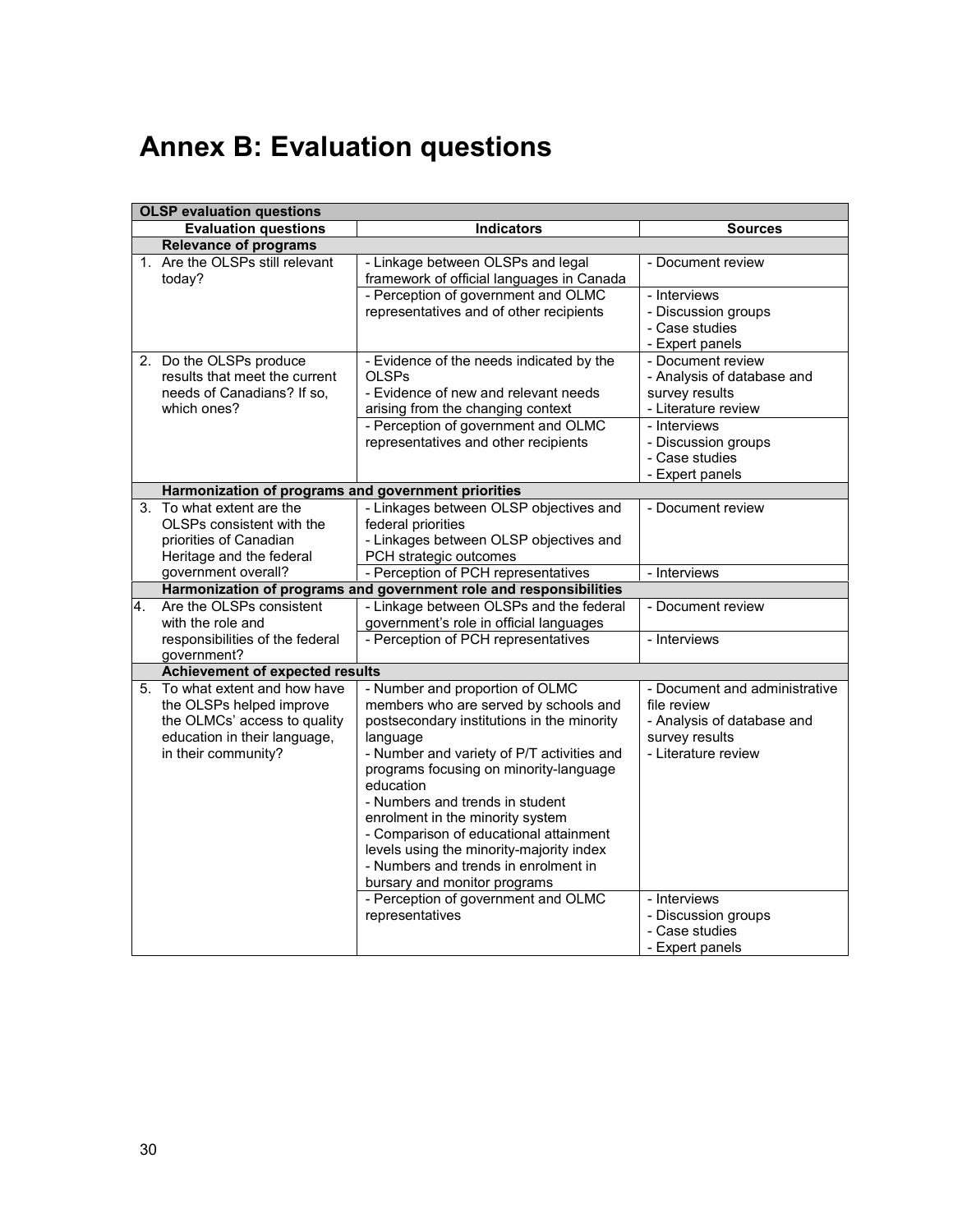| <b>OLSP</b> evaluation questions                                                                                                                                                                                                                                                  |                                                                                                                                                                                                                                                                                                                                                                                                                                                                              |                                                                                                                                                          |  |  |  |
|-----------------------------------------------------------------------------------------------------------------------------------------------------------------------------------------------------------------------------------------------------------------------------------|------------------------------------------------------------------------------------------------------------------------------------------------------------------------------------------------------------------------------------------------------------------------------------------------------------------------------------------------------------------------------------------------------------------------------------------------------------------------------|----------------------------------------------------------------------------------------------------------------------------------------------------------|--|--|--|
| <b>Evaluation questions</b>                                                                                                                                                                                                                                                       | <b>Indicators</b>                                                                                                                                                                                                                                                                                                                                                                                                                                                            | <b>Sources</b>                                                                                                                                           |  |  |  |
| 6. To what extent has the<br>"Community Life <sup>14</sup> "<br>component of the OLSPs<br>contributed to creating or<br>improving the activities and<br>services offered to the<br>OLMC <sub>s</sub> ?                                                                            | - Number of grants and contributions<br>allocated to OLMC organizations<br>- Level of progress in the provision of<br>activities and services to OLMCs in their<br>language since 2008<br>- Number and proportion of OLMC<br>members who live in communities served<br>(or not served) by:<br>Local / regional community development<br>organizations<br>Minority media (community radio)<br>- Vitality indicators<br>- Perception of government and OLMC<br>representatives | - Document and administrative<br>file review<br>- Analysis of database and<br>survey results<br>- Case studies<br>- Interviews<br>- Discussion groups    |  |  |  |
| 7. To what extent have the<br>Youth Initiatives contributed<br>to the vitality of the OLMCs?                                                                                                                                                                                      | - Number of grants and contributions to<br>OLMC organizations for youth projects<br>- Number and proportion of young people<br>from OLMCs who live in communities<br>served by youth organizations funded by<br><b>PCH</b>                                                                                                                                                                                                                                                   | - Case studies<br>- Expert panels<br>- Document and administrative<br>file review<br>- Analysis of database and<br>survey results<br>- Literature review |  |  |  |
|                                                                                                                                                                                                                                                                                   | - Perception of government and OLMC<br>representatives                                                                                                                                                                                                                                                                                                                                                                                                                       | - Interviews<br>- Discussion groups<br>- Case studies<br>- Expert panels                                                                                 |  |  |  |
| 8. To what extent have new<br>Roadmap investments in the<br><b>Cultural Development Fund</b><br>helped achieve the following<br>results:<br>support and strengthen<br>cultural and artistic action as<br>well as cultural expression in<br>OLMCs to stimulate their               | - Number of grants and contributions to<br>OLMC organizations for cultural projects<br>- Number of FPT and other signed<br>agreements and approved special cultural<br>projects<br>- Number and proportion of OLMC<br>members living in communities served (or<br>not served) by arts and culture<br>organizations (e.g., theatre, publisher)                                                                                                                                | - Document and administrative<br>file review<br>- Analysis of database and<br>survey results                                                             |  |  |  |
| vitality?<br>promote the contribution of<br>arts, culture and heritage to<br>the sustainable development<br>of OLMCs and Canadian<br>society?<br>develop the arts, culture and<br>heritage of OLMCs and<br>promote them to Canadian<br>society?<br>foster identity-building and a | - Perception of government and OLMC<br>representatives                                                                                                                                                                                                                                                                                                                                                                                                                       | - Interviews<br>- Discussion groups<br>- Case studies<br>- Expert panels                                                                                 |  |  |  |
| sense of belonging within<br>Canada's OLMCs?<br>give Canadians access to the                                                                                                                                                                                                      |                                                                                                                                                                                                                                                                                                                                                                                                                                                                              |                                                                                                                                                          |  |  |  |
| richness of the OLMCs'<br>culture, arts and heritage?                                                                                                                                                                                                                             |                                                                                                                                                                                                                                                                                                                                                                                                                                                                              |                                                                                                                                                          |  |  |  |
| 9. To what extent have the<br>Youth Initiatives contributed<br>to activities to promote official                                                                                                                                                                                  | - Number of young people who participate<br>in youth activities promoting second-<br>language use or exposure                                                                                                                                                                                                                                                                                                                                                                | - Document and administrative<br>file review<br>- Analysis of database and                                                                               |  |  |  |

<span id="page-36-0"></span><sup>&</sup>lt;sup>14</sup> Includes the following initiatives: Cooperation with the Community Sector, Youth Initiatives, Cultural Development Fund and Intergovernmental Cooperation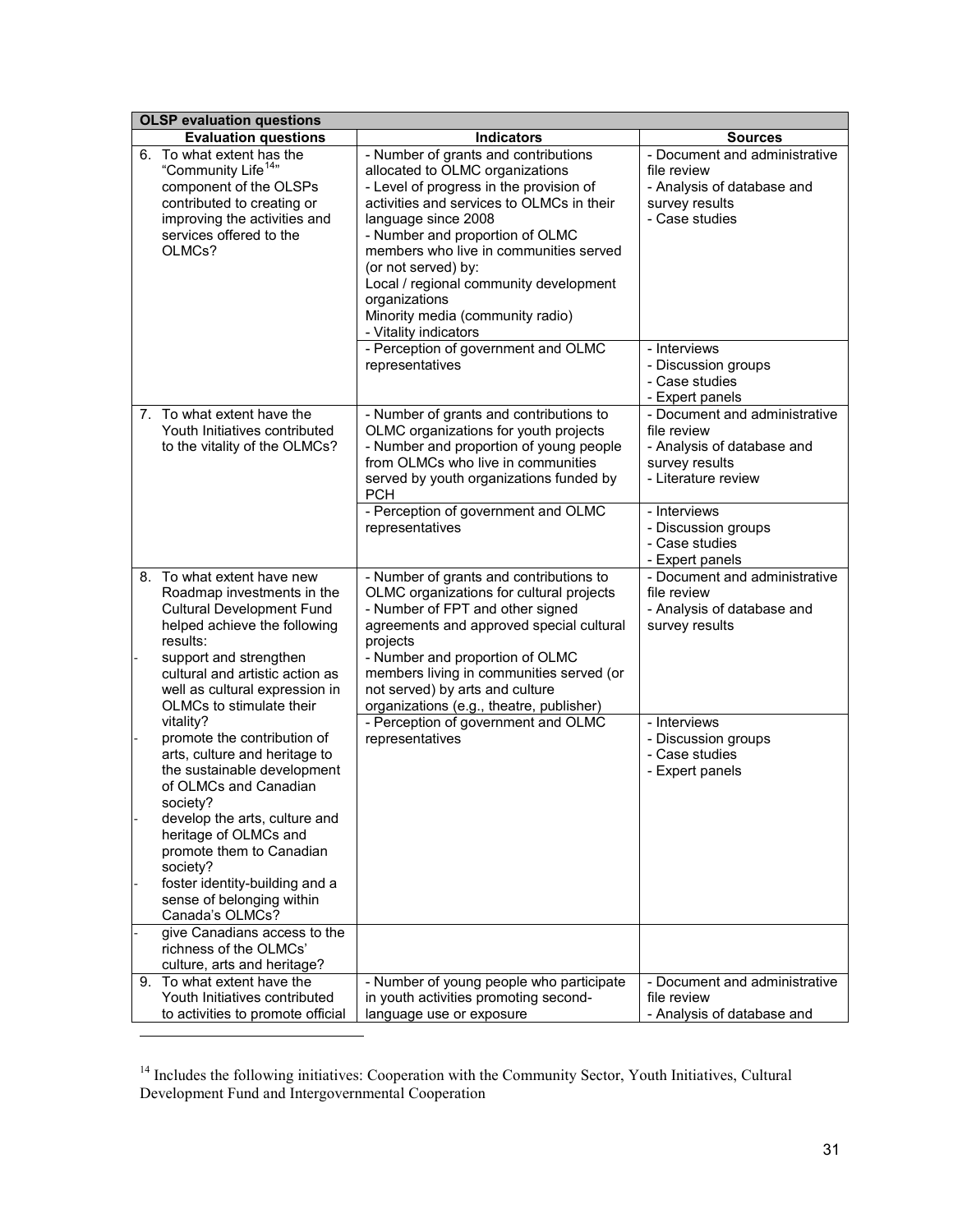| <b>OLSP</b> evaluation questions                                      |                                                                                  |                                                  |  |  |
|-----------------------------------------------------------------------|----------------------------------------------------------------------------------|--------------------------------------------------|--|--|
| <b>Evaluation questions</b>                                           | <b>Indicators</b>                                                                | <b>Sources</b>                                   |  |  |
| languages?                                                            | - Number of projects that received grants<br>and contributions                   | survey results                                   |  |  |
|                                                                       | - Perception of government<br>representatives and recipients                     | - Interviews<br>- Discussion groups              |  |  |
|                                                                       |                                                                                  | - Case studies                                   |  |  |
| 10. Has federal second-language                                       | - Number of                                                                      | - Expert panels<br>- Document and administrative |  |  |
| learning assistance helped                                            | programs/courses/classes/levels offered in                                       | file review                                      |  |  |
| maintain or increase the                                              | the second language                                                              | - Analysis of database and                       |  |  |
| provision of programs and                                             | - Enrolment numbers and trends in                                                | survey results                                   |  |  |
| activities aimed at second-                                           | second-language programs                                                         | - Literature review                              |  |  |
| language learning?                                                    | - Numbers and trends in enrolment in<br>bursary and monitor programs             |                                                  |  |  |
|                                                                       | - Perception of government                                                       | - Interviews                                     |  |  |
|                                                                       | representatives and recipients                                                   | - Discussion groups                              |  |  |
|                                                                       |                                                                                  | - Expert panels                                  |  |  |
| 11. To what extent have OLSPs                                         | - Changes in the competency levels of                                            | - Document and administrative                    |  |  |
| contributed to an increase in                                         | Canada's two official languages by age                                           | file review<br>- Analysis of database and        |  |  |
| the proportion of Canadians<br>who have knowledge of both             | group                                                                            | survey results                                   |  |  |
| official languages?                                                   |                                                                                  | - Literature review                              |  |  |
|                                                                       | - Perception of government                                                       | - Interviews                                     |  |  |
|                                                                       | representatives and recipients                                                   | - Discussion groups                              |  |  |
|                                                                       |                                                                                  | - Expert panels                                  |  |  |
| 12. To what extent have OLSPs<br>contributed to an increase in        | - Changes in Canadians' perceptions with<br>respect to linguistic duality        | - Document and administrative<br>file review     |  |  |
| the proportion of Canadians                                           |                                                                                  | - Analysis of database and                       |  |  |
| who have a better                                                     |                                                                                  | survey results                                   |  |  |
| understanding and                                                     |                                                                                  | - Literature review                              |  |  |
| appreciation of the benefits of                                       | - Perception of government                                                       | - Interviews                                     |  |  |
| linguistic duality?                                                   | representatives and recipients                                                   | - Discussion groups                              |  |  |
|                                                                       |                                                                                  | - Expert panels                                  |  |  |
| 13. Have the OLSPs had                                                | - Evidence of unexpected results                                                 | - Document and administrative<br>file review     |  |  |
| unforeseen impacts (positive<br>or negative)?                         |                                                                                  | - Literature review                              |  |  |
|                                                                       | - Perception of government and OLMC                                              | - Interviews                                     |  |  |
|                                                                       | representatives and other recipients                                             | - Case studies                                   |  |  |
|                                                                       |                                                                                  | - Discussion groups                              |  |  |
|                                                                       |                                                                                  | - Expert panels                                  |  |  |
| Demonstration of program efficiency and savings                       |                                                                                  |                                                  |  |  |
|                                                                       | 14. Are the resources allocated to   - Program resource allocations in line with | - Document and administrative                    |  |  |
| the programs <sup>15</sup> invested<br>effectively and efficiently to | expected results<br>- Comparison between estimated and                           | file review                                      |  |  |
| optimize results?                                                     | actual costs                                                                     |                                                  |  |  |
|                                                                       | - Administrative cost ratio                                                      |                                                  |  |  |
|                                                                       | - Perception of government                                                       | - Interviews                                     |  |  |
|                                                                       | representatives                                                                  | - Expert panels                                  |  |  |
| 15. What measures have the                                            | - Compilation of changes made to                                                 | - Document and administrative                    |  |  |
| programs taken to lighten the                                         | reporting mechanisms in contribution<br>agreements and accords                   | file review                                      |  |  |
| reporting burden of partners<br>while exercising results-driven       | - Relevance of information and                                                   |                                                  |  |  |
| management?                                                           | compliance with deadlines                                                        |                                                  |  |  |
|                                                                       | - Use of results in performance and                                              |                                                  |  |  |
|                                                                       | accountability reports                                                           |                                                  |  |  |

<span id="page-37-0"></span><sup>&</sup>lt;sup>15</sup> The resources include subsidies and contributions, as well as all direct program spending (salaries and operating and maintenance budget).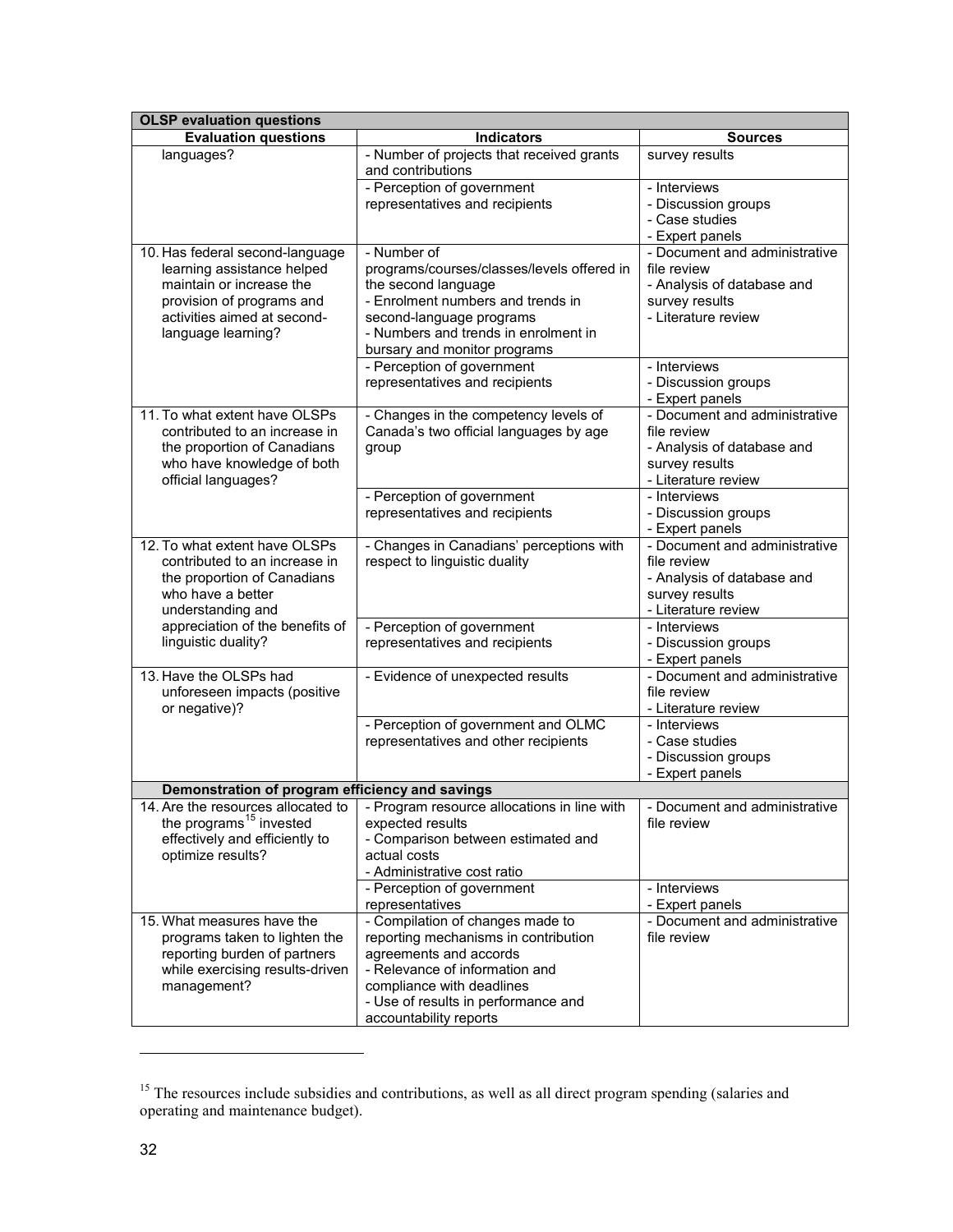| <b>OLSP</b> evaluation questions                                              |                                                                              |                                                   |  |  |  |
|-------------------------------------------------------------------------------|------------------------------------------------------------------------------|---------------------------------------------------|--|--|--|
| <b>Evaluation questions</b>                                                   | <b>Indicators</b>                                                            | <b>Sources</b>                                    |  |  |  |
|                                                                               | - Perception of government and OLMC<br>representatives                       | - Interviews<br>- Case studies<br>- Expert panels |  |  |  |
| 16. Are there any more effective<br>ways to achieve the same                  | - Evidence of other mechanisms that can<br>be used to obtain similar results | - Document and administrative<br>file review      |  |  |  |
| results?                                                                      | - Perception of government and OLMC<br>representatives                       | - Interviews<br>- Case studies<br>- Expert panels |  |  |  |
|                                                                               | Follow-up on recommendations from 2009 summative evaluation                  |                                                   |  |  |  |
| 17. To what extent have the<br>recommendations made in                        | - Progress in implementing<br>recommendations                                | - Document and administrative<br>file review      |  |  |  |
| the summative evaluation of<br>the OLSPs in 2009 been<br>implemented to date? | - Perception of government<br>representatives                                | - Interviews                                      |  |  |  |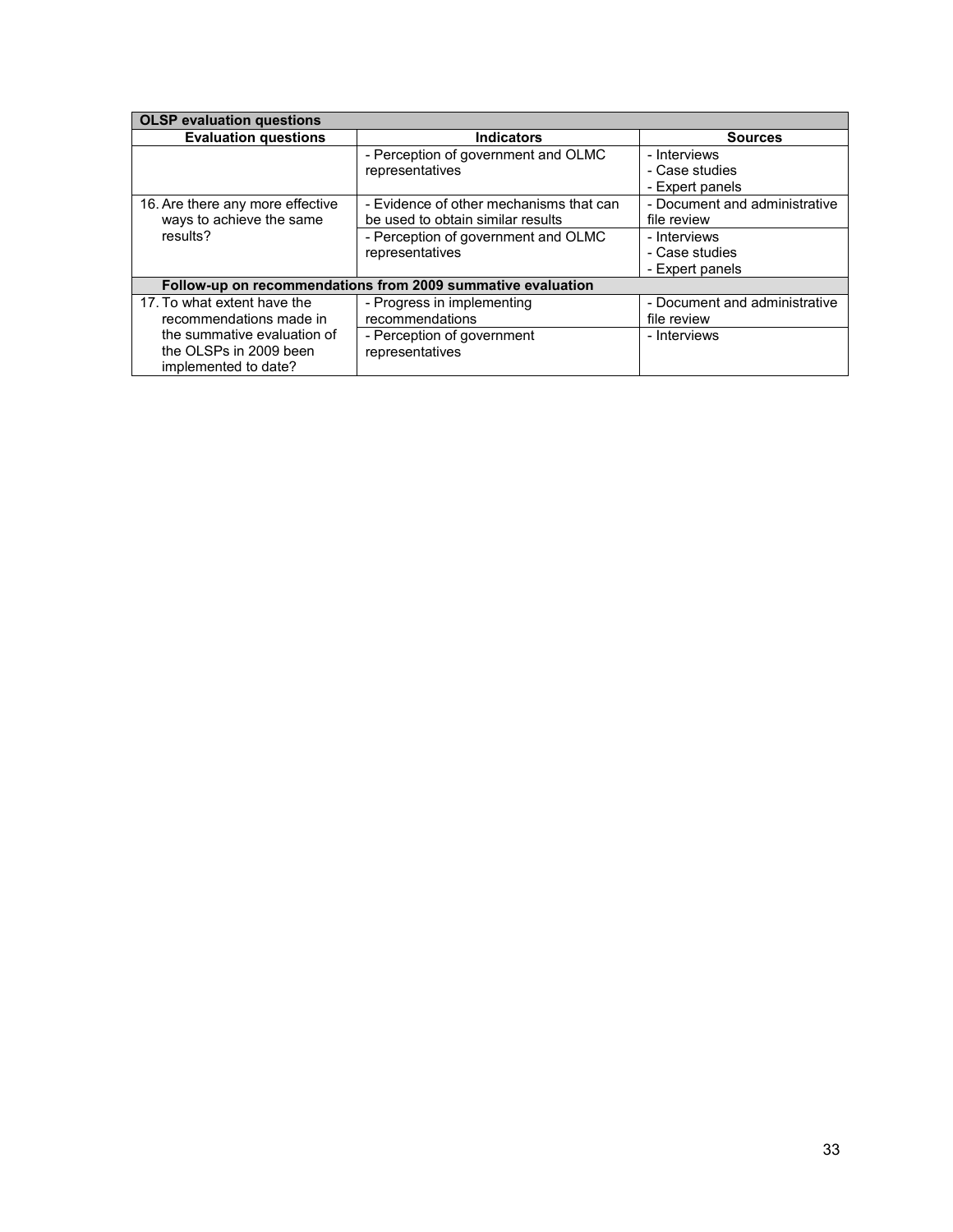# <span id="page-39-0"></span>**Annex C: Description of methodology**

#### *Document, data and literature analysis*

The primary source of information was the documentation supporting OLSP management. The list of these reference documents includes, among other things, Treasury Board submissions, Integrated Results-based Management and Accountability Framework and Risk-based Audit Framework for OLSPs, texts of agreements, internal policy documents and action plans, previous evaluation and audit reports, departmental performance reports and PCH's annual reports on official languages.

The second primary source of background data was databases set up by the OLSPs and their partners to track delivery of the activities they support, as well as the outputs and effect of those activities and the environment in which they develop. Information was collected from the databases created by OLSPB and from survey data (secondary analyses). This approach enabled the OLSPB to integrate the administrative databases (SAP, GCIMS), along with additional information sources such as socio-demographic and institutional data from Statistics Canada.

The final source of background data was literature from research and observations conducted outside federal institutions. This source complemented the other data sources and made it possible to explore the needs and expectations of OLSP recipients and stakeholders. It was also used to explore the causal links between OLSP involvement and the expected results. The literature review covered the themes of community development, cultural and artistic development, minority-language education and second official language instruction.

#### *Interviews with key stakeholders*

Through 80 semi-structured interviews—mostly one-on-one, with some group interviews as well—a total of 86 stakeholders were consulted on the various themes covered by the evaluation. A wide range of OLSP stakeholders were contacted through this approach:

- Managers responsible for the implementation of PCH programs (6 interviews);
- Stakeholders responsible for implementing the agreements in the provinces, territories and municipalities, including French-language service coordinators (12);
- A representative from the Council of Ministers of Education, Canada (CMEC) (1);
- Provincial and territorial representatives in charge of minority-language education  $(10):$
- Provincial and territorial representatives in charge of second-language instruction  $(10);$
- OLSP representatives (27);
- Representatives of groups that promote linguistic duality (8);
- Recipients from the arts and culture sector  $(4)$ ;
- Recipients from the youth sector (2).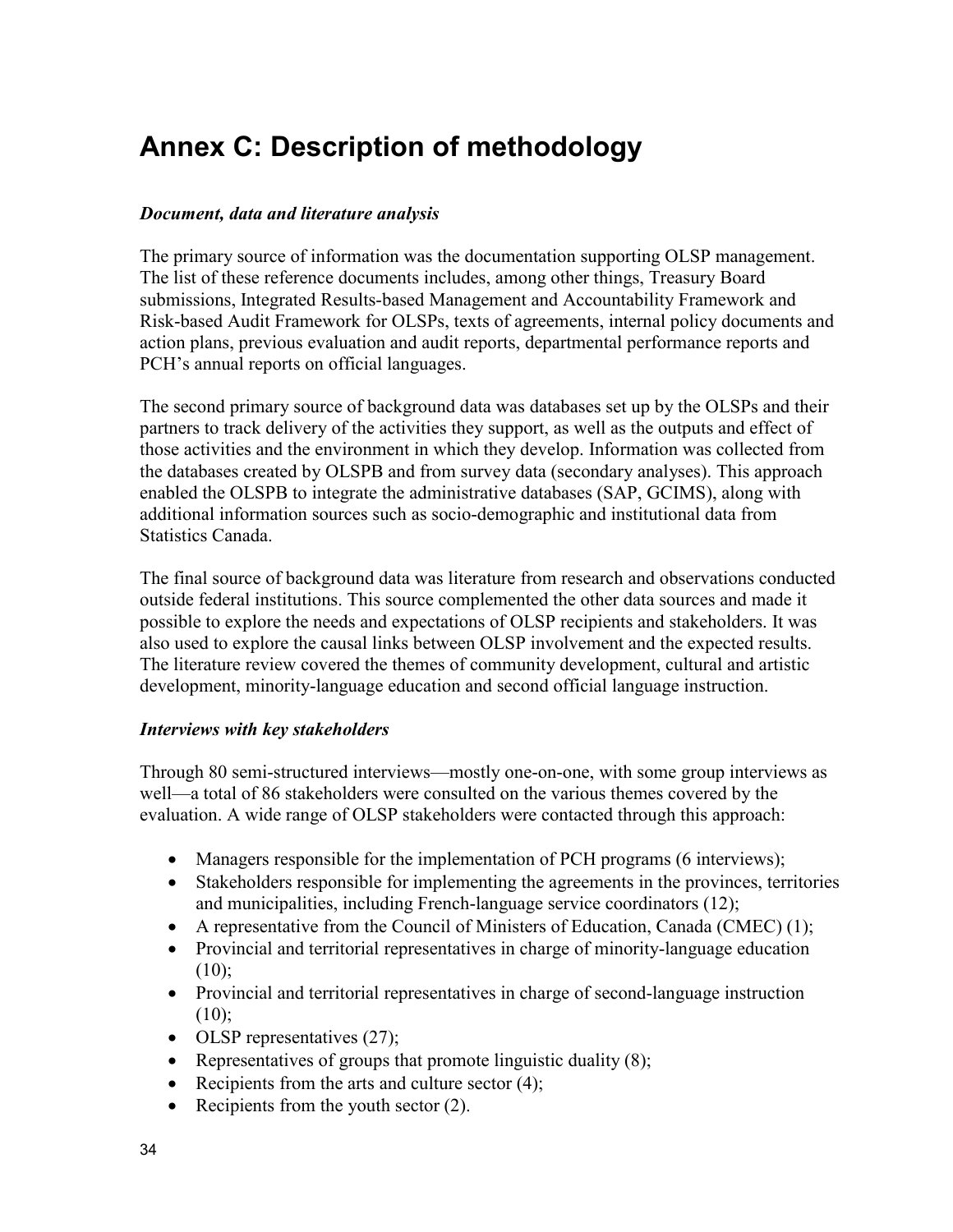Through a letter from the Evaluation Services Directorate, the Department informed stakeholders of the evaluation exercise and invited them to participate. The key stakeholders were contacted by telephone to schedule appointments and they were sent the appropriate interview guide before the interview. Most interviews were conducted by telephone, although face-to-face meetings were held with some stakeholders in the National Capital Region.

#### *Case studies*

Two types of case studies were conducted as part of the evaluation. The first concerned initiatives funded under the Cultural Development Fund, while the second dealt with the vitality of the OLSPs.

#### Case studies on the Cultural Development Fund

This first series of case studies focused on 10 of the 150 projects funded by the Cultural Development Fund during the Fund's first three fiscal years (2009-2010 to 2011-2012). The established selection criteria considered the size of the funding allocated ("small" being under \$25,000, "medium" being \$25,000 to \$99,999, and "large" being \$100,000 or more), the theme, geographic coverage and project type (promotion of the arts and culture in several forms, such as festivals and exhibits, as well as a number of arts and culture niche areas).

Each case was studied mainly by way of a document review (funding applications, application analysis grid and recommendation, contribution agreement and activity reports) and interviews with the key people responsible for each project.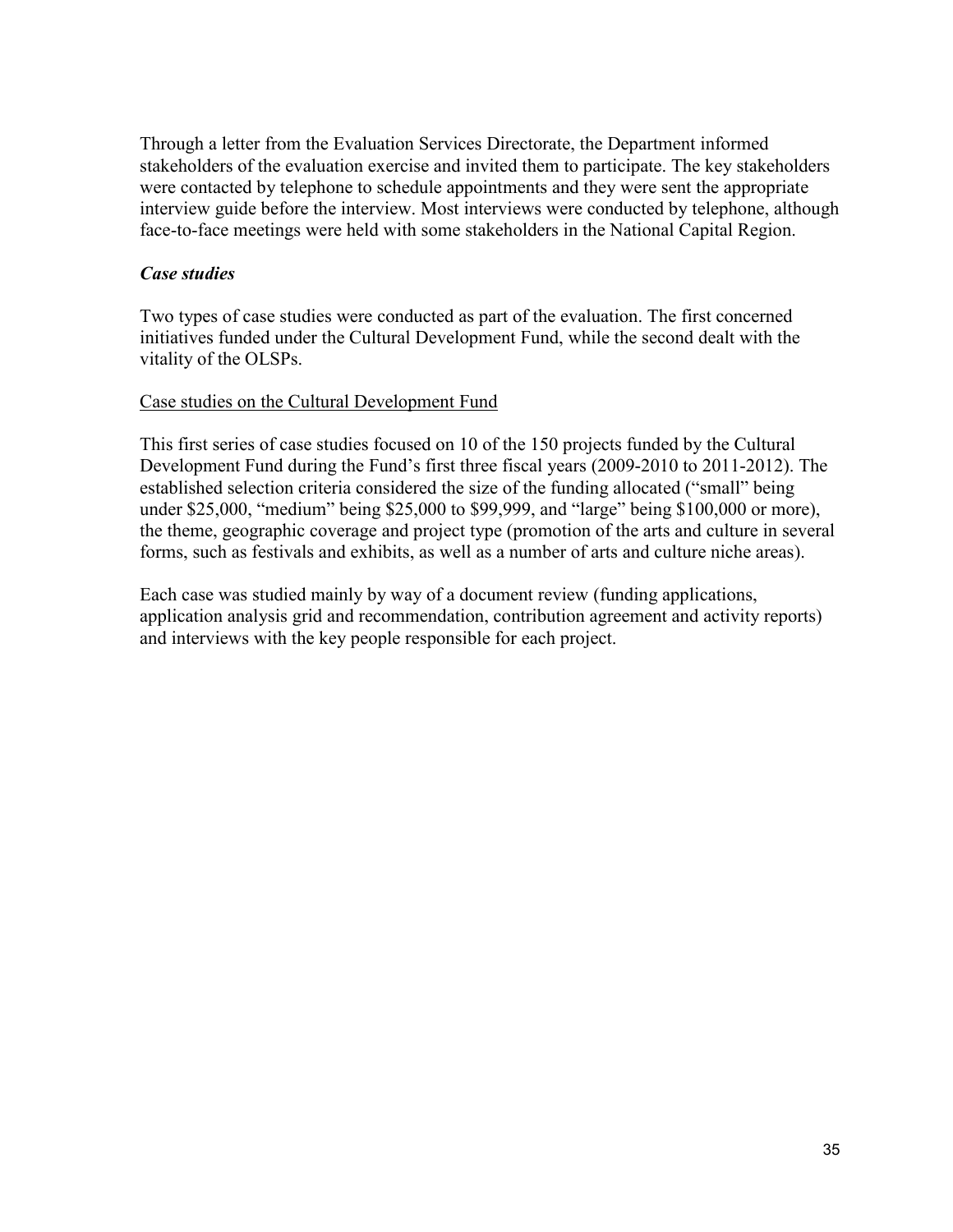| <b>Characteristics of selected projects</b>                                     |                                                                              |                                     |                                                                        |                                                                        |                                                                    |  |
|---------------------------------------------------------------------------------|------------------------------------------------------------------------------|-------------------------------------|------------------------------------------------------------------------|------------------------------------------------------------------------|--------------------------------------------------------------------|--|
| <b>Recipient</b><br>Organization                                                | <b>Project Title</b>                                                         | <b>Fiscal Year</b>                  | Region                                                                 | <b>Size</b>                                                            | <b>Number of</b><br><b>Stakeholders</b><br>Consulted <sup>16</sup> |  |
| Association jeunesse<br>fransaskoise                                            | Fête<br>fransaskoise                                                         | 2009-2010                           | West                                                                   | \$95,000 / 3 years                                                     | $\overline{2}$                                                     |  |
| Carrefour<br>francophone de<br>Sudbury                                          | La rentrée<br>culturelle                                                     | 2009-2010                           | Centre<br>Region                                                       | \$75,000 / 2 years                                                     | $\overline{2}$                                                     |  |
| Youth Employment<br>Services                                                    | <b>Business Skills</b><br>for Creative<br>Soul - YES<br><b>Business Fair</b> | 2009-2010                           | Centre<br>Region                                                       | \$50,000 / 2 years                                                     | 1                                                                  |  |
| Regroupement des<br>éditeurs canadiens-<br>français                             | Nos accents<br>s'animent                                                     | 2009-2010                           | National                                                               | \$59,000 / 3 years                                                     | 2                                                                  |  |
| Association<br>canadienne-française<br>de l'Alberta,<br>Régionale<br>D'Edmonton | Relance de la<br>P'tite scène                                                | 2010-2011                           | West                                                                   | \$30,000 / 1 year                                                      | 0                                                                  |  |
| Centre<br>communautaire<br>francophone de Truro                                 | Un élan culturel<br>à Truro                                                  | 2010-2011                           | East                                                                   | \$13,900 / 1 year                                                      | 1                                                                  |  |
| Réseau national des<br>galas de la chanson                                      | Jamais trop tôt                                                              | 2011-2012                           | National                                                               | \$270,000 / 2<br>years                                                 | 1                                                                  |  |
| Centre culturel franco-<br>manitobain                                           | Ensemble<br>autour de la<br>danse                                            | 2011-2012                           | West                                                                   | \$75,000 / 2 years                                                     | $\overline{2}$                                                     |  |
| Quebec-Labrador<br>Foundation (Canada)<br>Inc.                                  | In the Name of<br>Cod                                                        | 2011-2012                           | Centre<br>Region                                                       | \$60,000 / 2 years                                                     | $\mathbf 0$                                                        |  |
| Franco-Jeunes de<br>Terre-Neuve et<br>Labrador                                  | <b>CulTOUR</b><br>francophone                                                | 2011-2012                           | East                                                                   | \$10,000 / 1 year                                                      | 1                                                                  |  |
| <b>Total</b>                                                                    | 10 projects                                                                  | 2009-12:4<br>2010-11:2<br>2011-12:4 | <b>National: 2</b><br>West: 3<br><b>Centre</b><br>Region: 3<br>East: 2 | Large: 4<br>Medium: 4<br>Small: 2<br>3 / one-year<br>5 / multiple-year | 12 people<br>consulted                                             |  |

### Case studies on the vitality of OLMCs

The second series of studies focused on the vitality of OLMCs in relation to the federal government support they receive under the Roadmap, including OLSPs. Though these case studies were conducted to evaluate the Roadmap, the study results were also used to evaluate the OLSPs.

The evaluation team learned of the work the OLSPB has been doing since 2010 to develop a framework for enhancing the vitality of OLMCs. Based on a document review and consultation with experts—primarily academics with a specialization in official languages and OLMCs—

<span id="page-41-0"></span><sup>&</sup>lt;sup>16</sup> In some cases, representatives of the organizations concerned could not be reached.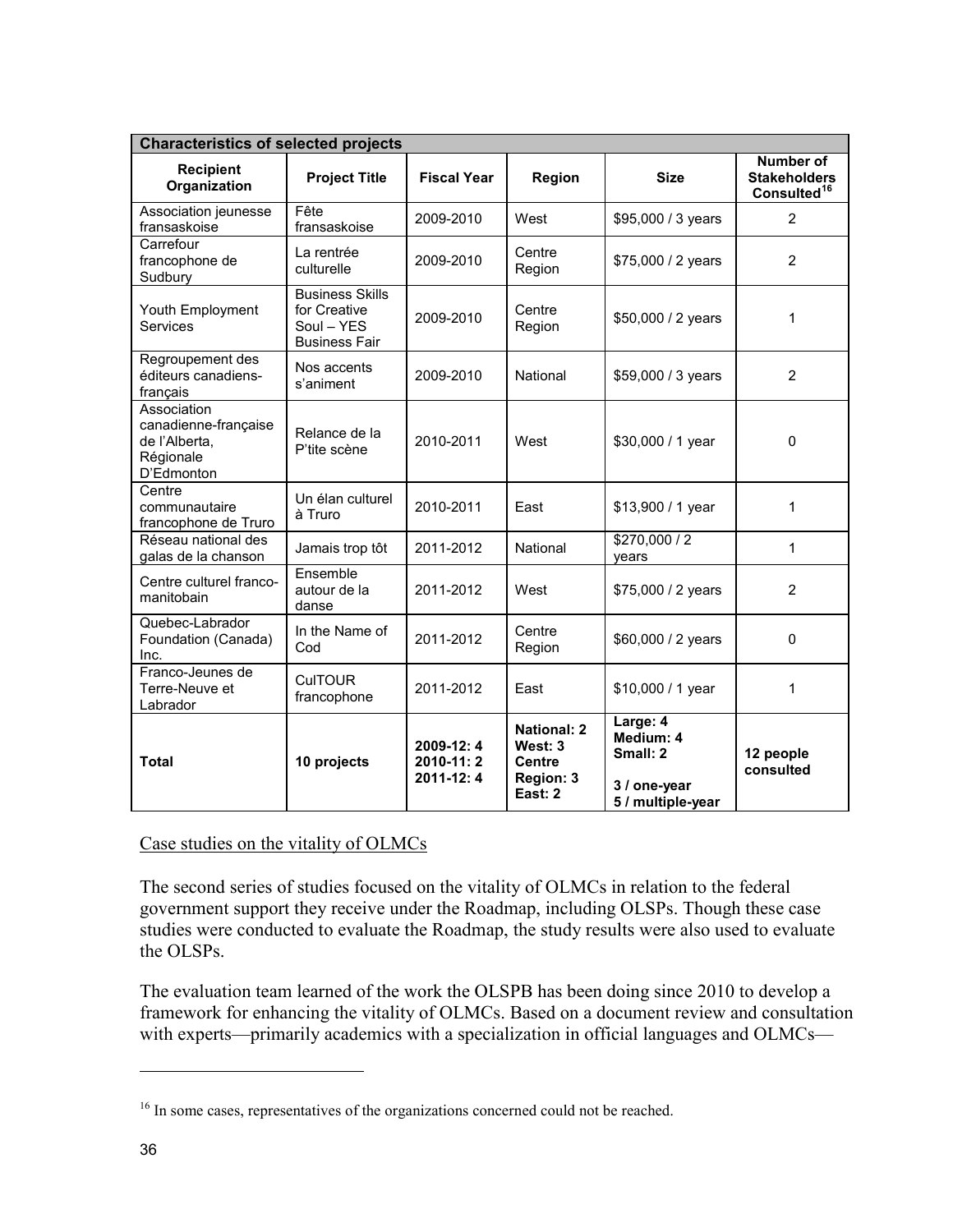the team developed a framework that structures the vitality factors to be considered in planning departmental action to enhance vitality. The findings from this framework were that vitality is demonstrated in the following ways:

- Demographic and demolinguistic renewal through natural population growth, immigration and language practices that ensure the retention and transmission of the language
- Individuals who have a sense of belonging to the language community, who consequentially have individual behaviours and aspirations
- A community with leadership and mobilizing capacity
- An environment that offers the possibility of receiving an education in your own language; provides recreational and cultural activities in your own language; includes the presence of institutions and an active offer of services; offers the possibility of participating in the economic and social expansion of the community; and encourages the visibility of language
- Relationships with the majority that lead to support of linguistic duality and cooperation between the two language groups, recognition and respect of language rights, and influence and authority within the majority institutions
- Lastly, the communities' ability to adapt in a broader language environment. (Canada, PCH, 2012)

| OLMC vitality factors and corresponding Indicators and variables profile |                                                          |                                    |                                     |  |  |
|--------------------------------------------------------------------------|----------------------------------------------------------|------------------------------------|-------------------------------------|--|--|
| <b>VITALITY VARIABLES</b>                                                | <b>INDICATORS PERTAINING TO</b><br>THE MINORITY LANGUAGE | <b>SPECIFICATIONS</b>              | <b>DATA</b><br>SOURCE <sup>17</sup> |  |  |
|                                                                          |                                                          |                                    |                                     |  |  |
| A community that renews itself                                           |                                                          |                                    |                                     |  |  |
| Demographically<br>1.                                                    | Type of setting (rural/urban, central/                   | D: According to Stats Can typology | D, C                                |  |  |
|                                                                          | peripheral)                                              | C: Based on self-categorization    |                                     |  |  |
|                                                                          | Total population and weight relative                     |                                    | D                                   |  |  |
|                                                                          | to the majority                                          |                                    |                                     |  |  |
|                                                                          | Demographic growth - MMI 18                              |                                    | D                                   |  |  |
|                                                                          | Net migration - MMI                                      | Migration and immigration          | D                                   |  |  |
|                                                                          | How long immigrants stay                                 | D: Registry data or census data    | D, C                                |  |  |
|                                                                          |                                                          | C: Perception                      |                                     |  |  |
|                                                                          | Number and relative weight of                            |                                    | D, C                                |  |  |
|                                                                          | immigration - MMI                                        |                                    |                                     |  |  |
|                                                                          | Exogamy                                                  |                                    | D                                   |  |  |
|                                                                          | Ageing population                                        | Youth/Elderly Index                | D, C                                |  |  |
|                                                                          | Retention of youth - MMI                                 | Perceptions                        | С                                   |  |  |
| 2.<br>Through its linguistic                                             | Linguistic continuity                                    |                                    | D                                   |  |  |
| practices                                                                | Intergenerational transmission                           | D: Census data                     | D, C                                |  |  |
|                                                                          |                                                          | C: Perceptions                     |                                     |  |  |
|                                                                          | Language of work                                         | D: Census data                     | D, C                                |  |  |
|                                                                          |                                                          | C: Perceptions                     |                                     |  |  |

The evaluation framework includes a series of vitality variables, along with indicators to observe in an actual OLMC in the context of case studies (see table below).

<span id="page-42-0"></span><sup>&</sup>lt;sup>17</sup> D = Statistical data; C = On-site consultations; O = On-site observation

<span id="page-42-1"></span> $18$  MMI = Minority/Majority Index.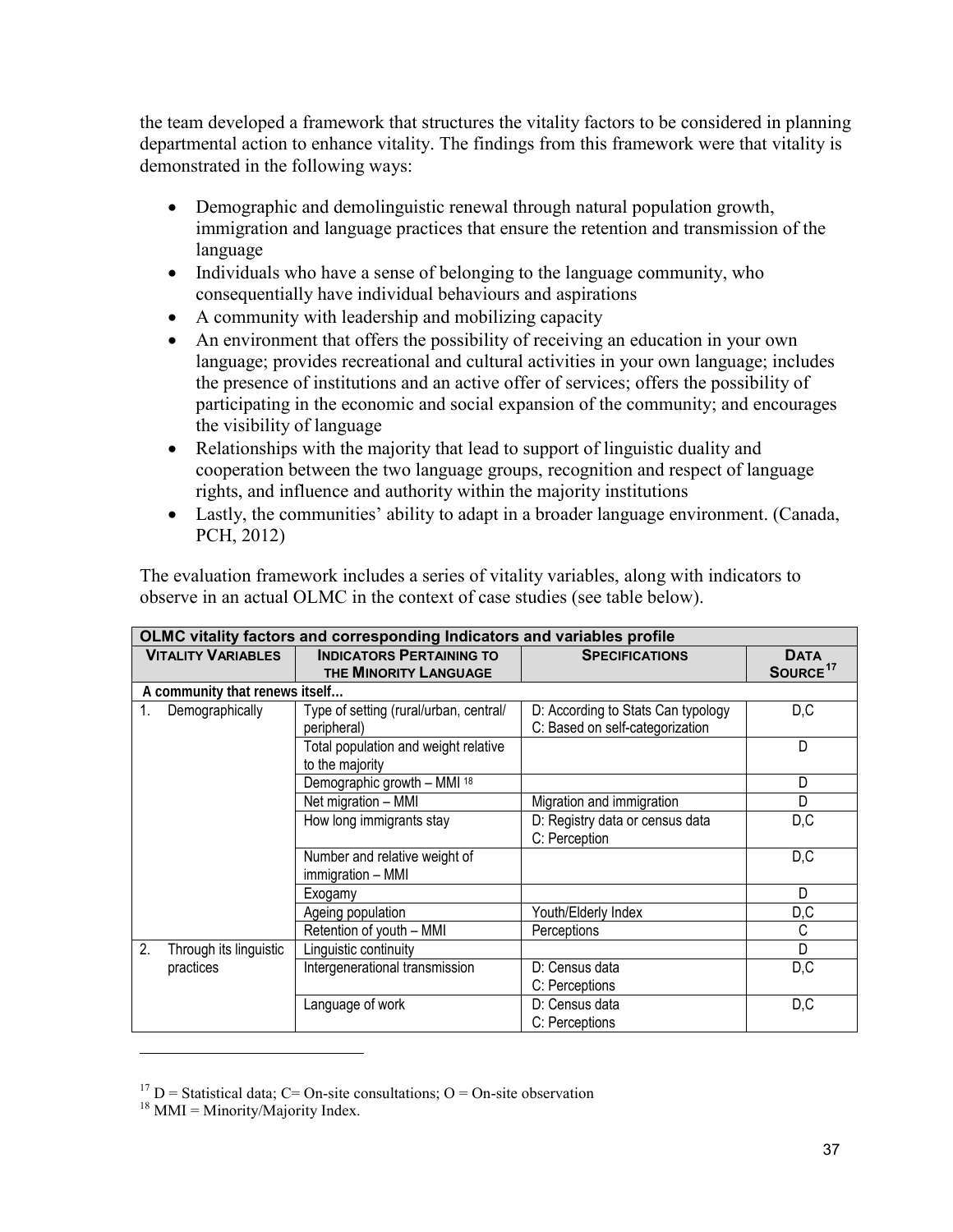| OLMC vitality factors and corresponding Indicators and variables profile |             |                                                            |                                                                               |                       |  |
|--------------------------------------------------------------------------|-------------|------------------------------------------------------------|-------------------------------------------------------------------------------|-----------------------|--|
| <b>VITALITY VARIABLES</b>                                                | <b>DATA</b> |                                                            |                                                                               |                       |  |
|                                                                          |             | THE MINORITY LANGUAGE                                      |                                                                               | SOURCE <sup>17</sup>  |  |
|                                                                          |             | Language spoken regularly in the                           |                                                                               | D                     |  |
|                                                                          |             | home                                                       |                                                                               |                       |  |
|                                                                          |             | Knowledge of both official languages                       |                                                                               | D                     |  |
| Individuals who have                                                     |             |                                                            |                                                                               |                       |  |
| 3.<br>A sense of                                                         |             | Linguistic self-identification                             | Include all categories of belonging                                           | $\overline{C}$        |  |
| belonging to and                                                         |             |                                                            | used                                                                          |                       |  |
| solidarity with the                                                      |             | Cultural self-identification                               | Specify if cultural belonging cuts                                            | $\overline{C}$        |  |
| language community<br>Resultant individual                               |             |                                                            | across the minority language or not                                           |                       |  |
| 4.<br>aspirations and                                                    |             | Language(s) spoken in the home                             | Most often and on a regular basis                                             | D                     |  |
| behaviours                                                               |             | Children's language of instruction                         | Specify whether in the minority<br>language or second language                | D, C                  |  |
|                                                                          |             | Participation in the OLMC's activities                     | Include all activity deemed related                                           | C, O                  |  |
|                                                                          |             |                                                            | to the OLMC                                                                   |                       |  |
|                                                                          |             | Volunteer involvement in the                               | Include all organizations considered                                          | C                     |  |
|                                                                          |             | OLMC's organizations                                       | "theirs"                                                                      |                       |  |
|                                                                          |             | Caring in the community for OLMC                           | Perception with regard to services                                            | C                     |  |
|                                                                          |             | members in need (the elderly,                              | offered and attitudes about this care                                         |                       |  |
|                                                                          |             | persons with disabilities, rape                            |                                                                               |                       |  |
|                                                                          |             | survivors, etc.)                                           |                                                                               |                       |  |
|                                                                          |             | Perception of the language's status                        | Status = Formal and informal                                                  | C                     |  |
|                                                                          |             |                                                            | recognition                                                                   |                       |  |
|                                                                          |             | Perception of the language's future                        | 30 years from now (a generation)                                              | $\overline{\text{C}}$ |  |
|                                                                          |             |                                                            |                                                                               |                       |  |
| A community that has                                                     |             |                                                            |                                                                               |                       |  |
| 5.<br>Community                                                          |             | Community vision and plan, and                             | All forms of strategies collectively                                          | C                     |  |
| leadership                                                               |             | projects planned by the OLMC                               | established in the short, medium,                                             |                       |  |
|                                                                          |             |                                                            | and long terms                                                                | C                     |  |
|                                                                          |             | Presence of OLMC advocacy/<br>representative organizations | Perception that there is one or more<br>organizations that legitimately speak |                       |  |
|                                                                          |             |                                                            | on behalf of the OLMC                                                         |                       |  |
|                                                                          |             | Inclusive governance (women,                               | Proof and perceptions                                                         | $\overline{C}$        |  |
|                                                                          |             | youth, seniors, new arrivals) of                           |                                                                               |                       |  |
|                                                                          |             | OLMC organizations                                         |                                                                               |                       |  |
|                                                                          |             | Level, variety, and sustainability of                      | Perceptions of the development of                                             | C                     |  |
|                                                                          |             | available funding sources                                  | available funding sources and                                                 |                       |  |
|                                                                          |             |                                                            | variety thereof                                                               |                       |  |
|                                                                          |             | Number and quality of available                            | Perceptions of the availability of                                            | C                     |  |
|                                                                          |             | human resources                                            | qualified personnel for operating                                             |                       |  |
|                                                                          |             |                                                            | OLMC organizations                                                            |                       |  |
|                                                                          |             | Confidence in the OLMC                                     | Perceptions of how the level of                                               | C                     |  |
|                                                                          |             | advocacy/representative                                    | confidence of OLMC members                                                    |                       |  |
|                                                                          |             | organizations                                              | toward the organizations                                                      |                       |  |
|                                                                          |             | Collective action on behalf of the                         | representing them has evolved                                                 | C                     |  |
| Mobilizing capacity<br>6.                                                |             | <b>OLMC</b>                                                | Examples of significant actions by<br>OLMC members to the benefit of          |                       |  |
|                                                                          |             |                                                            | the community                                                                 |                       |  |
|                                                                          |             | Use of social networks                                     | Examples of use of social networks                                            | C                     |  |
|                                                                          |             |                                                            | to mobilize OLMC members                                                      |                       |  |
|                                                                          |             | Participation in community action                          | Degree of participation by OLMC                                               | C                     |  |
|                                                                          |             |                                                            | members                                                                       |                       |  |
| An environment that offers                                               |             |                                                            |                                                                               |                       |  |
| Continuum of<br>7.                                                       |             | Availability of and barriers to early                      | C: Perception of needs and                                                    | C, O                  |  |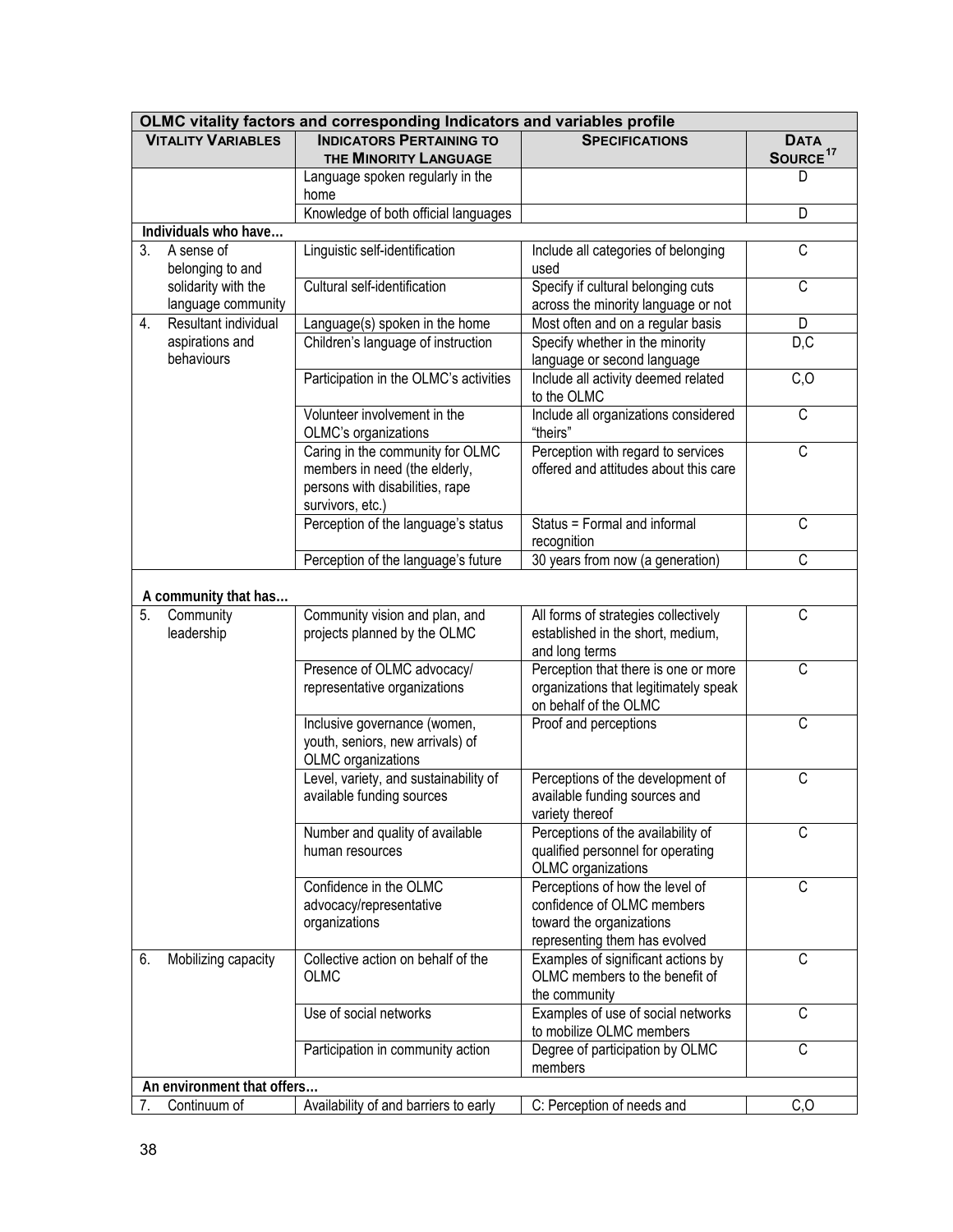| OLMC vitality factors and corresponding Indicators and variables profile |                                                                                      |                                                                                                                                                                     |                                     |  |  |  |  |  |  |
|--------------------------------------------------------------------------|--------------------------------------------------------------------------------------|---------------------------------------------------------------------------------------------------------------------------------------------------------------------|-------------------------------------|--|--|--|--|--|--|
| <b>VITALITY VARIABLES</b>                                                | <b>INDICATORS PERTAINING TO</b><br>THE MINORITY LANGUAGE                             | <b>SPECIFICATIONS</b>                                                                                                                                               | <b>DATA</b><br>SOURCE <sup>17</sup> |  |  |  |  |  |  |
| minority language<br>education                                           | childhood services                                                                   | challenges<br>O: Visit to services                                                                                                                                  |                                     |  |  |  |  |  |  |
|                                                                          | Quality of educational services<br>available                                         | Community's satisfaction with the<br>facilities, programs, educational<br>resources, teaching personnel and<br>specialists                                          | $\overline{C}$                      |  |  |  |  |  |  |
|                                                                          | Ability to attract children of rights<br>holders                                     | Perception of how well French-<br>language schools attract students,<br>French-as-a-second-language<br>programs and English-language<br>schools                     | $\overline{C}$                      |  |  |  |  |  |  |
|                                                                          | Academic success                                                                     | Perception of students'<br>opportunities for success,<br>considering the educational services<br>offered                                                            | $\mathsf C$                         |  |  |  |  |  |  |
|                                                                          | Collaboration between the school<br>and the community                                | C: Perception of the school's<br>openness to the community and the<br>community's involvement in the<br>school<br>O: Visit to shared spaces                         | C, O                                |  |  |  |  |  |  |
|                                                                          | Existence of measures for the<br>integration of immigrants at school                 | Such as francization or cultural<br>adaptation for students and parents,<br>targeted consultation for new<br>arrivals, etc.                                         | $\overline{C}$                      |  |  |  |  |  |  |
|                                                                          | Access to postsecondary education                                                    | C: Perceptions on the availability<br>and variety of programs offered,<br>barriers to access, etc.<br>O: Types of access (campus,<br>classes, remote access points) | C, O                                |  |  |  |  |  |  |
|                                                                          | Access to literacy resources                                                         | Types of resources, types of<br>access, types of students targeted                                                                                                  | $\overline{C}$                      |  |  |  |  |  |  |
| 8.<br>Cultural, heritage,<br>and recreational<br>activities              | Existence of dissemination means<br>for promoting the culture, arts, and<br>heritage | Cultural centre, auditorium and<br>museum, games room, etc.                                                                                                         | C, O                                |  |  |  |  |  |  |
|                                                                          | Existence of the means for cultural<br>and artistic creation in the OLMC             | Theatre company, music group,<br>entertainment networks, etc.                                                                                                       | C, O                                |  |  |  |  |  |  |
|                                                                          | Availability of TV channels                                                          | Package of TV channels on cable,<br>public channels, etc.                                                                                                           | C, O                                |  |  |  |  |  |  |
|                                                                          | Openness to the expression of<br>cultural diversity                                  | Occasions for expressions of<br>cultural diversity                                                                                                                  | C                                   |  |  |  |  |  |  |
|                                                                          | Existence of places of worship                                                       | Traditional or new services                                                                                                                                         | C, O                                |  |  |  |  |  |  |
|                                                                          | Access to cultural products                                                          | Radio stations, bookstores, libraries,<br>concerts                                                                                                                  | C, O                                |  |  |  |  |  |  |
|                                                                          | Existence of celebrations of the<br>OLMC's language or culture                       | Festival, carnival, commemoration                                                                                                                                   | C                                   |  |  |  |  |  |  |
| Institutions and<br>9.<br>services operating in<br>the minority          | Number and variety of institutions<br>controlled by the OLMC                         | Institution: Government organization<br>such as city hall, social services,<br>and health institutions                                                              | C, O                                |  |  |  |  |  |  |
| language                                                                 | Number and variety of networks                                                       | All groups, associations,<br>committees, clubs in which OLMC<br>members participate and get<br>together                                                             | C, O                                |  |  |  |  |  |  |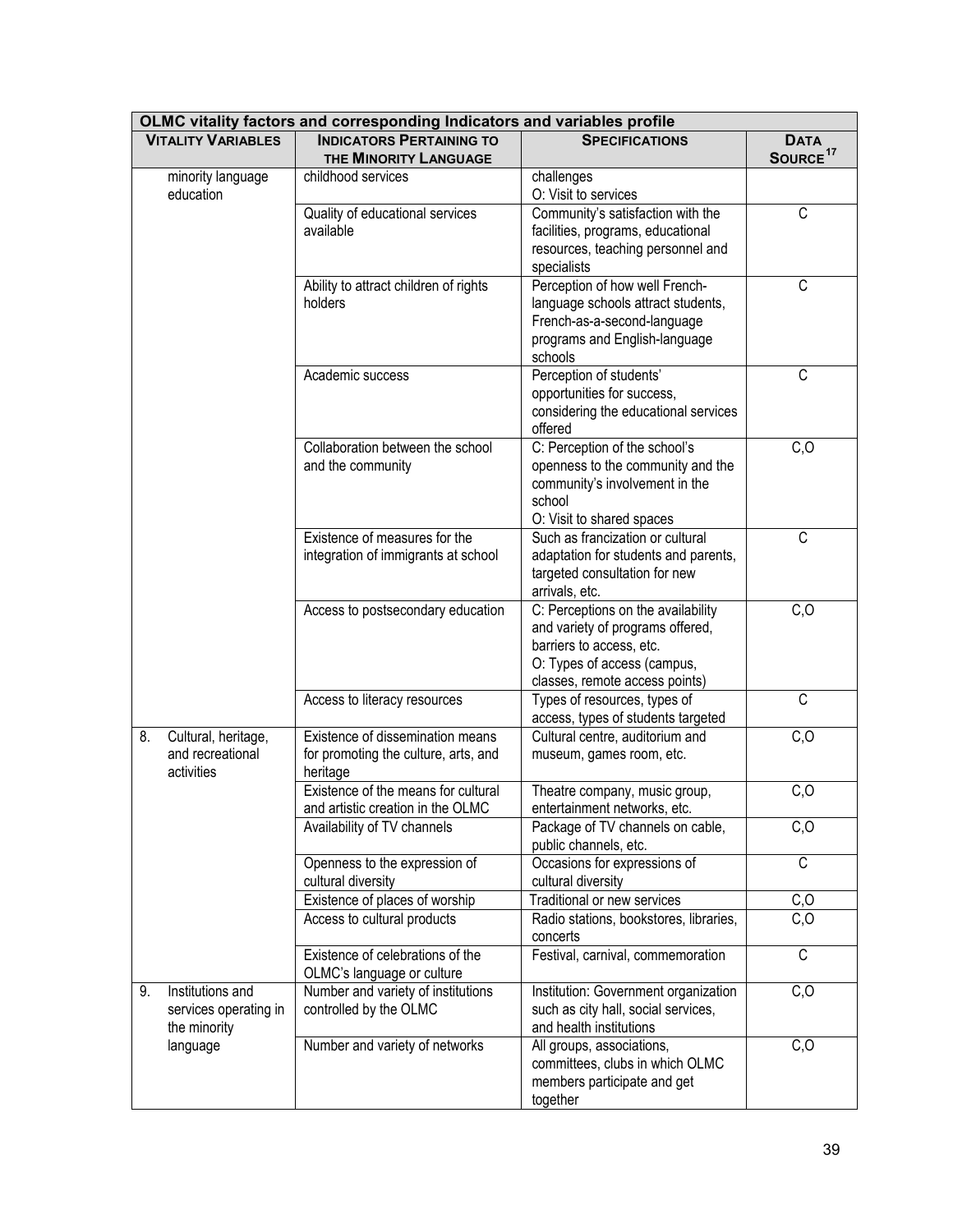| OLMC vitality factors and corresponding Indicators and variables profile |                                                                                                                                                                                            |                                                                                                                                                                                                                                                                                        |                                     |  |  |  |  |  |  |
|--------------------------------------------------------------------------|--------------------------------------------------------------------------------------------------------------------------------------------------------------------------------------------|----------------------------------------------------------------------------------------------------------------------------------------------------------------------------------------------------------------------------------------------------------------------------------------|-------------------------------------|--|--|--|--|--|--|
| <b>VITALITY VARIABLES</b>                                                | <b>INDICATORS PERTAINING TO</b><br>THE MINORITY LANGUAGE                                                                                                                                   | <b>SPECIFICATIONS</b>                                                                                                                                                                                                                                                                  | <b>DATA</b><br>SOURCE <sup>17</sup> |  |  |  |  |  |  |
|                                                                          | Existence of community media                                                                                                                                                               | Newspapers, radio stations, Internet<br>portals                                                                                                                                                                                                                                        | C, O                                |  |  |  |  |  |  |
|                                                                          | Range of services provided to the<br>OLMC in its language by community<br>organizations and various levels of<br>government (federal, provincial,<br>territorial, regional, and municipal) | Postal services, tax services,<br>driver's license, registration                                                                                                                                                                                                                       | D, C, O                             |  |  |  |  |  |  |
|                                                                          | Degree of innovation in delivery of<br>services                                                                                                                                            | Single window, etc.                                                                                                                                                                                                                                                                    | C, O                                |  |  |  |  |  |  |
|                                                                          | Access to social and health services                                                                                                                                                       |                                                                                                                                                                                                                                                                                        | C, O                                |  |  |  |  |  |  |
|                                                                          | Access to legal information and legal<br>services                                                                                                                                          | Documentation and awareness<br>activities about language rights,<br>tribunals                                                                                                                                                                                                          | $\overline{C, O}$                   |  |  |  |  |  |  |
|                                                                          | Access to economic development<br>and employability resources                                                                                                                              | Offices for assistance in economic<br>development, job search and<br>employment training centre                                                                                                                                                                                        | C, O                                |  |  |  |  |  |  |
| Minority language<br>10.<br>visibility                                   | Presence in place names (odonyms)                                                                                                                                                          | Names of communities,<br>neighbourhoods, streets, places,<br>buildings, bodies of water                                                                                                                                                                                                | C, O                                |  |  |  |  |  |  |
|                                                                          | Presence in public signage                                                                                                                                                                 | Welcome signs to the community,<br>road signage, in public buildings                                                                                                                                                                                                                   | C, O                                |  |  |  |  |  |  |
|                                                                          | Presence in commercial signage                                                                                                                                                             | Advertisements, business names                                                                                                                                                                                                                                                         | C, O                                |  |  |  |  |  |  |
|                                                                          | Presence on the Internet and social<br>media                                                                                                                                               | Web page, Facebook accounts and<br>other                                                                                                                                                                                                                                               | $\overline{C}$                      |  |  |  |  |  |  |
|                                                                          | Events in public space                                                                                                                                                                     | Public events                                                                                                                                                                                                                                                                          | C, O                                |  |  |  |  |  |  |
| Economic and social<br>11.<br>integration                                | Socio-economic status of the OLMC<br>members (income, employment,<br>level of education) compared to the<br>majority - MMI                                                                 |                                                                                                                                                                                                                                                                                        | D                                   |  |  |  |  |  |  |
|                                                                          | Income spread in the OLMC - MMI                                                                                                                                                            |                                                                                                                                                                                                                                                                                        | D.                                  |  |  |  |  |  |  |
|                                                                          | Nature of the job market in and near<br>the OLMC                                                                                                                                           | Major employers and job sectors                                                                                                                                                                                                                                                        | D, C                                |  |  |  |  |  |  |
|                                                                          | Existence of businesses/employers<br>where the minority language is used                                                                                                                   | Perceptions on opportunities to<br>work in the OLMC's language                                                                                                                                                                                                                         | $\overline{C}$                      |  |  |  |  |  |  |
|                                                                          | Existence of business networks                                                                                                                                                             | Unilingual or bilingual                                                                                                                                                                                                                                                                | C                                   |  |  |  |  |  |  |
|                                                                          | Existence and evolution of the<br>creative economy                                                                                                                                         | Businesses and jobs in libraries and<br>archives, preservation of the cultural<br>and natural heritage, performing<br>arts, festivals, visual arts, artisans,<br>publishing, media, audiovisual,<br>music, advertising, architecture,<br>design, education, and training <sup>19</sup> | D,C                                 |  |  |  |  |  |  |
|                                                                          | Existence and evolution of the<br>community economy (cooperatives,<br>social economy)                                                                                                      | Businesses and jobs in<br>cooperatives and social economy<br>enterprises                                                                                                                                                                                                               | D, C                                |  |  |  |  |  |  |
|                                                                          | Existence and evolution of the<br>knowledge-based economy                                                                                                                                  | Businesses and jobs in the research<br>and development sector,<br>technology, postsecondary                                                                                                                                                                                            | D, C                                |  |  |  |  |  |  |

<span id="page-45-0"></span><sup>19</sup> Statistics Canada. (2011). *Conceptual Framework for Culture Statistics*. Online: <http://www.statcan.gc.ca/pub/87-542-x/2011001/c-g/cg05-eng.htm>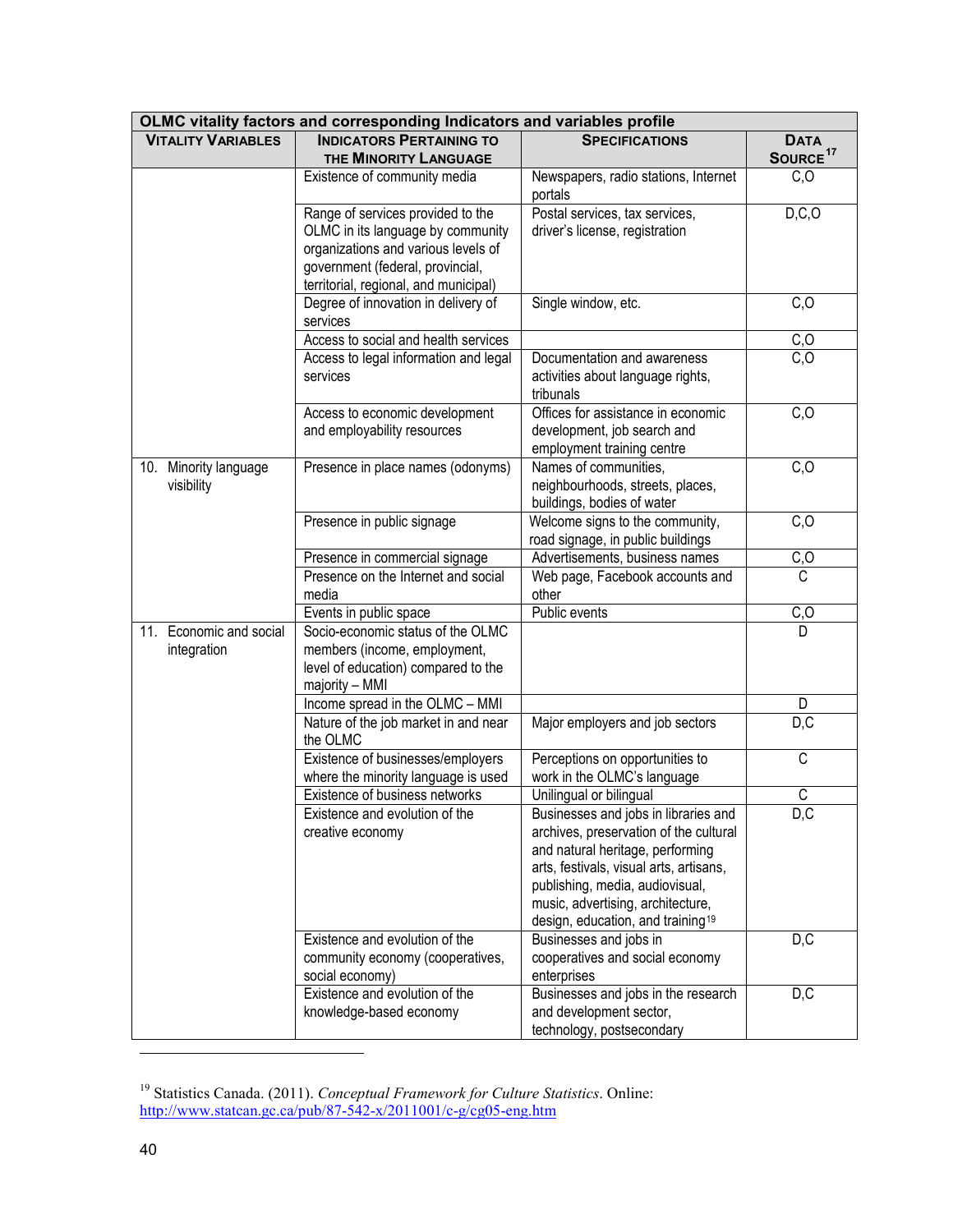| OLMC vitality factors and corresponding Indicators and variables profile |                                  |                                                                       |                                        |                                     |  |  |  |  |  |
|--------------------------------------------------------------------------|----------------------------------|-----------------------------------------------------------------------|----------------------------------------|-------------------------------------|--|--|--|--|--|
|                                                                          | <b>VITALITY VARIABLES</b>        | <b>INDICATORS PERTAINING TO</b><br>THE MINORITY LANGUAGE              | <b>SPECIFICATIONS</b>                  | <b>DATA</b><br>SOURCE <sup>17</sup> |  |  |  |  |  |
|                                                                          |                                  |                                                                       | education, professional offices        |                                     |  |  |  |  |  |
|                                                                          |                                  |                                                                       | (doctors, lawyers, consultants, etc.)  |                                     |  |  |  |  |  |
|                                                                          |                                  | Ability to be part of a larger linguistic environment is shown by     |                                        |                                     |  |  |  |  |  |
|                                                                          | $\overline{12}$ . The majority's | Number of community activities                                        |                                        | $\overline{C}$                      |  |  |  |  |  |
|                                                                          | support and                      | carried out jointly in the minority and                               |                                        |                                     |  |  |  |  |  |
|                                                                          | cooperation between              | majority languages                                                    |                                        |                                     |  |  |  |  |  |
|                                                                          | the two linguistic               | Level of bilingualism among the                                       | D: Census data                         | D, C                                |  |  |  |  |  |
|                                                                          | groups                           | majority neighbouring the OLMC                                        | C: Perception of the OLMC              |                                     |  |  |  |  |  |
|                                                                          |                                  | Number of students in second-                                         | D: School data                         | D, C                                |  |  |  |  |  |
|                                                                          |                                  | language programs                                                     | C: Perceived interest among the        |                                     |  |  |  |  |  |
|                                                                          |                                  |                                                                       | majority                               |                                     |  |  |  |  |  |
|                                                                          |                                  | Presence of the minority language in                                  | C: Perceptions                         | C, O                                |  |  |  |  |  |
|                                                                          |                                  | businesses                                                            | O: Visits and attempts in high-traffic |                                     |  |  |  |  |  |
|                                                                          |                                  |                                                                       | businesses                             |                                     |  |  |  |  |  |
|                                                                          |                                  | Degree of linguistic insecurity in the                                | C: Perceptions                         | C, O                                |  |  |  |  |  |
|                                                                          |                                  | <b>OLMC</b>                                                           | O:                                     |                                     |  |  |  |  |  |
|                                                                          |                                  | Degree of majority media coverage                                     | C: Perceptions                         | C, O                                |  |  |  |  |  |
|                                                                          |                                  | of OLMC events                                                        | O: Examples of media presence          |                                     |  |  |  |  |  |
|                                                                          | 13. Recognition and              | Type of status given to the OLMC at                                   | Municipalities and other regional      | $\overline{\mathsf{C}}$             |  |  |  |  |  |
|                                                                          | respect for language             | the municipal, regional, and                                          | bodies                                 |                                     |  |  |  |  |  |
|                                                                          | rights                           | provincial levels                                                     |                                        |                                     |  |  |  |  |  |
|                                                                          |                                  | The majority's perceptions of the                                     | Perceptions of majority and OLMC       | C                                   |  |  |  |  |  |
|                                                                          |                                  | OLMC's language rights                                                | respondents                            | $\overline{C}$                      |  |  |  |  |  |
|                                                                          |                                  | The OLMC members' perceptions of                                      |                                        |                                     |  |  |  |  |  |
|                                                                          | 14. The OLMCs'                   | their language rights<br>Number of municipal, provincial, and         | Perceptions of OLMC respondents        | $\overline{\mathrm{c}}$             |  |  |  |  |  |
|                                                                          | influence and power              | federal elected officials from the                                    |                                        |                                     |  |  |  |  |  |
|                                                                          | in public institutions           | <b>OLMC</b>                                                           |                                        |                                     |  |  |  |  |  |
|                                                                          |                                  | OLMC members in leadership                                            | Perceptions of OLMC respondents        | C                                   |  |  |  |  |  |
|                                                                          |                                  | positions at public institutions                                      |                                        |                                     |  |  |  |  |  |
|                                                                          |                                  | Number of public employees                                            | Perceptions of OLMC respondents        | C                                   |  |  |  |  |  |
|                                                                          |                                  | (municipal, provincial, federal) from                                 |                                        |                                     |  |  |  |  |  |
|                                                                          |                                  | the OLMC                                                              |                                        |                                     |  |  |  |  |  |
|                                                                          |                                  | Number of advisory bodies that                                        | Consultations orchestrated by          | C                                   |  |  |  |  |  |
|                                                                          |                                  | include organizations from the                                        | government officials, economic         |                                     |  |  |  |  |  |
|                                                                          |                                  | OLMC                                                                  | stakeholders, or others                |                                     |  |  |  |  |  |
|                                                                          |                                  | Evidence of changes brought about                                     | Gains at the completion of claims,     | C                                   |  |  |  |  |  |
|                                                                          |                                  | by the OLMC pursuant to its rights                                    | negotiations, mobilizations            |                                     |  |  |  |  |  |
|                                                                          |                                  | Ability to be part of a larger linguistic environment, in other words |                                        |                                     |  |  |  |  |  |
|                                                                          | 15. Francophones relate          | Initiatives for activities promoting the                              | Examples of tourism or other           | C                                   |  |  |  |  |  |
|                                                                          | to a larger and                  | community to other communities                                        | promotion outside the region           |                                     |  |  |  |  |  |
|                                                                          | stronger French-                 | where French is spoken                                                |                                        |                                     |  |  |  |  |  |
|                                                                          | speaking community               | Type of ties with provincial, cross-                                  |                                        | C                                   |  |  |  |  |  |
|                                                                          |                                  | Canada, and international                                             |                                        |                                     |  |  |  |  |  |
|                                                                          |                                  | Francophone networks                                                  |                                        |                                     |  |  |  |  |  |
|                                                                          |                                  | Twinning with other Francophone                                       |                                        | C                                   |  |  |  |  |  |
|                                                                          |                                  | communities                                                           |                                        |                                     |  |  |  |  |  |
|                                                                          | 16. Quebec's English-            | Type of federal and provincial                                        | Perceptions of recognition             | C                                   |  |  |  |  |  |
|                                                                          | speaking community               | support for the vitality of the English-                              | Examples of tangible investments       |                                     |  |  |  |  |  |
|                                                                          | fully participates in            | speaking community                                                    | Same as variable 8                     | C                                   |  |  |  |  |  |
|                                                                          | Quebec society                   | Ways in which the community's<br>Anglophone arts, culture, and        |                                        |                                     |  |  |  |  |  |
|                                                                          |                                  |                                                                       |                                        |                                     |  |  |  |  |  |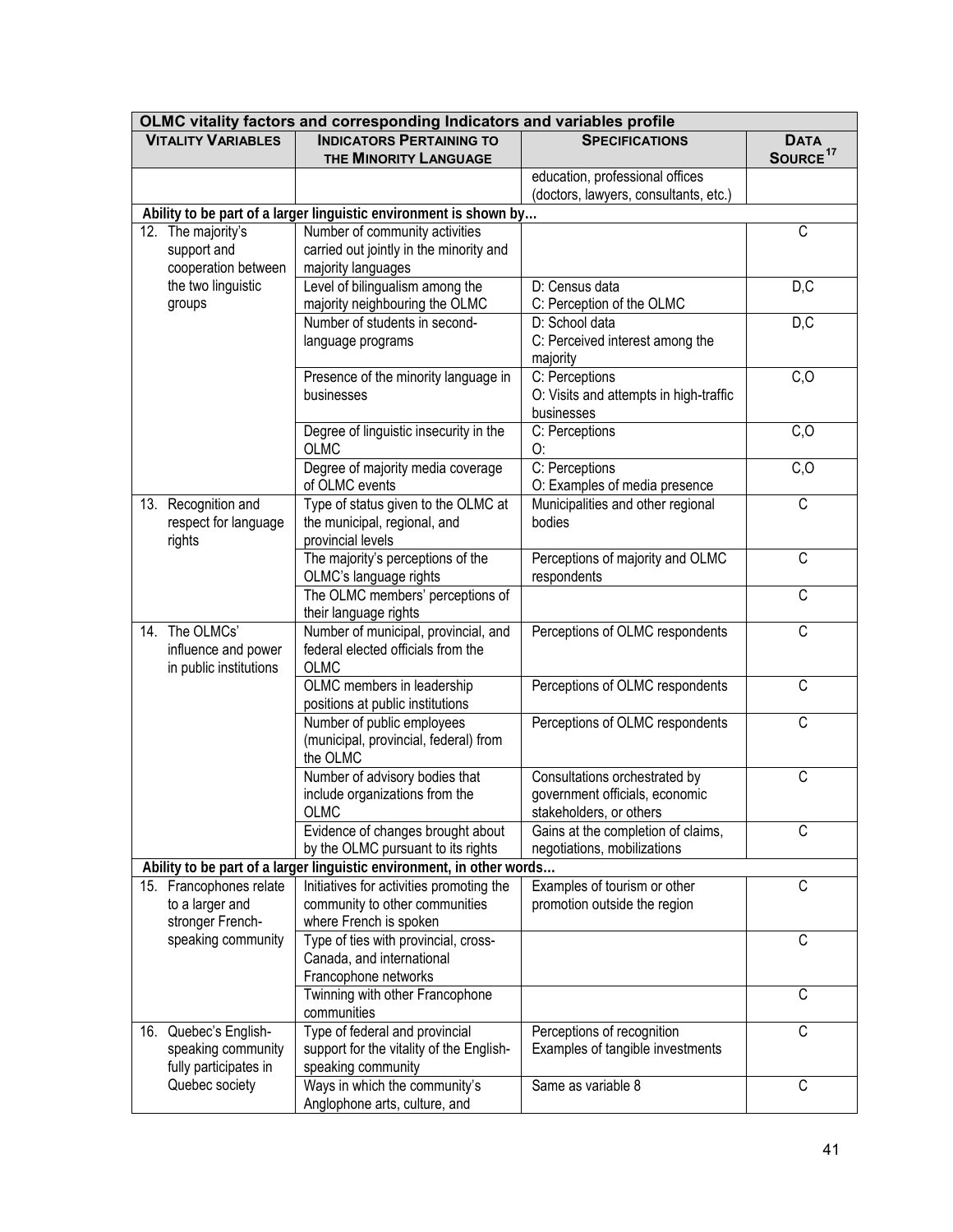| OLMC vitality factors and corresponding Indicators and variables profile |                                                          |                                                                                                                                                       |                                     |  |  |  |  |  |  |  |
|--------------------------------------------------------------------------|----------------------------------------------------------|-------------------------------------------------------------------------------------------------------------------------------------------------------|-------------------------------------|--|--|--|--|--|--|--|
| <b>VITALITY VARIABLES</b>                                                | <b>INDICATORS PERTAINING TO</b><br>THE MINORITY LANGUAGE | <b>SPECIFICATIONS</b>                                                                                                                                 | <b>DATA</b><br>SOURCE <sup>17</sup> |  |  |  |  |  |  |  |
|                                                                          | heritage are promoted                                    |                                                                                                                                                       |                                     |  |  |  |  |  |  |  |
|                                                                          | Type of participation in Quebec<br>institutions          | Examples of participation in<br>linguistic, cultural, tourist, or other<br>institutions that include the<br>Francophone and Anglophone<br>communities |                                     |  |  |  |  |  |  |  |

This model was submitted to a panel of OLMC vitality experts for validation. After improvements were made, it was tested in nine OLMCs.

The selection of OLMCs was guided by the following criteria:

- Region of Canada
- OLMC size
- Relative weight in relation to the majority
- Relative population growth
- Language continuity index
- Relative weight of immigration and migration
- Rural or urban; central or peripheral

The OLMCs selected are listed in the table below.

| <b>OLMCs selected for the case studies</b> |                                                                                                                                            |               |  |  |  |  |  |  |  |
|--------------------------------------------|--------------------------------------------------------------------------------------------------------------------------------------------|---------------|--|--|--|--|--|--|--|
| <b>OLMC</b>                                | Reason                                                                                                                                     | <b>Expert</b> |  |  |  |  |  |  |  |
| Summerside, PEI                            | Atlantic region, very small community, urban, traditional, culturally<br>homogeneous, very small minority, declining population.           | <b>MD</b>     |  |  |  |  |  |  |  |
| Bathurst, NB                               | Atlantic region, small urban community, bilingual, culturally homogeneous,<br>declining population.                                        | MD            |  |  |  |  |  |  |  |
| New Carlisle, QC                           | Quebec, very small rural community, traditional, culturally homogeneous,<br>remote, bilingual, stable population.                          | MD            |  |  |  |  |  |  |  |
| Beaconsfield, QC                           | Quebec, Montreal region, urban community, central, fusion of traditional and<br>new (immigration) cultures, bilingual, growing population. | SG            |  |  |  |  |  |  |  |
| Pontiac, QC                                | Quebec, small rural-urban community, central, bilingual, culturally homogeneous<br>but migratory, growing population.                      | SG            |  |  |  |  |  |  |  |
| Timmins, ON                                | Ontario, small urban community, remote, traditional, culturally homogeneous,<br>bilingual, declining population.                           | <b>PRA</b>    |  |  |  |  |  |  |  |
| London, ON                                 | Ontario, large urban community, central, culturally homogeneous, very small<br>minority, growing population.                               | <b>PRA</b>    |  |  |  |  |  |  |  |
| Gravelbourg, SK                            | Western region, very small rural community, remote, bilingual, stable population,<br>culturally homogeneous.                               | <b>PRA</b>    |  |  |  |  |  |  |  |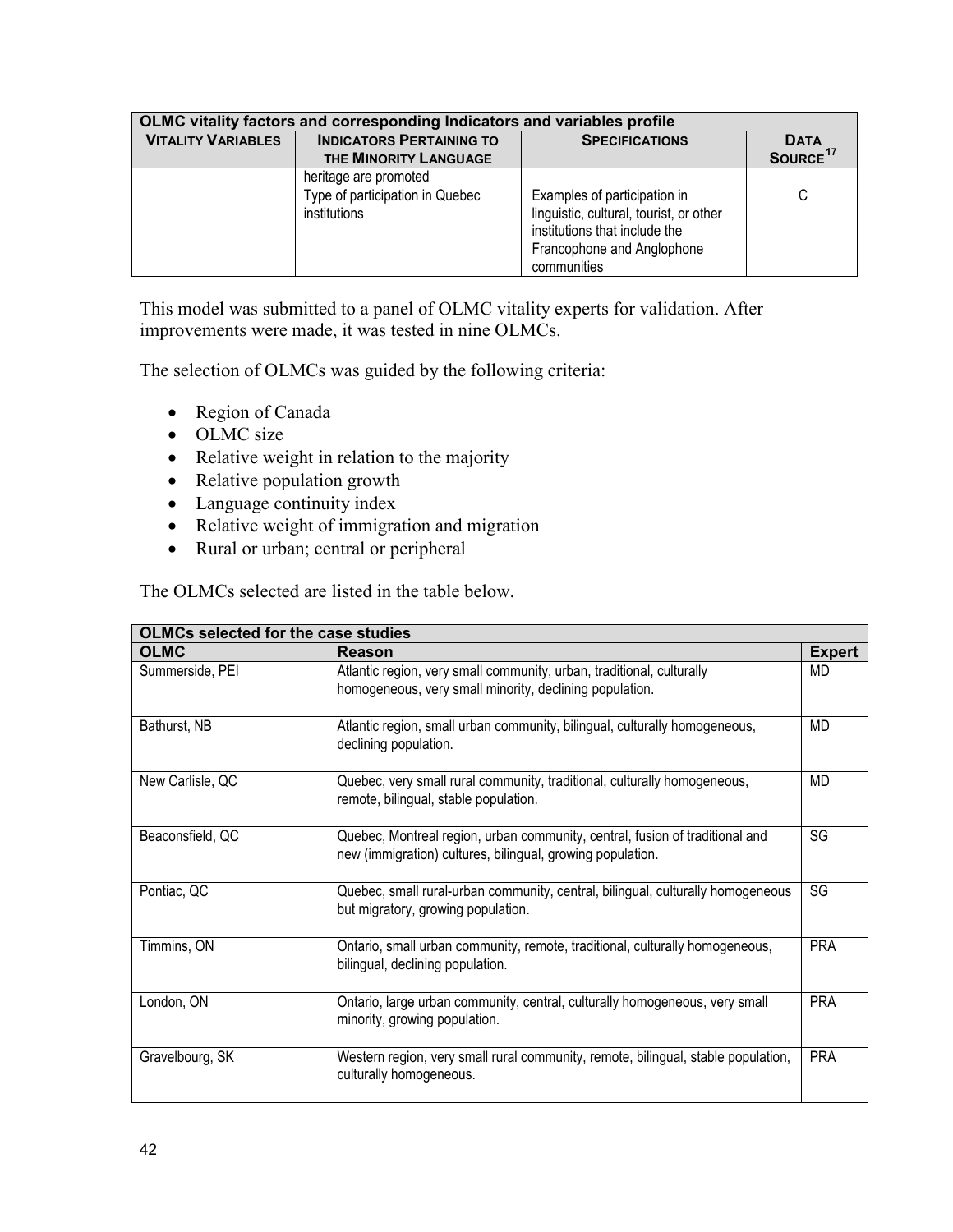| <b>OLMCs selected for the case studies</b> |                                                                                                                       |        |  |  |  |  |  |
|--------------------------------------------|-----------------------------------------------------------------------------------------------------------------------|--------|--|--|--|--|--|
| <b>OLMC</b>                                | Reason                                                                                                                | Expert |  |  |  |  |  |
| Surrey, BC                                 | Western region, large urban community, central, very small minority, growing<br>population, culturally heterogeneous. | MJ     |  |  |  |  |  |

The evaluation team went on a three-day field visit to each community to conduct individual and group interviews with leaders and representatives of the groups identified as beneficiaries in the community, individuals who have helped implement federal initiatives, and reputable local observers and members of the neighbouring majority community. In addition, the team directly observed the space occupied by the minority community, including its institutions, educational facilities and public services, and the linguistic landscape (public and private signage), etc.

### **Bibliography**

Canada. Office of the Commissioner of Official Languages. (2007). *Vitality Indicators for Official Language Minority Communities 1: Francophones in Urban Settings*. Ottawa.

\_\_\_\_\_\_\_\_\_\_\_\_\_\_\_ (2008). *Vitality Indicators for Official Language Minority Communities 2: Three English-Speaking Communities in Quebec*.

\_\_\_\_\_\_\_\_\_\_\_\_\_\_\_ (2010). *Vitality Indicators for Official Language Minority Communities 3: Three Francophone Communities in Western Canada*.

Canada. Canadian Heritage. (2012). *Framework for Enhancing the Vitality of Official-Language Minority Communities*. Ottawa: OLSPB, Draft, April 4, 2012.

Dufresne, Fred. (2011). *Réflexion sur les déterminants opérationnels de la vitalité des communautés de langue officielle au Canada*. Ottawa: Policy Research Group, Canadian Heritage. June.

Forgues, É. (2010). "La gouvernance des communautés francophones en situation minoritaire et le partenariat avec l'État," *Politique et Sociétés*, Vol. 29, No.1, p. 88.

Forgues, É. and Traisnel, C. (2011). *L'engagement social des francophones et des anglophones en situation minoritaire.* Moncton: Institut canadien de recherche sur les minorités linguistiques, March, p. 118.

Gilbert, Anne (Ed.) (2010). *Territoires francophones. Études géographiques sur la vitalité des communautés francophones du Canada*. Québec: Septentrion.

Johnson, Marc. L. (2012). *L'Analyse différenciée francophone. Outil pour le développement de la francophonie ontarienne*. Ottawa: RDÉE Ontario.

Johnson, Marc L. and Paule Doucet. (2006). *A Sharper View: Evaluating the Vitality of Official Language Minority Communities*. Ottawa: Office of the Commissioner of Official Languages.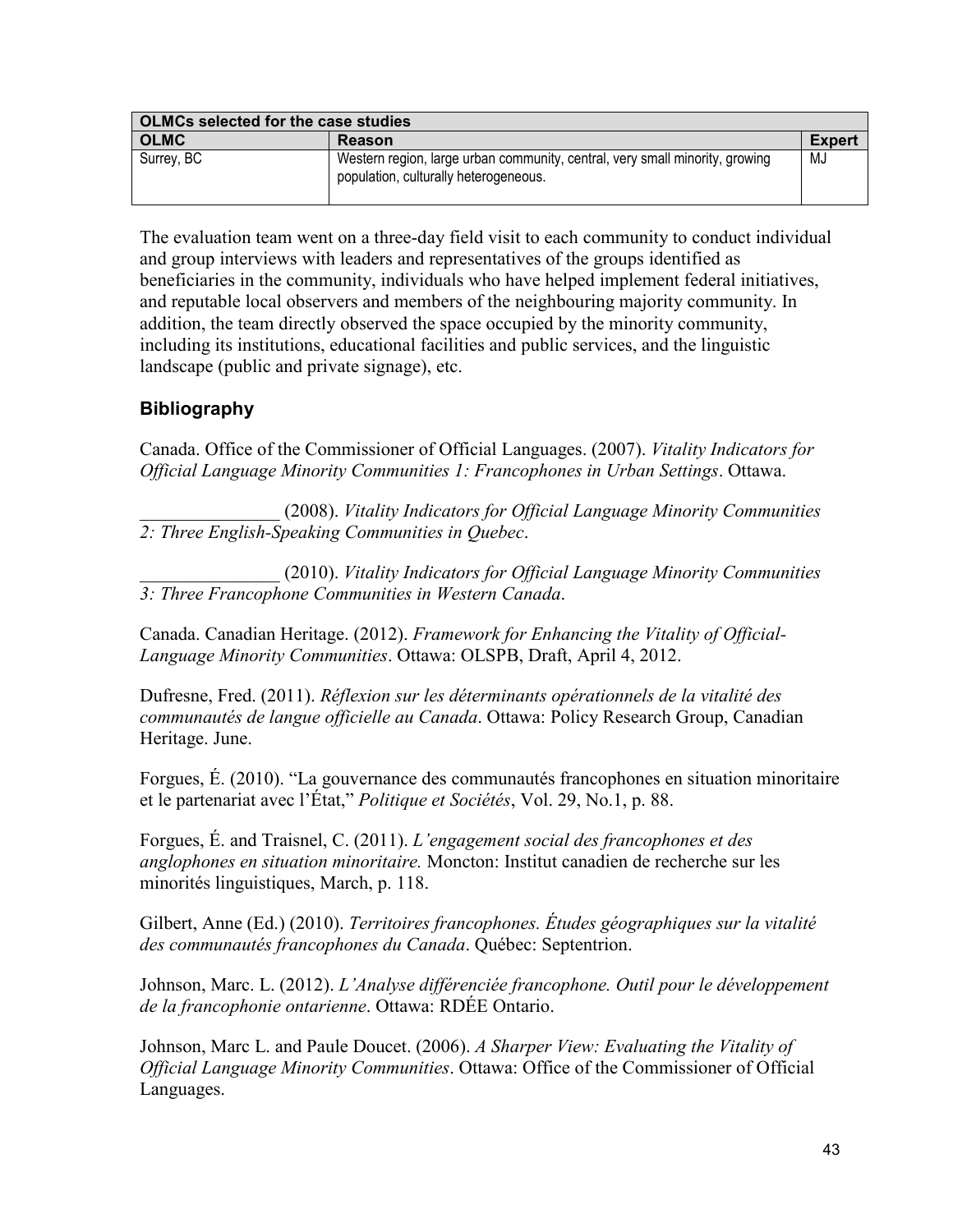# <span id="page-49-0"></span>**Annex D: List of documents consulted to support the evaluation of the OLSPs**

Canada. Canadian Heritage. (2012a). *Fonds initiatives jeunesses : notes internes*. Strategic Planning, Performance Measurement.

Canada. Canadian Heritage. (2012b). *Lettres de consultation sur les résultats et priorités : synthèse des réponses (February 2012)*.

Canada. Canadian Heritage. (2012c). *Fonds de développement culturel : note interne*.

Dallaire, C. (2012). *Cultural Development Fund Mid-Term Formative and Prospective Evaluation.*

Canada. Patrimoine canadien. (2011a). *Évaluation sommative des Programmes d'appui aux langues officielles : cadre de référence.* Evaluation Services Directorate.

Canada. Canadian Heritage. (2011b). *2011-2012 Application Form: Development of Official-Language Communities Program – Community Life Component.* 

Canada. Canadian Heritage. (2011c). *2011-2012 Funding Application Guide: Development of Official-Language Communities Program – Community Life Component.*

Canada. Canadian Heritage. (2011d). *Guidelines: Official Languages Support Programs – May 2010*. Online: [http://www.pch.gc.ca/pgm/lo-ol/pgm/pdf/rldp-eng.pdf,](http://www.pch.gc.ca/pgm/lo-ol/pgm/pdf/rldp-eng.pdf) (retrieved on February 10, 2012).

Canada. Canadian Heritage. (2011e). *Template: Contribution Agreement.*

Canada. Canadian Heritage. (2011f). *Programmes d'appui aux langues officielles : répartition budgétaire 2011-2012.* 

Canada. Canadian Heritage. (2011g). *Report on Results (Template).*

Canada. Canadian Heritage. (2011l). *Reflection on Future Actions with Respect to Official Languages in Education 2013*‐*2018 — Minority-Language Education*.

Canada. Canadian Heritage. (2011m). *Reflection on Future Actions with Respect to Official Languages in Education 2013*‐*2018 — Second-Language Learning*.

Canada. Canadian Heritage. (2011n). *L'apport de la* Feuille de route *dans l'éducation*. Policy and Research.

Canada. Canadian Heritage. (2011o). *Report on the Outcome of Discussions with the Provinces and Territories: Reflection on Future Actions with Respect to Official Languages in Education*. Policy and Research.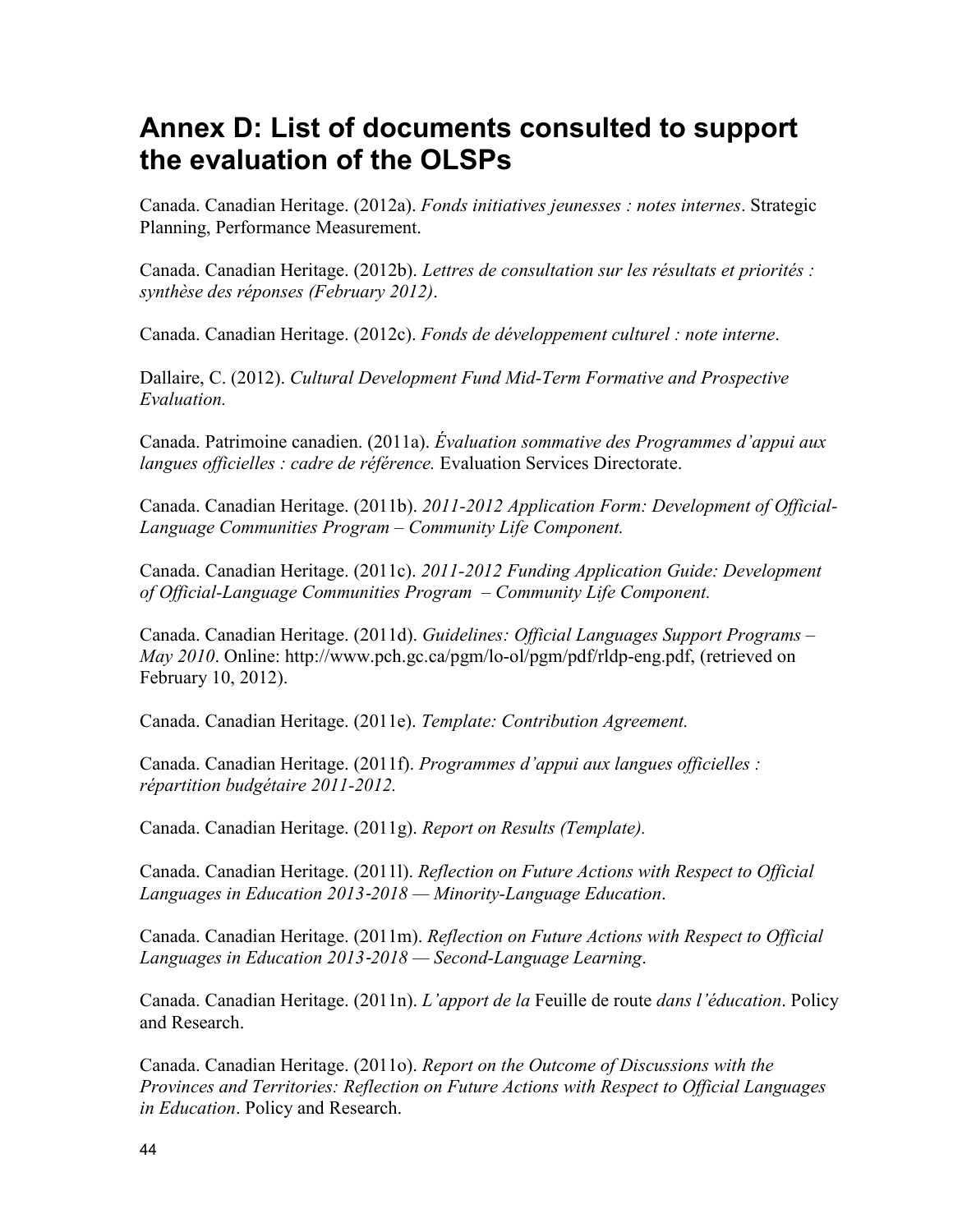Canada. Canadian Heritage. (2011r). *Sondage : questions dualité.*

Canada. Canadian Heritage. (2011s). *2011-12 Report on Plans and Priorities*.

Canada. Canadian Heritage. (2011t). *2010-2011 Report on Results: Implementation of Section 41 of the Official Languages Act*.

Canada. Office of the Commissioner of Official Languages. (2011u). *Annual Report 2010- 2011*. Ottawa, Minister of Public Works and Government Services Canada.

Canada. Council of Ministers of Education. (2011v). *Pan-Canadian Report on Official Languages in Education 2005-06 to 2008-09*. Toronto: Council of Ministers of Education.

Canada. Canadian Heritage. (2011w). *Cultural Development Fund: 2012-2013 Guidelines*.

Canada. Canadian Heritage. (2011x). *Fonds de développement culturel (PALO) : projets approuvés en 2011-2012*.

Canada. Council of Ministers of Education. (2011dd). *Pan-Canadian Report on Official Languages in Education 2005-06 to 2008-09*. Toronto: Council of Ministers of Education.

Canada. Canadian Heritage. (2010a). *Official Languages Support Program: Presentation to the Committee of Assistant Deputy Ministers on Official Languages (CADMOL) — April 28, 2010.* 

Canada. Canadian Heritage. (2010b). *Sommaire des Fonds PALO –*Feuille de route *pour 2008-2013.* 

Canada. Canadian Heritage. (2010f). *Meeting of Official Languages in Education Government Authorities: Results Framework: Indicators, Targets and Reference Data – May 6, 2010*.

Canada. Canadian Heritage. (2010g). *Amending Agreement to the Canada – Québec Agreement on English-Language Services 2006-2007 to 2008-2009*. Online <http://www.pch.gc.ca/pgm/lo-ol/entente-agreement/services/qc/06-09-Modification-fra.pdf> (retrieved on February 10, 2012).

Canada. Canadian Heritage (2010h). *Canada – Nunavut General Agreement on the Promotion of French and Inuit Languages 2009-10*. Online. http://www.pch.gc.ca/pgm/lo[ol/entente-agreement/services/09-13/09-10AgreementServicesNUNAVUT-fra.pdf \(retrieve](http://www.pch.gc.ca/pgm/lo-ol/entente-agreement/services/09-13/09-10AgreementServicesNUNAVUT-fra.pdf)d on February 10, 2012).

Canada. Canadian Heritage. (2010i). *Canada – Northwest Territories Co-Operation Agreement for French and Aboriginal Languages in the Northwest Territories 2009-10*. [Online. http://www.pch.gc.ca/pgm/lo-ol/entente-agreement/services/09-13/09-](http://www.pch.gc.ca/pgm/lo-ol/entente-agreement/services/09-13/09-10TNOServicesAgreement-fra.pdf) 10TNOServicesAgreement-fra.pdf (retrieved on February 10, 2012).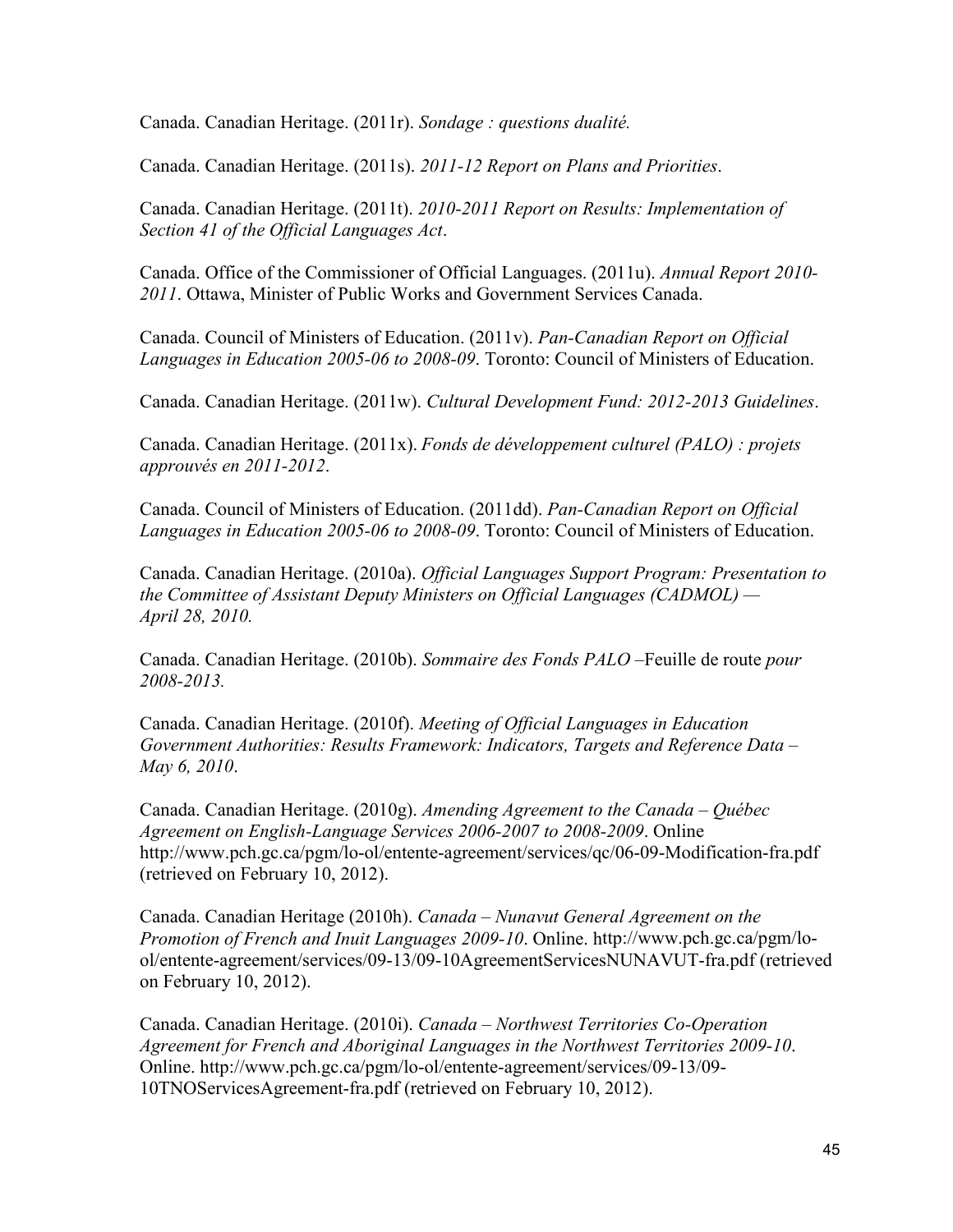Canada. Canadian Heritage. (2010j). *Canada – Nunavut Agreement on French Minority Language Education and French Second Language Instruction 2009-10 to 2012-13*. Online. [http://www.pch.gc.ca/pgm/lo-ol/entente-agreement/education/nun/2009-2013/09-](http://www.pch.gc.ca/pgm/lo-ol/entente-agreement/education/nun/2009-2013/09-13EntenteLOENunavut-eng.pdf) 13EntenteLOENunavut-eng.pdf (retrieved on February 10, 2012).

Canada. Canadian Heritage. (2010k). *Canada – Alberta Agreement on French-Language Services 2009-10 – 2010-11*. Online. http://www.pch.gc.ca/pgm/lo-ol/entente[agreement/services/ab/09-11-ententeservices-ab-eng.pdf \(retrieved on Februar](http://www.pch.gc.ca/pgm/lo-ol/entente-agreement/services/ab/09-11-ententeservices-ab-eng.pdf)y 10, 2012).

Canada. Canadian Heritage. (2010l). *Canada – Alberta Agreement on Minority Language Education and Second Official Language Instruction 2009-10 to 2012-13*. Online. [http://www.pch.gc.ca/pgm/lo-ol/entente-agreement/education/ab/2009-2013/09-13-](http://www.pch.gc.ca/pgm/lo-ol/entente-agreement/education/ab/2009-2013/09-13-AgreementAlbertaEducation-eng.pdf) AgreementAlbertaEducation-eng.pdf (retrieved on February 10, 2012).

Canada. Canadian Heritage. (2010m). *Canada – Saskatchewan Agreement on Minority Language Education and Second Language Instruction 2009-10 to 2012-13*. Online. [http://www.pch.gc.ca/pgm/lo-ol/entente-agreement/education/sk/2009-2013/09-13](http://www.pch.gc.ca/pgm/lo-ol/entente-agreement/education/sk/2009-2013/09-13-agreement-education-saskatchewan-fra.pdf) agreement-education-saskatchewan-fra.pdf (retrieved on February 10, 2012).

Canada. Canadian Heritage. (2010n). *Canada – Yukon Agreement on Minority Language Education and Second Official Language Instruction 2009-10 to 2012-13*. Online. [http://www.pch.gc.ca/pgm/lo-ol/entente-agreement/education/yk/2009-2013/09-](http://www.pch.gc.ca/pgm/lo-ol/entente-agreement/education/yk/2009-2013/09-13AgreementYukonEducationLOE-eng.pdf) 13AgreementYukonEducationLOE-eng.pdf (retrieved on February 10, 2012).

Canada. Canadian Heritage. (2010o). *Canada – Manitoba Agreement on Minority Language Education and Second Language Instruction 2009-10 to 2012-13*. Online. [http://www.pch.gc.ca/pgm/lo-ol/entente-agreement/education/mb/09-13-educ-entente](http://www.pch.gc.ca/pgm/lo-ol/entente-agreement/education/mb/09-13-educ-entente-eng.pdf)eng.pdf (retrieved on February 10, 2012).

Canada. Canadian Heritage. (2010p). *Canada –Prince Edward Island Agreement on Minority Language Education and Second Official Language Instruction 2009-10 to 2012-13*. Online. <http://www.pch.gc.ca/pgm/lo-ol/entente-agreement/education/pei/09-13-ent-edu-eng.pdf> (retrieved on February 10, 2012).

Canada. Canadian Heritage. (2010q). *Canada — Newfoundland and Labrador Agreement on Minority Language Education and Second Official Language Instruction 2009-10 to 2012- 13*[. Online. http://www.pch.gc.ca/pgm/lo-ol/entente-agreement/education/tn-nf/09-13-ent](http://www.pch.gc.ca/pgm/lo-ol/entente-agreement/education/tn-nf/09-13-ent-edu-eng.pdf)edu-eng.pdf (retrieved on February 10, 2012).

Canada. Canadian Heritage. (2010r). *Canada – New Brunswick Agreement on French First-Language Education and Second-Language Instruction 2009-10 to 2012-13*. Online. [http://www.pch.gc.ca/pgm/lo-ol/entente-agreement/education/nb/09-13Entente-Education-](http://www.pch.gc.ca/pgm/lo-ol/entente-agreement/education/nb/09-13Entente-Education-NB-eng.pdf)NB-eng.pdf (retrieved on February 10, 2012).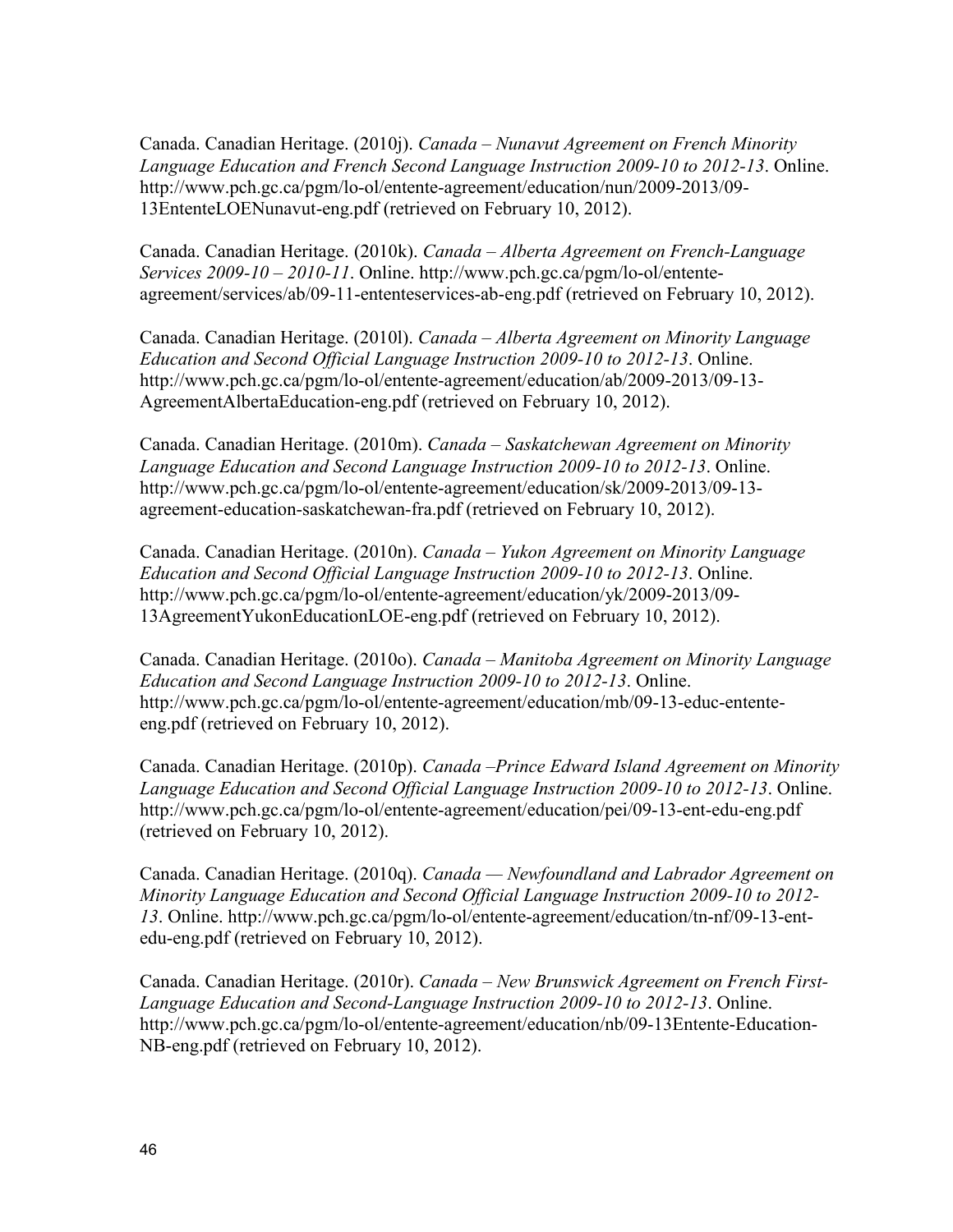Canada. Canadian Heritage. (2010s). *Canada – Ontario Agreement on Minority Language Education and Second Official Language Instruction 2009-10 to 2012-13*. Online. [http://www.pch.gc.ca/pgm/lo-ol/entente-agreement/education/ont/2009-2013/09-](http://www.pch.gc.ca/pgm/lo-ol/entente-agreement/education/ont/2009-2013/09-13EntenteEducationON-eng.pdf) 13EntenteEducationON-eng.pdf (retrieved on February 10, 2012).

Canada. Canadian Heritage. (2010t). *Canada – Prince Edward Island Agreement on French-Language Services 2009-10 to 2012-13*. Online. http://www.pch.gc.ca/pgm/lo-ol/entente[agreement/services/ip-e/09-13Entente-Service-IP-E-eng.pdf \(retrieved on February 10,](http://www.pch.gc.ca/pgm/lo-ol/entente-agreement/services/ip-e/09-13Entente-Service-IP-E-eng.pdf)  2012).

Canada. Canadian Heritage. (2010u). *Canada – Newfoundland and Labrador Agreement on French-Language Services 2009-2010 – 2012-2013*. Online. http://www.pch.gc.ca/pgm/lo[ol/entente-agreement/services/nf/09-13-ententeservices-tn-nf-eng.pdf \(retrieved on Februar](http://www.pch.gc.ca/pgm/lo-ol/entente-agreement/services/nf/09-13-ententeservices-tn-nf-eng.pdf)y 10, 2012).

Canada. Canadian Heritage. (2010v). *Canada – Nova Scotia Agreement on Minority Language Education and Second Official Language Instruction 2009-10 to 2012-13*. Online. <http://www.pch.gc.ca/pgm/lo-ol/entente-agreement/education/ne-ns/09-13-LOE-eng.pdf> (retrieved on February 10, 2012).

Canada. Canadian Heritage. (2010w). *Canada – Nova Scotia Agreement on French-Language Services 2009-2010 to 2012-2013: Strategic Plan for French-Language Service 2009-2010 to 2012-2013, Revised March 2010*. Online. [http://www.pch.gc.ca/pgm/lo-ol/entente-agreement/services/ne-ns/09-13-mod-](http://www.pch.gc.ca/pgm/lo-ol/entente-agreement/services/ne-ns/09-13-mod-EntenteServices-N-E-eng.pdf)EntenteServices-N-E-eng.pdf (retrieved on February 10, 2012).

Canada. Canadian Heritage. (2010x). *Canada – Northwest Territories Agreement on Minority Language Education and Second Official Language Instruction 2009-10 to 2012- 13.* [Online. http://www.pch.gc.ca/pgm/lo-ol/entente-agreement/education/tno/2009-2013/09-](http://www.pch.gc.ca/pgm/lo-ol/entente-agreement/education/tno/2009-2013/09-13TNOEducationLOE-eng.pdf) 13TNOEducationLOE-eng.pdf (retrieved on February 10, 2012).

Canada.Canadian Heritage. (2010y). *Canada – Yukon Agreement on the Development, Enhancement and Implementation of French-Language Rights and Services 2009-10 – 2012- 13.* [Online. http://www.pch.gc.ca/pgm/lo-ol/entente-agreement/services/09-13/09-](http://www.pch.gc.ca/pgm/lo-ol/entente-agreement/services/09-13/09-13YukonServices_March_2010-eng.pdf) 13YukonServices\_March\_2010-eng.pdf (retrieved on February 10, 2012).

Canada. Canadian Heritage. (2010z). *Canada – Québec Agreement on Minority Language Education and Second Language Instruction 2009-2010 to 2012-2013.* Online. [http://www.pch.gc.ca/pgm/lo-ol/entente-agreement/education/qc/2009-2013/AgreementC-](http://www.pch.gc.ca/pgm/lo-ol/entente-agreement/education/qc/2009-2013/AgreementC-QC_09-13-eng.pdf)QC\_09-13-eng.pdf (retrieved on February 10, 2012).

Canada. Canadian Heritage. (2010aa). *Quebec Action Plan: Minority Language Education and Second Language Instruction 2009-2010 to 2012-2013.* Online. [http://www.pch.gc.ca/pgm/lo-ol/entente-agreement/education/qc/2009-2013/QC-](http://www.pch.gc.ca/pgm/lo-ol/entente-agreement/education/qc/2009-2013/QC-ActionPlan09-13-eng.pdf)ActionPlan09-13-eng.pdf (retrieved on February 10, 2012).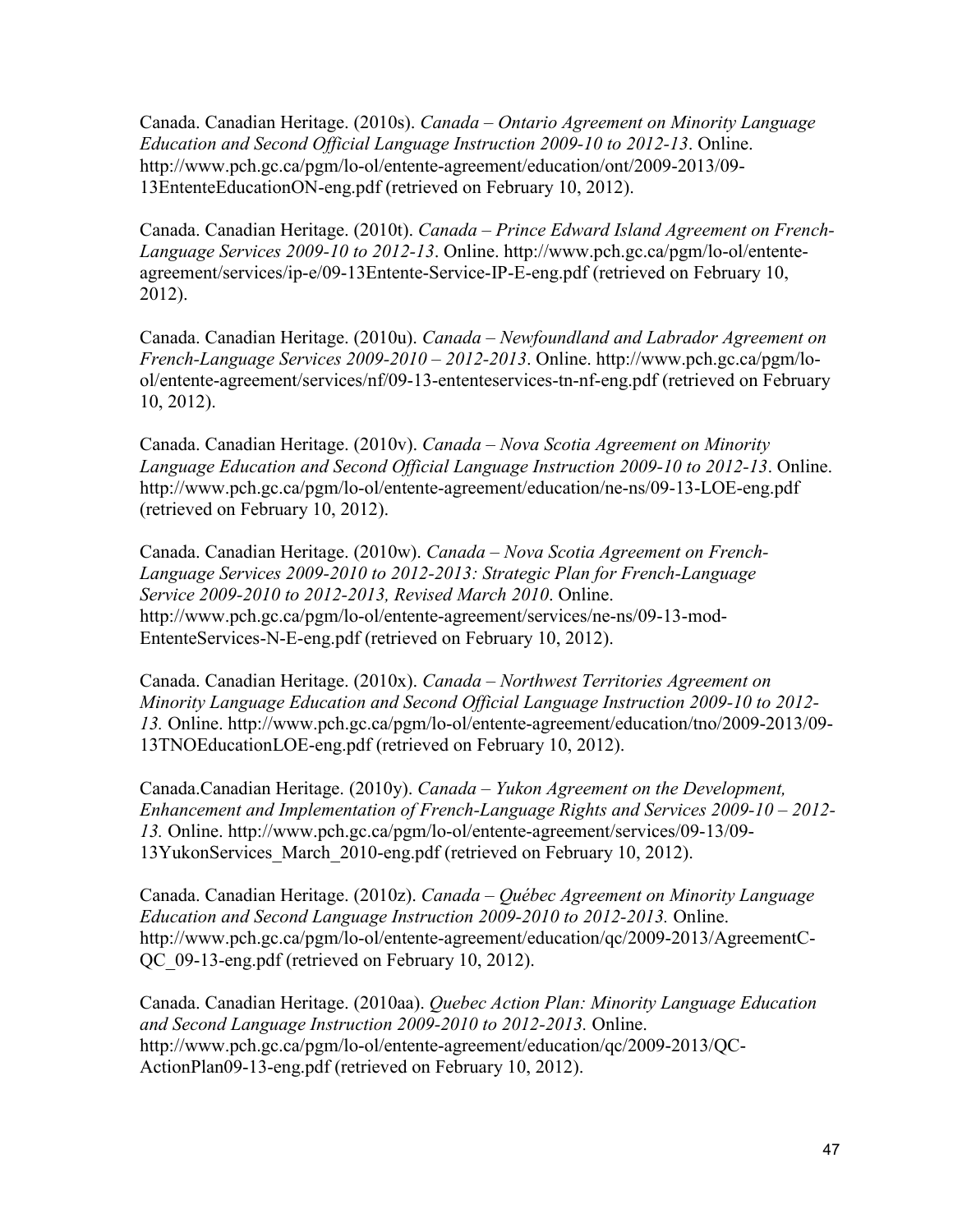Canada. Canadian Heritage. (2010bb). *Alberta's Action Plan Under the Canada – Alberta Agreement on Minority Language Education and Second Official Language Instruction 2009-10 to 2012-13*. Online. http://www.pch.gc.ca/pgm/lo-ol/entente[agreement/education/ab/2009-2013/PreambleActionPlanAlbertaOLE09-13-eng.pdf](http://www.pch.gc.ca/pgm/lo-ol/entente-agreement/education/qc/2009-2013/QC-ActionPlan09-13-eng.pdf) (retrieved on February 10, 2012).

Canada. Canadian Heritage. (2010cc). *Action Plan: Canada – Nunavut Agreement on French Minority Language Education and French Second Official Language Instruction 2009-10 to 2012-13*[. Online. http://www.pch.gc.ca/pgm/lo-ol/entente-agreement/education/nun/2009-](http://www.pch.gc.ca/pgm/lo-ol/entente-agreement/education/nun/2009-2013/Preamble_AP-eng.pdf) 2013/Preamble\_AP-eng.pdf (retrieved on February 10, 2012).

Canada. Canadian Heritage. (2010dd). *Strategic Plan 2009-10 – French-Language Initiatives – Nunavut.* Online. http://www.pch.gc.ca/pgm/lo-ol/entente[agreement/services/nu/Final\\_Strategic\\_plan\\_Inuit2009-2010-fra.pdf](http://www.pch.gc.ca/pgm/lo-ol/entente-agreement/services/nu/Final_Strategic_plan_Inuit2009-2010-fra.pdf) (retrieved on February 10, 2012).

Canada. Canadian Heritage. (2010ee). *Strategic Plan 2009-10 – Inuit Languages Initiatives - Nunavut*. Online. http://www.pch.gc.ca/pgm/lo-ol/entente[agreement/services/nu/Final\\_Strategic\\_plan\\_French2009-10-fra.pdf](http://www.pch.gc.ca/pgm/lo-ol/entente-agreement/services/nu/Final_Strategic_plan_Inuit2009-2010-fra.pdf) (retrieved on February 10, 2012).

Canada. Canadian Heritage. (2010ff). *Complementary Funding for the Institut français at the University of Regina 2009-10 to 2012-13 Postsecondary University Education and Training.* [Online. http://www.pch.gc.ca/pgm/lo-ol/entente-agreement/education/sk/English\\_Preamble-](http://www.pch.gc.ca/pgm/lo-ol/entente-agreement/education/sk/English_Preamble-Institut_Francais-fra.pdf)Institut\_Francais-fra.pdf (retrieved on February 10, 2012).

Canada. Canadian Heritage. (2010gg). *Yukon Government: 2009-13 Strategic Plan on French-Language Services.* Online. http://www.pch.gc.ca/pgm/lo-ol/entente[agreement/services/09-13/09-13YUKONStrategicPlanFinal-eng.pdf \(retrieve](http://www.pch.gc.ca/pgm/lo-ol/entente-agreement/services/09-13/09-13YUKONStrategicPlanFinal-eng.pdf)d on February 10, 2012).

Canada. Canadian Heritage. (2010hh). *Action Plan: Canada – Nova Scotia Agreement on Minority Language Education and Second Official Language Instruction 2009-10 to 2012- 13.* [Online. http://www.pch.gc.ca/pgm/lo-ol/entente-agreement/education/ne-ns/09-13](http://www.pch.gc.ca/pgm/lo-ol/entente-agreement/education/ne-ns/09-13-preambule-eng.pdf) preambule-eng.pdf (retrieved on February 10, 2012).

Canada. Canadian Heritage. (2010ii). *Action Plan: Canada – Yukon Agreement on Minority Language Education and Second Official Language Instruction 2009-10 to 2012-13*. Online. [http://www.pch.gc.ca/pgm/lo-ol/entente-agreement/education/yk/2009-2013/09-](http://www.pch.gc.ca/pgm/lo-ol/entente-agreement/education/yk/2009-2013/09-13PreambleYukonPA-eng.pdf) 13PreambleYukonPA-eng.pdf (retrieved on February 10, 2012).

Canada. Canadian Heritage. (2010jj). *Multi-Year Plan: Canada – Newfoundland and Labrador Agreement on French-Language Services 2009-2010 – 2012-2013*. Online. [http://www.pch.gc.ca/pgm/lo-ol/entente-agreement/services/nf/09-13-plan-services-tn-nf](http://www.pch.gc.ca/pgm/lo-ol/entente-agreement/services/nf/09-13-plan-services-tn-nf-eng.pdf)eng.pdf (retrieved on February 10, 2012).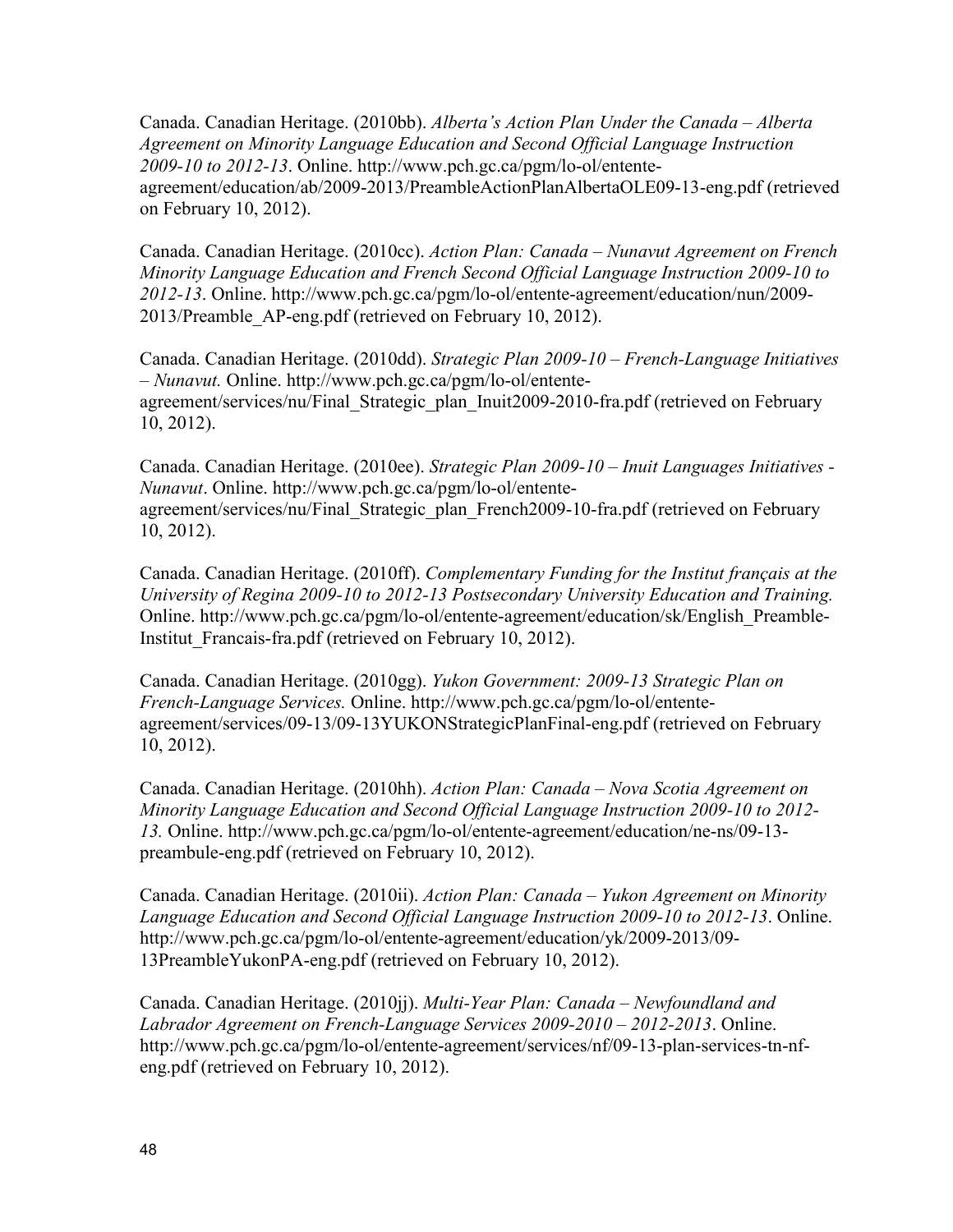Canada. Canadian Heritage. (2010kk). *Strategic Plan for Aboriginal Languages: Canada – Northwest Territories Cooperation for French and Aboriginal Languages in Northwest Territories 2009-10*. Online. http://www.pch.gc.ca/pgm/lo-ol/entente[agreement/services/tn/09-10\\_StrategicPlanFrenchServices-fra.pdf](http://www.pch.gc.ca/pgm/lo-ol/entente-agreement/services/tn/09-10_StrategicPlanFrenchServices-fra.pdf) (retrieved on February 10, 2012).

Canada. Canadian Heritage. (2010ll). *Alberta Action Plan 2009-11: Canada – Alberta Agreement on French Language Services*. Online. http://www.pch.gc.ca/pgm/lo-ol/entente[agreement/services/ab/09-11-annexe-scheduleb-ab-eng.pdf \(retrieved on February 10, 2012](http://www.pch.gc.ca/pgm/lo-ol/entente-agreement/services/ab/09-11-annexe-scheduleb-ab-eng.pdf)).

Canada. Canadian Heritage. (2010mm). *Northwest Territories' Action Plan – Minority Language Education and Second Official Language Instruction - 2009-10 to 2012-13.* [Online. http://www.pch.gc.ca/pgm/lo-ol/entente-agreement/education/tno/2009-2013/09-](http://www.pch.gc.ca/pgm/lo-ol/entente-agreement/education/tno/2009-2013/09-13_Preamble_AP_NWT-eng.pdf) 13 Preamble AP\_NWT-eng.pdf (retrieved on February 10, 2012).

Canada. Canadian Heritage. (2010nn). *Manitoba's Action Plan Under the Canada – Manitoba Agreement on Minority Language Education and Second Official Language Instruction 2009-10 to 2012-13*. Online. http://www.pch.gc.ca/pgm/lo-ol/entente[agreement/education/mb/09-13-EDUC-PLAN-ACTION-eng.pdf \(retrieved on Fe](http://www.pch.gc.ca/pgm/lo-ol/entente-agreement/education/mb/09-13-EDUC-PLAN-ACTION-eng.pdf)bruary 10, 2012).

Canada. Canadian Heritage. (2010oo). *New Brunswick's Action Plan: French First-Language Education and Second-Language Instruction 2009-2010 to 2012-2013*. Online. <http://www.pch.gc.ca/pgm/lo-ol/entente-agreement/education/nb/09-13-paap-eng.pdf> (retrieved on February 10, 2012).

Canada. Canadian Heritage. (2010pp). *Action Plan: Canada – Prince Edward Island Agreement on Minority Language Instruction and Second Official Language Instruction 2009-2010 to 2012-2013*. Online. http://www.pch.gc.ca/pgm/lo-ol/entente[agreement/education/pei/09-13-paap-eng.pdf \(retrieved on February 10, 20](http://www.pch.gc.ca/pgm/lo-ol/entente-agreement/education/pei/09-13-paap-eng.pdf)12).

Canada. Canadian Heritage. (2010qq). *Newfoundland and Labrador's Action Plan: Minority Language Education and Second Official Language Instruction 2009-10 to 2012-13*. Online. <http://www.pch.gc.ca/pgm/lo-ol/entente-agreement/education/tn-nf/09-13-paap-eng.pdf> (retrieved on February 10, 2012).

Canada. Canadian Heritage. (2010rr). *Strategic Plan: Canada – Prince Edward Island Agreement on French-Language Services 2009-2010 to 2012-2013*. Online. [http://www.pch.gc.ca/pgm/lo-ol/entente-agreement/services/ip-e/09-13Plan-Service-IP-E](http://www.pch.gc.ca/pgm/lo-ol/entente-agreement/services/ip-e/09-13Plan-Service-IP-E-eng.pdf)eng.pdf (retrieved on February 10, 2012).

Canada. Canadian Heritage. (2010ss). *Official Languages Annual Report 2009-10*.

Canada. Canadian Heritage. (2010tt). *2010-11 Report on Plans and Priorities*.

Canada. Canadian Heritage. (2010uu). *2009-10 Departmental Performance Report*.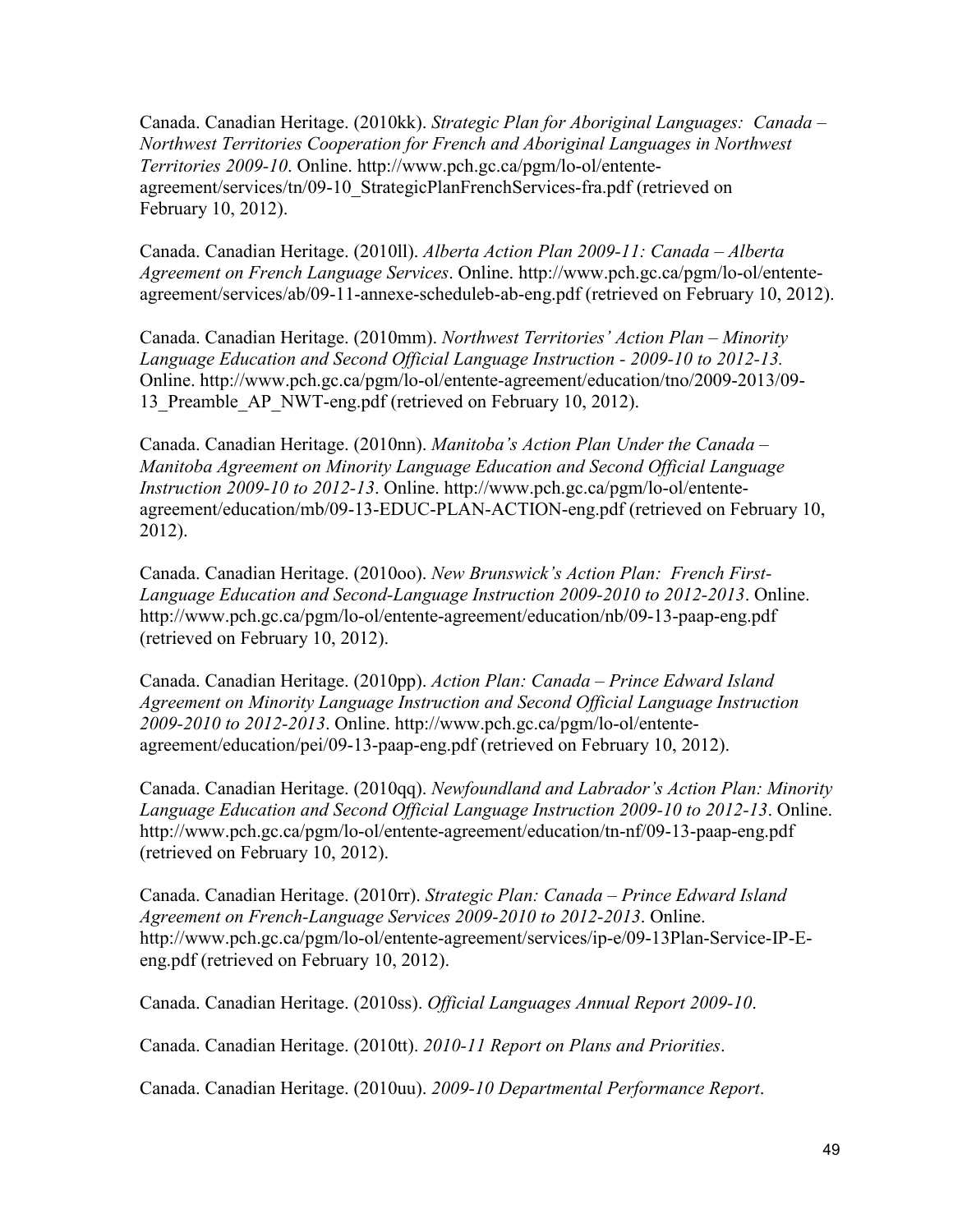Canada. Office of the Commissioner of Official Languages. 2010vv). *Annual Reports 2009- 2010*. Ottawa: Minister of Public Works and Government Services Canada.

Canada. Canadian Heritage. (2010xx). *Fonds de développement culturel (PALO) : projets approuvés en 2009-2010*.

Canada. Canadian Heritage. (2010yy). *Fonds de développement culturel (PALO) : projets approuvés en 2010-2011 — Liste préliminaire*.

Canada. Canadian Heritage. (2010aaa). *Fonds de développement culturel (PALO) : Retombées 2009-2010 et 2010-2011*. Strategic Planning, Performance Measurement.

Canada. Canadian Heritage. (2010bbb). *Collaboration Agreement to Support the Development and Enhance the Vitality of the Acadian Community of New Brunswick*. Online. <http://www.pch.gc.ca/pgm/lo-ol/entente-agreement/comm/nb/10-ent-acc-fra.pdf> (retrieved on February 10, 2012).

Canada. Canadian Heritage. (2010ccc). *Evaluation Follow-up Report: Summative Evaluation of the Official Language Support Programs – SPPEC, February 2, 2009.*

Canada. Canadian Heritage. (2009a). *Canada – British Columbia Co-Operation Agreement on Official Languages 2009-10 – 2010-11*. Online. http://www.pch.gc.ca/pgm/lo-ol/entente[agreement/services/cb-bc/09-11/09-11-EntenteServices-CB-eng.pdf \(retrieved on February](http://www.pch.gc.ca/pgm/lo-ol/entente-agreement/services/cb-bc/09-11/09-11-EntenteServices-CB-eng.pdf)  10, 2012).

Canada. Canadian Heritage. (2009b)*. Canada – Saskatchewan Agreement on Francophone Affairs – 2009- 10 and 2010-11*. Online. http://www.pch.gc.ca/pgm/lo-ol/entente[agreement/services/sk/09-11-entente-services-sk-eng.pdf \(retrieved on February 1](http://www.pch.gc.ca/pgm/lo-ol/entente-agreement/services/sk/09-11-entente-services-sk-eng.pdf)0, 2012).

Canada. Canadian Heritage. (2009c)*. Canada – Ontario Agreement on French-Language Services 2009-2010 – 2010-2011*. Online. http://www.pch.gc.ca/pgm/lo-ol/entente[agreement/services/09-13/09-11OntServices-eng.pdf \(retrieved on February 10, 201](http://www.pch.gc.ca/pgm/lo-ol/entente-agreement/services/09-13/09-11OntServices-eng.pdf)2).

Canada. Canadian Heritage. (2009d). *Canada – New Brunswick Agreement on the Provision of French-Language Services 2009-2010 - 2012-2013*. Online. http://www.pch.gc.ca/pgm/lo[ol/entente-agreement/services/nb/09-13\\_ententeservices\\_nb-eng.pdf \(retrieved on February](http://www.pch.gc.ca/pgm/lo-ol/entente-agreement/services/nb/09-13_ententeservices_nb-eng.pdf)  10, 2012).

Canada. Canadian Heritage. (2009e). *Canada – British Columbia Agreement on Minority Language Education and Second Official Language Instruction 2009-10 to 2012-13*. Online. [http://www.pch.gc.ca/pgm/lo-ol/entente-agreement/education/cb-bc/09-13-Educ-CB-](http://www.pch.gc.ca/pgm/lo-ol/entente-agreement/education/cb-bc/09-13-Educ-CB-Entente-Cadre-eng.pdf)Entente-Cadre-eng.pdf (retrieved on February 10, 2012).

Canada. Canadian Heritage. (2009f). *Canada – Nova Scotia Agreement on French-Language Services 2009-2010 – 2012-2013*. Online. [http://www.pch.gc.ca/pgm/lo-ol/entente-](http://www.pch.gc.ca/pgm/lo-ol/entente-agreement/services/ne-ns/09-13-EntenteServices-N-E-eng.pdf)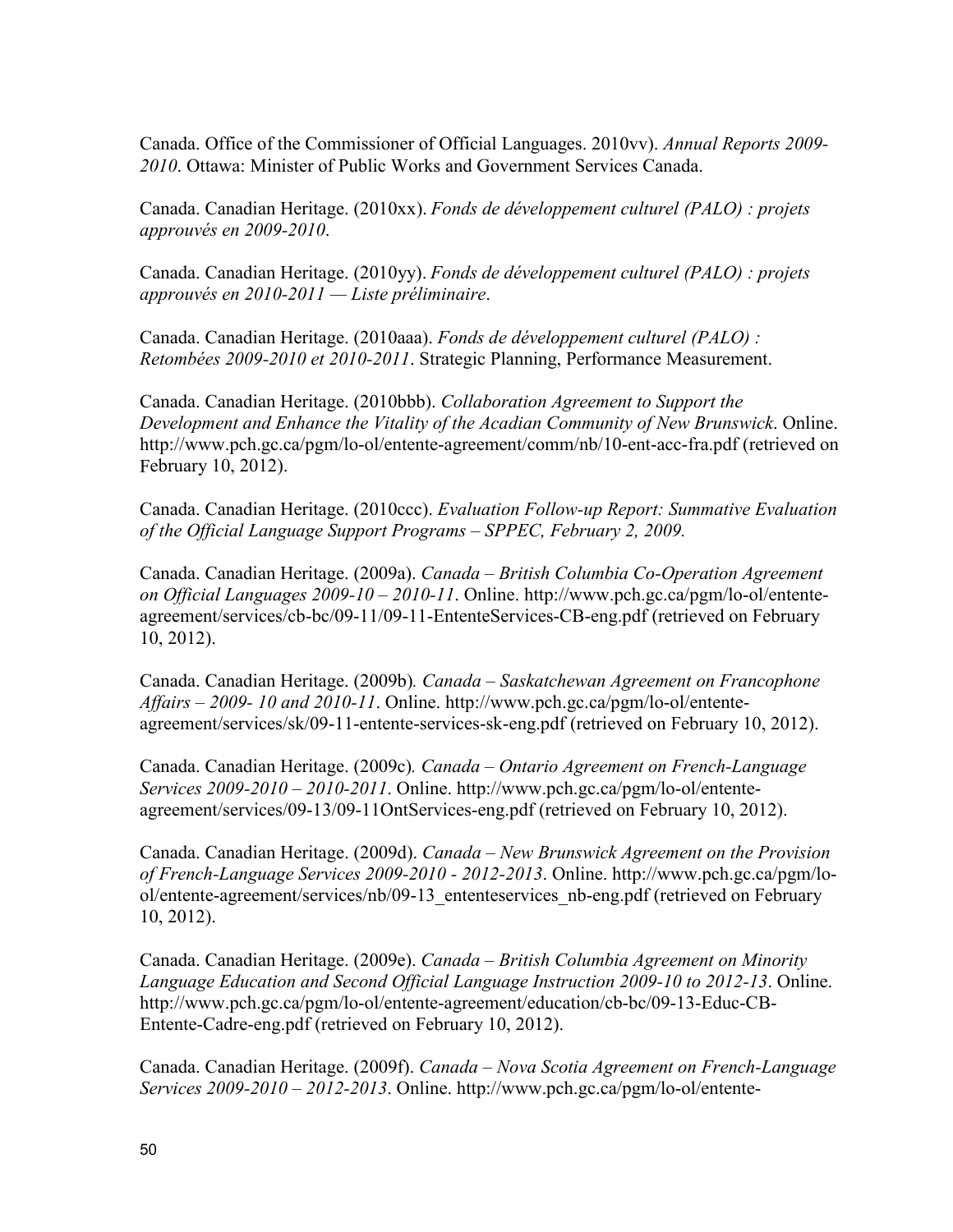[agreement/services/ne-ns/09-13-EntenteServices-N-E-eng.pdf](http://www.pch.gc.ca/pgm/lo-ol/entente-agreement/services/ne-ns/09-13-EntenteServices-N-E-eng.pdf) (retrieved on February 10, 2012).

Canada. Canadian Heritage. (2009g). *Canada – Manitoba Agreement on French-Language Services 2009-10 to 2012-13*. Online. http://www.pch.gc.ca/pgm/lo-ol/entente[agreement/services/mb/09-13-SERVICES-eng.pdf \(retrieved on February 10, 2](http://www.pch.gc.ca/pgm/lo-ol/entente-agreement/services/mb/09-13-SERVICES-eng.pdf)012).

Canada. Canadian Heritage. (2009h). *Strategic Plan 2009-10 to 2012-13: Canada – Manitoba Agreement on French-Language Services*. Online. http://www.pch.gc.ca/pgm/lo[ol/entente-agreement/services/mb/09-13-PLAN-ACTION-25aout-eng.pdf \(retrieved on](http://www.pch.gc.ca/pgm/lo-ol/entente-agreement/services/mb/09-13-PLAN-ACTION-25aout-eng.pdf)  February 10, 2012).

Canada. Canadian Heritage. (2009i). *British Columbia Action Plan: Official Languages in Education Bilateral Agreement 2009-2010 to 2012-2013*. Online. [http://www.pch.gc.ca/pgm/lo-ol/entente-agreement/education/cb-bc/09-13-CB-Entente-](http://www.pch.gc.ca/pgm/lo-ol/entente-agreement/education/cb-bc/09-13-CB-Entente-Bilateral-Action-Plan-eng.pdf)Bilateral-Action-Plan-eng.pdf (retrieved on February 10, 2012).

Canada. Canadian Heritage. (2009j). *Action Plan: Canada – New Brunswick Agreement on the Provision of French-Language Services 2009-2010 to 2012-2013*. Online. http://www.pch.gc.ca/pgm/lo-ol/entente-agreement/services/nb/09-13 plan services nbeng.pdf (retrieved on February 10, 2012).

Canada. Canadian Heritage. (2009k)*. Ontario's Strategic Plan: Canada – Ontario Agreement on French-Language Services 2009-2010 – 2010-2011*. Online. [http://www.pch.gc.ca/pgm/lo-ol/entente-agreement/services/09-13/09-](http://www.pch.gc.ca/pgm/lo-ol/entente-agreement/services/09-13/09-11PlanStrategiqueONTARIO-eng.pdf) 11PlanStrategiqueONTARIO-eng.pdf (retrieved on February 10, 2012).

Canada. Canadian Heritage. (2009l)*. 2009-2011 Action Plan: Canada – Saskatchewan Agreement on Francophone Affairs – 2009-2010 and 2010-2011*. Online. [http://www.pch.gc.ca/pgm/lo-ol/entente-agreement/services/sk/09-11-plan-services-sk](http://www.pch.gc.ca/pgm/lo-ol/entente-agreement/services/sk/09-11-plan-services-sk-eng.pdf)eng.pdf (retrieved on February 10, 2012).

Canada. Canadian Heritage. (2009m). *Strategic Plan: Canada – British Columbia Co-Operation Agreement on Official Languages 2009-10 – 2010-11*. Online. [http://www.pch.gc.ca/pgm/lo-ol/entente-agreement/services/cb-bc/09-11/09-11-](http://www.pch.gc.ca/pgm/lo-ol/entente-agreement/services/cb-bc/09-11/09-11-PlanServices-CB-eng.pdf) PlanServices-CB-eng.pdf (retrieved on February 10, 2012).

Canada. Canadian Heritage. (2009o). *Quebec's Strategic Plan: English-Language Services.*  [Online. http://www.pch.gc.ca/pgm/lo-ol/entente-agreement/services/qc/09-10-Quebec-](http://www.pch.gc.ca/pgm/lo-ol/entente-agreement/services/qc/09-10-Quebec-VF_Strat_Plan-fra.pdf)VF Strat Plan-fra.pdf (retrieved on February 10, 2012).

Canada. Canadian Heritage. (2009p). *Cadre intégré de gestion et de responsabilisation axé sur les résultats et de vérification axée sur le risque des programmes d'appui aux langues officielles : Développement des communautés de langue officielle (DCLO) et Mise en valeur des langues officielles (MVLO) — 2009-2010 à 2013-2014.*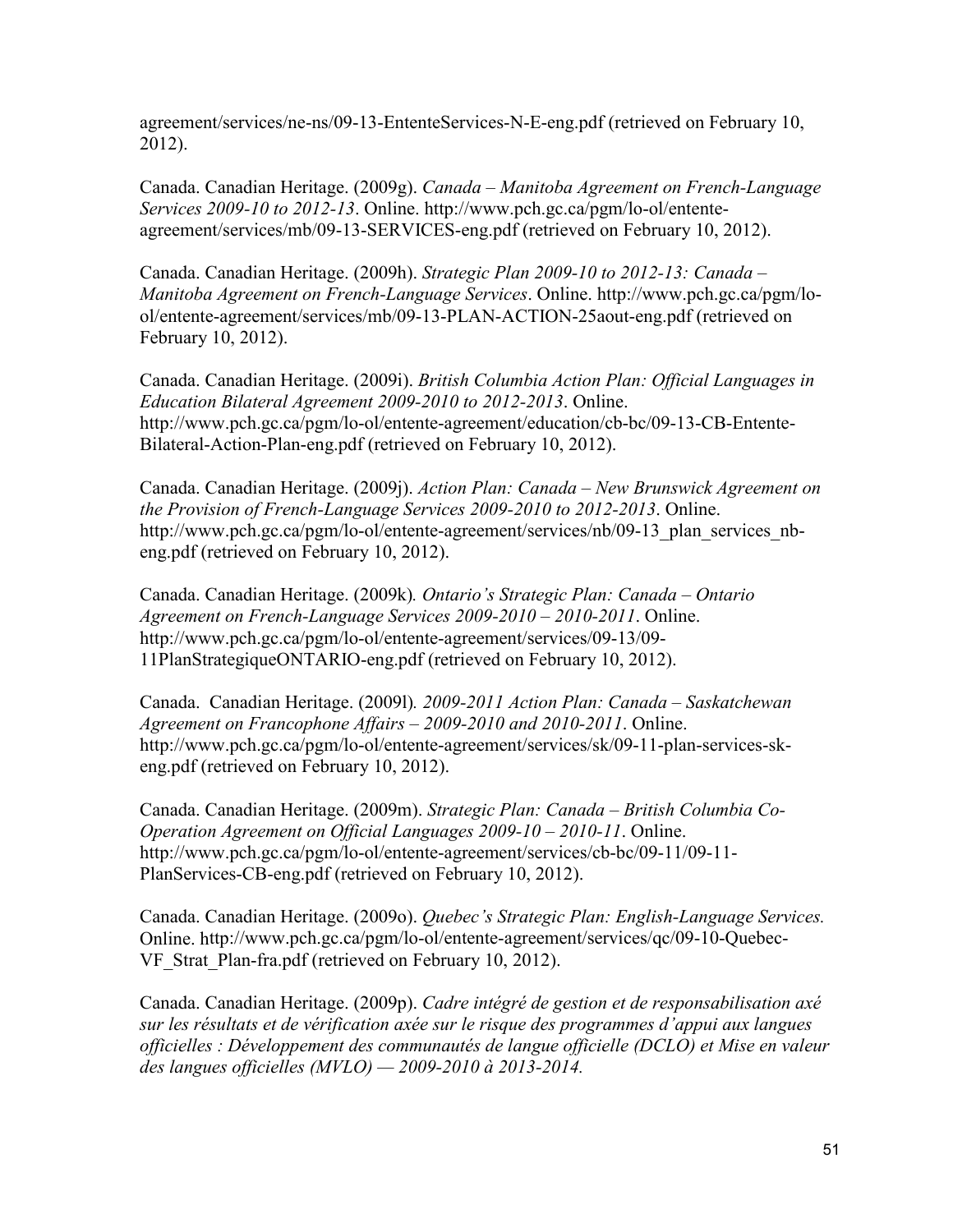Canada. Canadian Heritage. (2009q). *Summative Evaluation of the Official Languages Support Programs.* Evaluation Services Directorate.

Canada. Canadian Heritage. (2009r). *Fonds supplémentaires : Activités jeunesse ciblées à l'intention des communautés de langue officielle en situation minoritaire.*

Canada. Canadian Heritage. (2009s). *Fonds supplémentaires : Activités jeunesse ciblées pour la promotion de la dualité linguistique.*

Canada. Canadian Heritage. (2009t). *2010-11/2012-13 Integrated Business Plan.* Official Languages Support Programs Branch.

Canada. Canadian Heritage. (2009w). *Youth activities for official-language minority communities*. National Programs and Associations.

Canada. Canadian Heritage. (2009x). *Activités jeunesse ciblées pour la promotion de la dualité linguistique*. National Programs and Associations.

Canada. Canadian Heritage. (2009y). *Activités jeunesse ciblées à l'intention des communautés de langue officielle en situation minoritaire.* National Programs and Associations.

Canada. Canadian Heritage. (2009z). *Official Languages: 2008-09 Annual Report*.

Canada. Canadian Heritage. (2009aa). *2009-10 Report on Plans and Priorities*.

Canada. Canadian Heritage. (2009bb). *2008-09 Departmental Performance Report*.

Canada. Office of the Commissioner of Official Languages. (2009cc). *Annual Report 2008- 2009*. Ottawa: Minister of Public Works and Government Services Canada.

Canada. Canadian Heritage. (2009dd). *Protocol for the Agreements for Minority-Language Education and Second-Language Instruction 2009-2010 to 2012-2013 between the Government of Canada and the Council of Ministers of Education, Canada*.

Canada. Canadian Heritage. (2008a). *Program Terms and Conditions — Development of Official-Language Communities: Grants and Contributions.* Ottawa: Treasury Board of Canada Secretariat.

Canada. Canadian Heritage. (2008b). *Program Terms and Conditions — Enhancement of Official Languages: Grants and Contributions.* Ottawa: Treasury Board of Canada Secretariat.

Canada. Canadian Heritage. (2008c). *2008-09/2010-11 Integrated Business Plan.* Official Languages Support Programs Branch.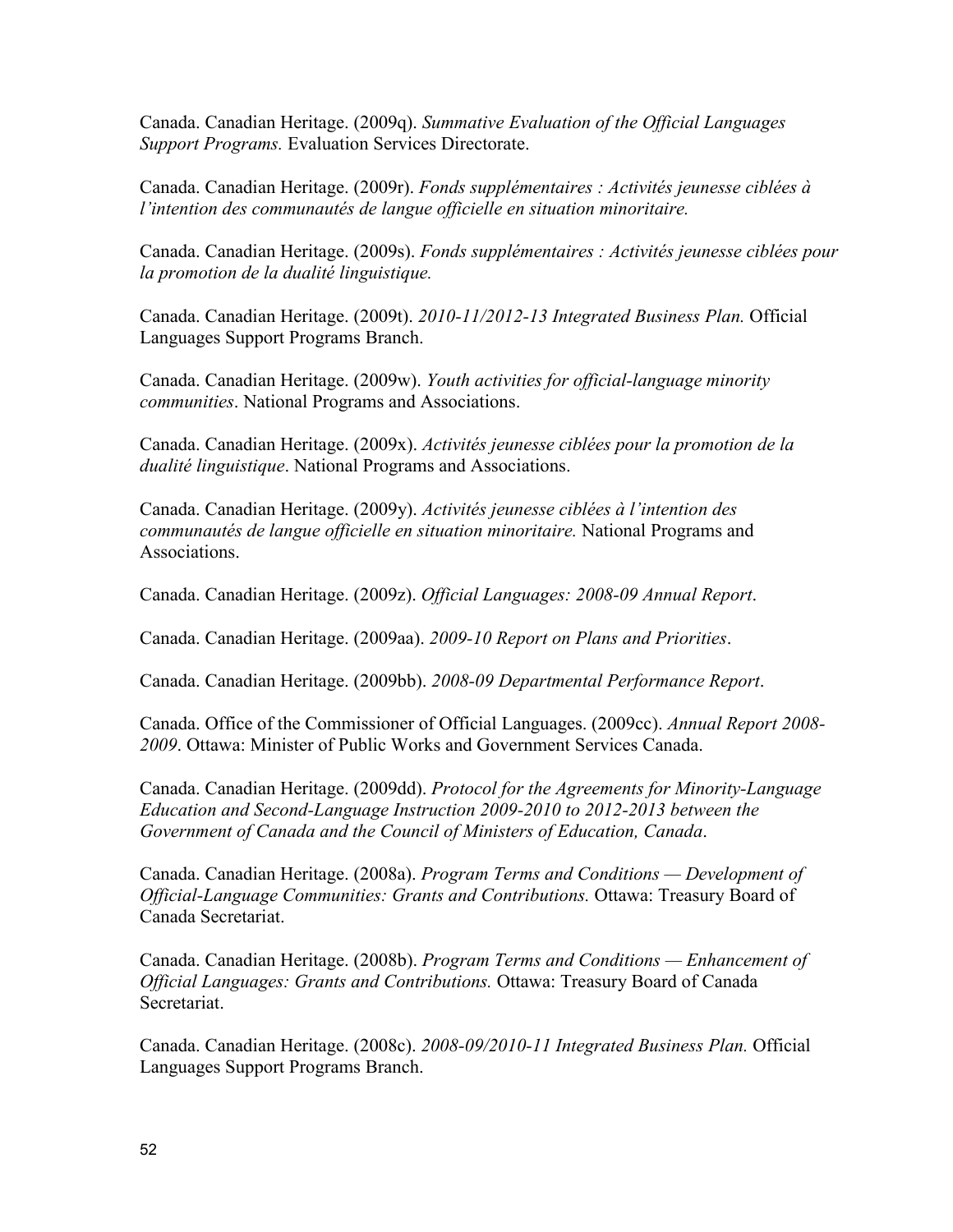Canada. Canadian Heritage. (2008d). *2009-10/2011-12 Integrated Business Plan.* Official Languages Support Programs Branch.

Canada. Canadian Heritage. (2008e). *Audit of the Official Languages Support Program (OLSPs).* Audit and Assurance Services Directorate.

Canada. Canadian Heritage. (2008f). *Official Languages Annual Report 2007-08*.

Canada. Canadian Heritage. (2008g). *2008-09 Report on Plans and Priorities*.

Canada. Canadian Heritage. (2008h). *2007-08 Departmental Performance Report*.

Canada. Office of the Commissioner of Official Languages. (2009i). *Annual report 2007- 2008*. Ottawa: Minister of Public Works and Government Services Canada.

Canada. Canadian Heritage. (2008j). *Fonds de développement culturel (PALO) : consultations du 3 novembre 2008*.

Canada. Canadian Heritage. (2008k). *Applicant's Guide: Fonds Initiatives Jeunesse*. Policy and Research.

Lord, B. (2008l). *Report on the Government of Canada's Consultations on Linguistic Duality and Official Languages*. Ottawa: Canadian Heritage.

Canada. Canadian Heritage. (2007a). *Official Languages Annual Report 2006-07*.

Canada. Canadian Heritage. (2007b). *2007-08 Report on Plans and Priorities*.

Canada. Canadian Heritage. (2006). *Official Languages Annual Report 2005-2006*.

Durand, M. (2006). *Attitudes et perceptions à l'égard des langues officielles*. Ottawa: Official Languages Support Programs Branch, Canadian Heritage.

Nadeau, R. (2006). *Attitudes and Perceptions of the Canadian Population Towards Canada's Official Languages, 2006: Prepared for: The Department of Canadian Heritage*. Ottawa: Decima Research.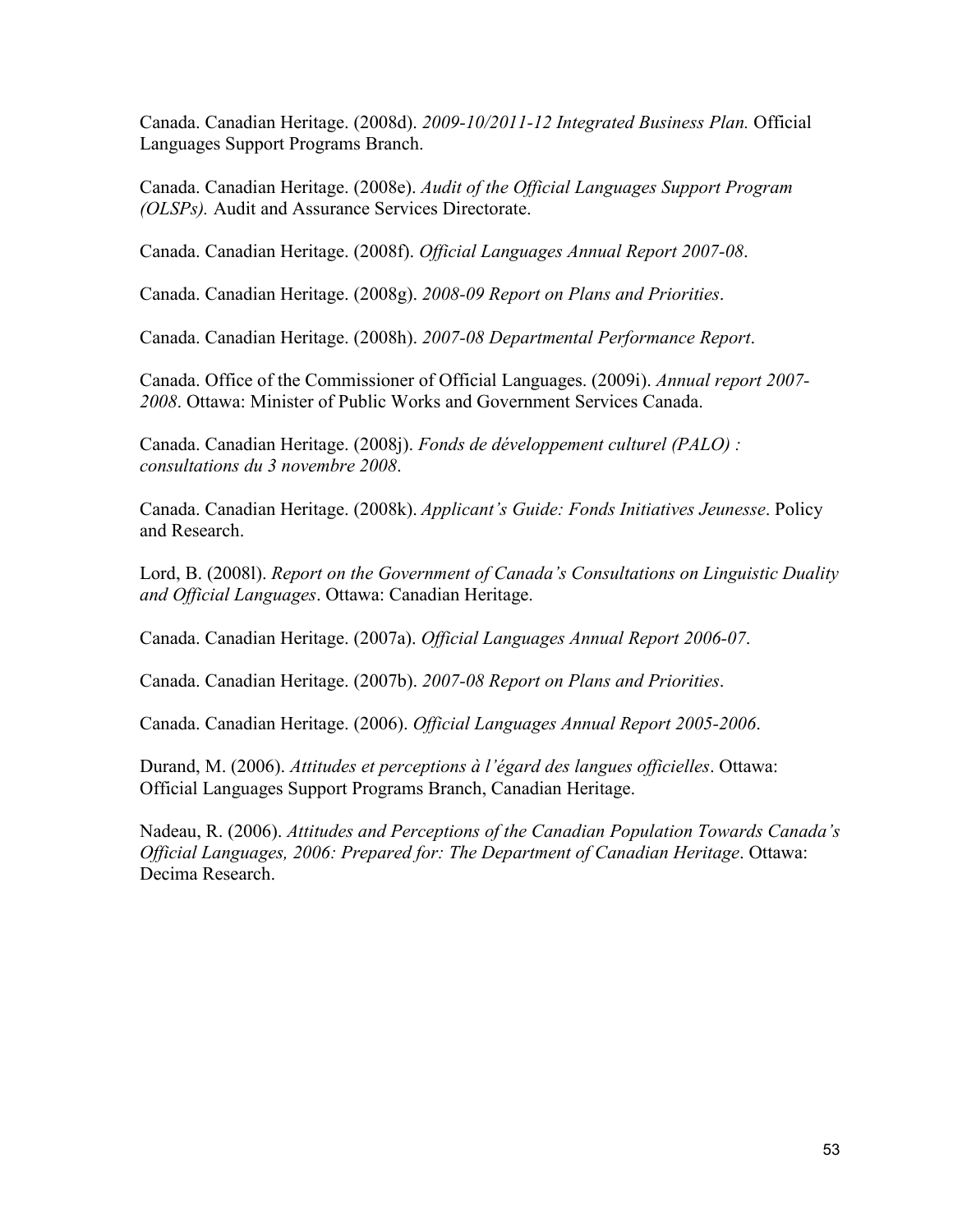# <span id="page-59-0"></span>**Annex E: Description of Cultural Development Fund case studies**

### *Association jeunesse fransaskoise: Fête fransaskoise*

The Fête fransaskoise is a three-day event featuring concerts and social activities. The first Fête fransaskoise was held in 1980 and nearly every year thereafter until coming to a halt in 2004, when financial backers pulled out and organizer participation dropped. In 2009, the Fête fransaskoise was relaunched and an artistic component introduced to showcase recognized artists as well as emerging groups and artists. Although the priority focus was music, the artistic component also included other art forms such as theatre, dance, artwork, crafts and improv. The Association jeunesse fransaskoise used this approach in an effort to integrate newcomers and build relationships with the Métis community. The CDF provided one-time financial support to help the youth organization add the artistic component when this event was relaunched.

#### *Carrefour Francophone de Sudbury: La rentrée culturelle*

La rentrée culturelle is a week-long community festival planned around the return to school in the fall. The Carrefour Francophone de Sudbury implemented the project on behalf of the Regroupement des organismes culturels de Sudbury (ROCS) by staging concerts and cultural activities. During the week, the ROCS launched a calendar with all of the professional cultural events in the Sudbury area to foster cohesiveness in the community. The ROCS also created a website for all of this information. The objective was to "[translation] provide full public access to artistic and cultural productions and to young Francophones in a minority community."

### *Youth Employment Services: Business Skills for Creative Souls – YES Arts Fair*

Launched under the Youth Employment Services' Artists Program, this project is a one-day event that supports entrepreneur artists and artists seeking employment within the specific context of English-language artists in Quebec. This event features workshops and discussions on various aspects of a career in the arts. Participants can also meet other artists in the community. The event also promotes the cultural products of these artists as a way to foster pride in and a sense of belonging to the community. The fair includes kiosks, performances and presentations by community leaders.

#### *Regroupement des éditeurs canadiens-français: Nos accents s'animent*

This project consists of a series of contests to promote books by writers who belong to the Regroupement des éditeurs canadiens-français (RÉCF). These contests were held with media partners (AFP and Radio-Canada) and community partners of the French-language OLMCs. The intent was to create a community of readers who would meet on the new RÉCF website, and in so doing, create social networks and communities of interest. The contests were in the form of games and questionnaires online and at book fairs, libraries and bookstores, and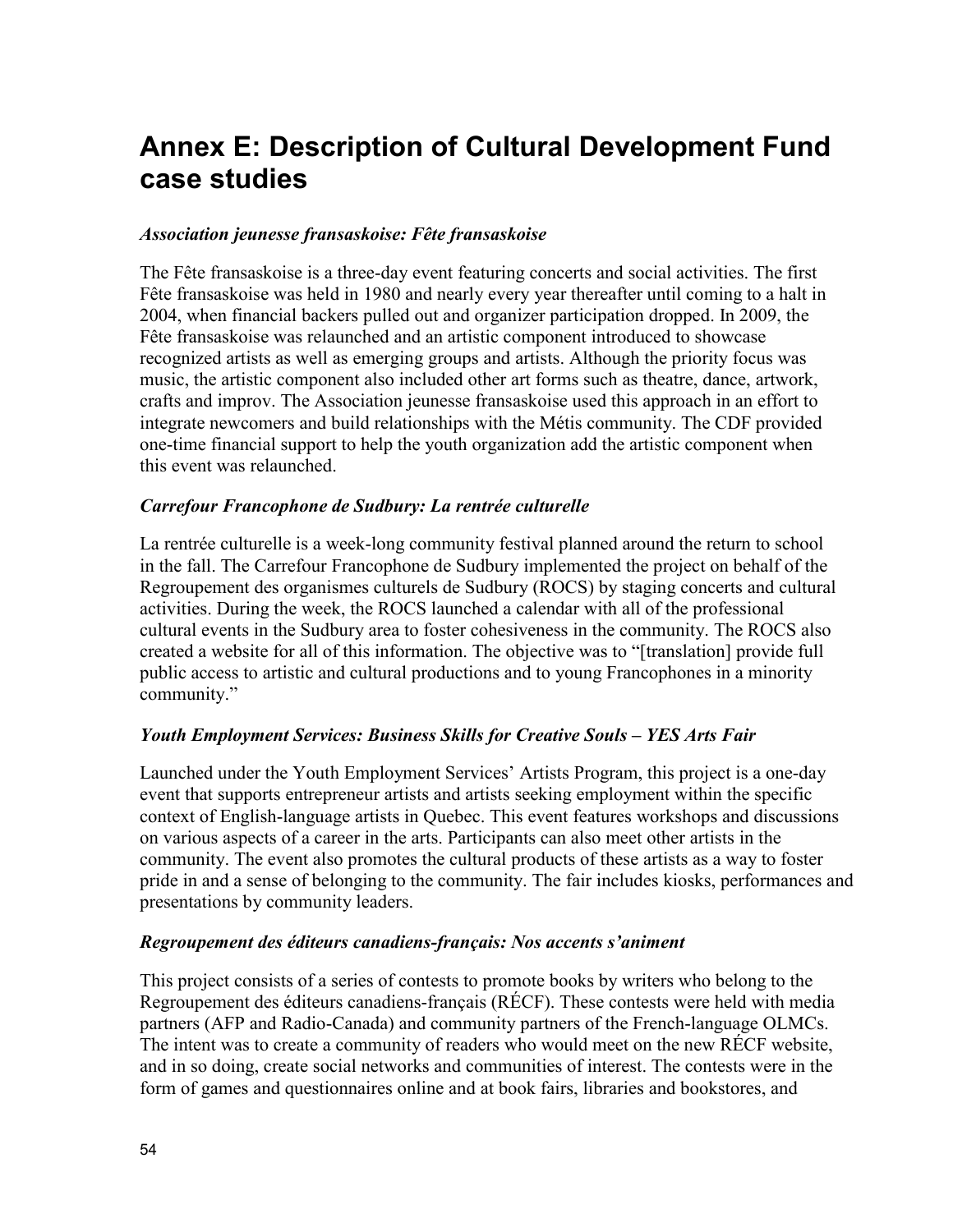targeted various age groups in the Francophone communities where RCF publishers are located (the West, Ontario and Acadia).

### *Association canadienne-française de l'Alberta (Régionale d'Edmonton): Relance de la p'tite scène*

This project consists of weekly community arts meetings to provide places where Alberta's French-speaking artists can connect with Edmonton's Francophone community to make that community more sustainable and improve the ability of French-speaking Edmontonians to live in French. Another goal of the project is to increase cooperation among several community organizations. The artists are invited to perform every Friday in gathering places such as the Cité francophone (Edmonton's Francophone community centre).

### *Centre communautaire francophone de Truro: Concert series*

This concert series, put on the Centre Communautaire francophone de Truro (CCFT) in cooperation with the École acadienne and the Centre Marigold<sup>[20](#page-60-0)</sup>, presents Francophone culture to Acadians in the area. Each concert is performed at the Acadian school and immersion schools in the area, and then in the community. The CCFT also worked with other Francophone organizations in the area to stage a more extensive tour of Nova Scotia for each artist or group.

### *Réseau national des galas de la chanson: Jamais trop tôt*

The objective of the "Jamais trop tôt" project is to promote a sense of belonging and cohesiveness among young Francophones in OLMCs by encouraging them to discover the art of writing songs in French. To achieve this objective, the Réseau national des galas de la chanson, in partnership with the Festival international de la chanson de Granby (FICG) and the Réseau atlantique de diffusion des arts de la scène (RADARTS), Réseau Ontario (RO) and the Réseau des Grands Espaces (RGE), organized a performance of songs with lyrics written by high school students from Acadia, Ontario, Western Canada and Quebec. The approximately 20 songs performed were put to music by former FICG semi-finalists. The songs were performed by singers between the ages of 14 and 17 from a variety of OLMCs across Canada, and accompanied by a group of musicians and an artistic team. The goal of the project was to reach some 2,400 young people in minority communities. To encourage the youth to participate and compose songs in French, the Réseau national des galas de la chanson arranged a tour of professional authors, who visited classes in OLMCs in Acadia, Ontario, Western Canada and Quebec.

<span id="page-60-0"></span><sup>&</sup>lt;sup>20</sup> A cultural centre in Truro.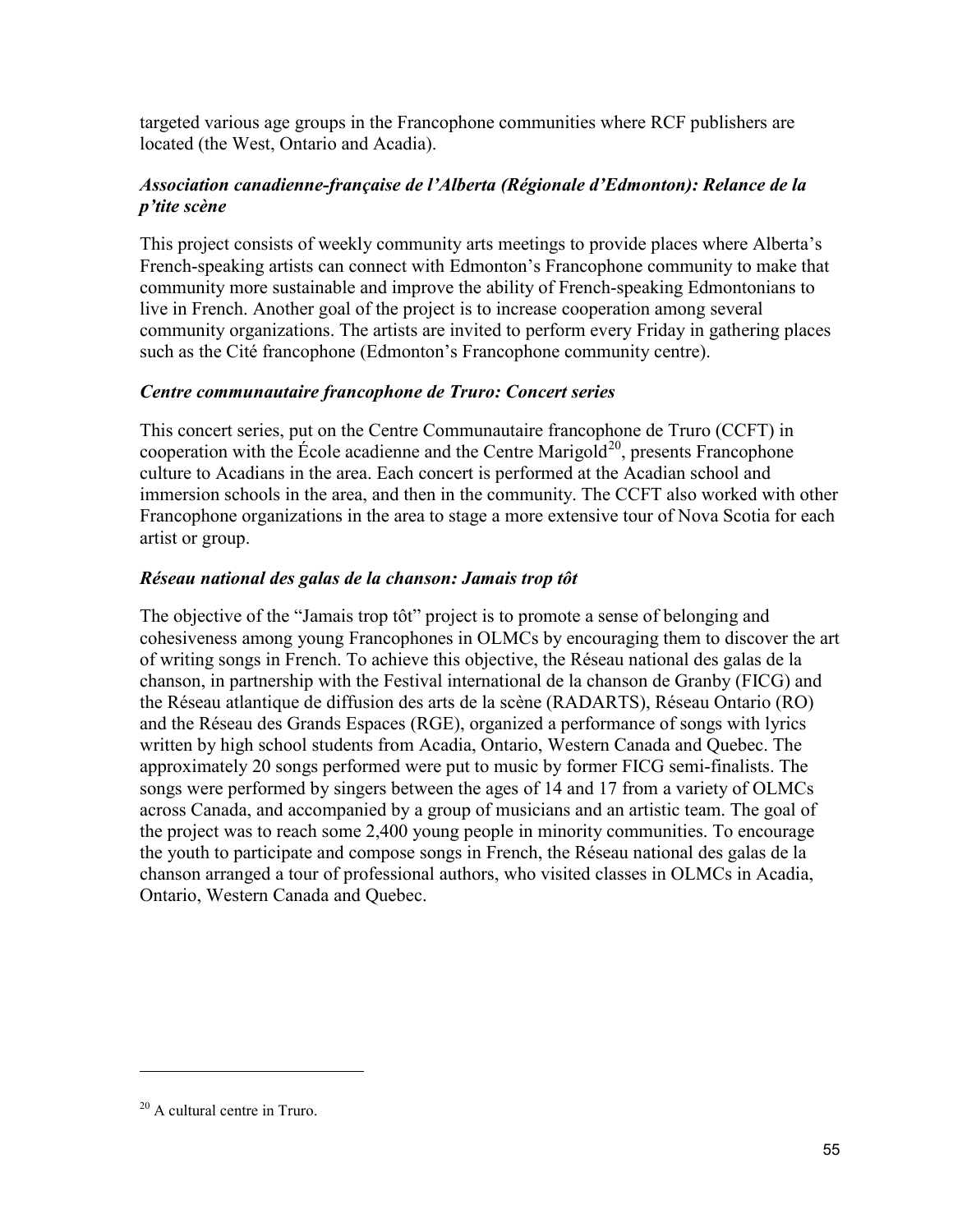#### *Centre culturel franco-manitobain: Ensemble autour de la danse*

This project has two related components. The first, a performance with some seven dance numbers by the Ensemble folklorique de la Rivière-Rouge,<sup>21</sup> incorporates traditional and contemporary choreography into the performances of musicians and singers. The project also includes an exhibit promoting various aspects of Manitoba's Francophone community. The vision was for a performance that could be repeated at rural and urban festivals. The Centre culturel franco-manitobain (CCFM) also used the funds to develop a French-language class on folk dancing and other types of dance for young people and families. The project's objective is to promote Manitoba's French-speaking community, not only among the area's Francophones, but also among Francophiles, Anglophones and newcomers. By offering dance courses in French, this project is also providing opportunities to learn various styles of dance in French, thereby furthering the objective of helping the Francophone community to live in French. This project was carried out in cooperation with community partners such as Entreprises Riel, the Festival du Voyageur, the Association culturelle franco-manitobaine, 233-allô, 100 Nons and the Conseil jeunesse provincial.

### *Québec-Labrador Foundation (Canada) Inc.: In the Name of Cod*

The purpose of this project is to showcase the adaptation of the English-speaking rural communities along Quebec's Lower North Shore over the past 50 years following the decline of the cod fishing industry. Because this is considered part of the heritage of the OLMC in the area, the project is also aimed at preserving this history, which had always been passed down orally and never written down. Through this project, the Quebec Labrador Foundation (QLF) conducted a series of activities including the cultural mapping of the cod fishery, a booklet on the culture and history of the cod fishery (1961 to 2011), traditional activities for young people, an interactive website and a workshop in this regard, and a cod fishery "Antiques Roadshow." The QLF's aim was for these events to strengthen the vitality of the region's English-speaking community.

### *Franco-jeunes de Terre-Neuve et Labrador: CulTOUR francophone*

Created by the Franco-jeunes de Terre-Neuve et Labrador (FJTNL), this project promotes Francophone culture and art through a travelling art exhibit that tours the Francophone regions of Newfoundland and Labrador. The project targets children in French-language and immersion schools. The first part of the exhibit is a presentation on the origin of the exhibition and a video introducing the province's Francophone artists and craftspeople. The second part is a workshop given by a member of the cultural network on arts-related occupations and the realities of being a Francophone artist or craftsperson in Newfoundland and Labrador. The third part of the exhibit will be a giant art project showing the exhibit's route through the province. Students will have the opportunity to sign it or add a meaningful item or drawing to it.

<span id="page-61-0"></span> $21$  L'ensemble folklorique de la Rivière Rouge, considered a "[translation] true ambassador of Manitoba's Francophone culture," is a dance troupe with firm roots in the community, having performed at concerts in the region for some 60 years. The troupe is made up of semi-professional adults and includes a troupe of teens.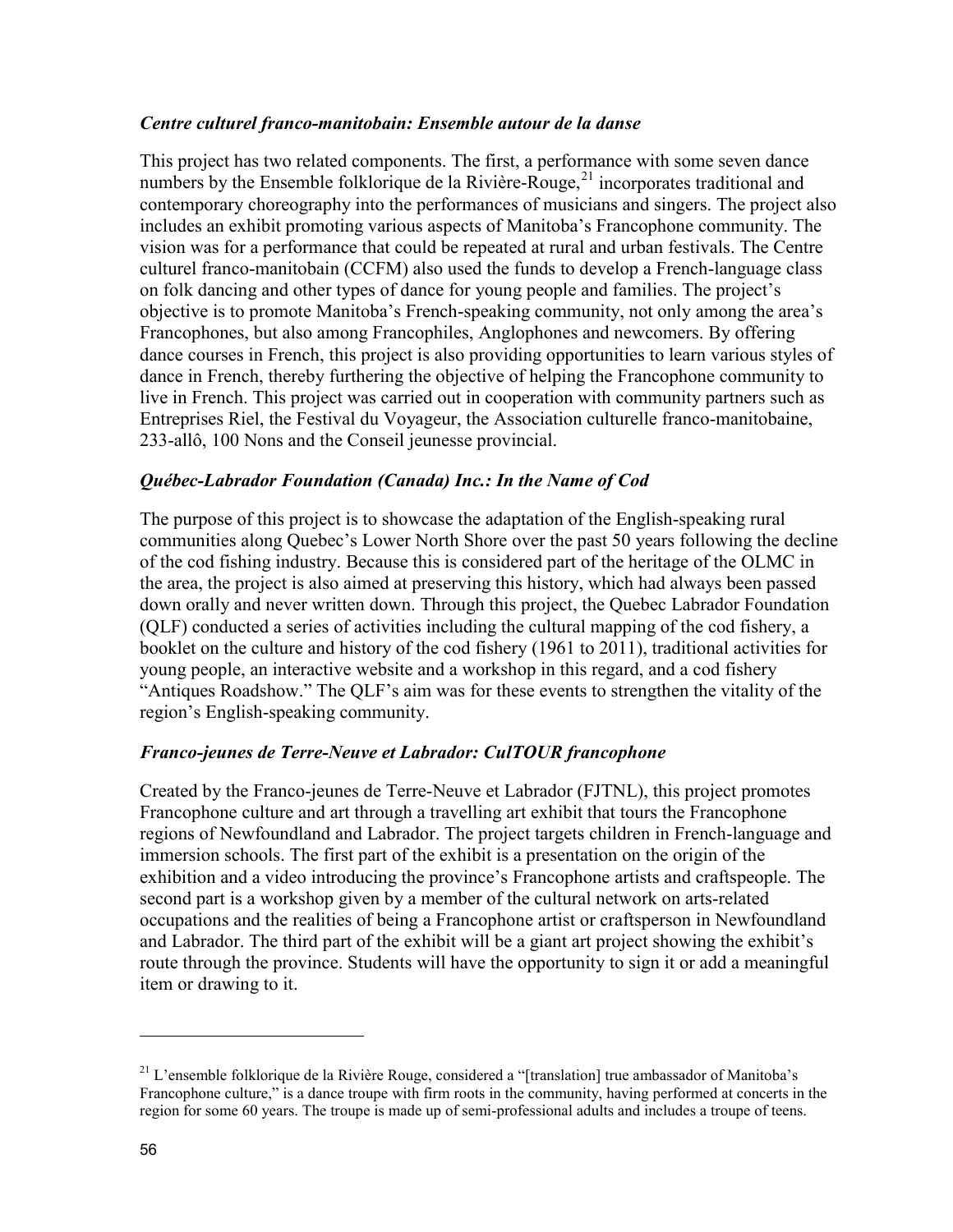# <span id="page-62-0"></span>**Annex F: Second-language and first-language enrolments**



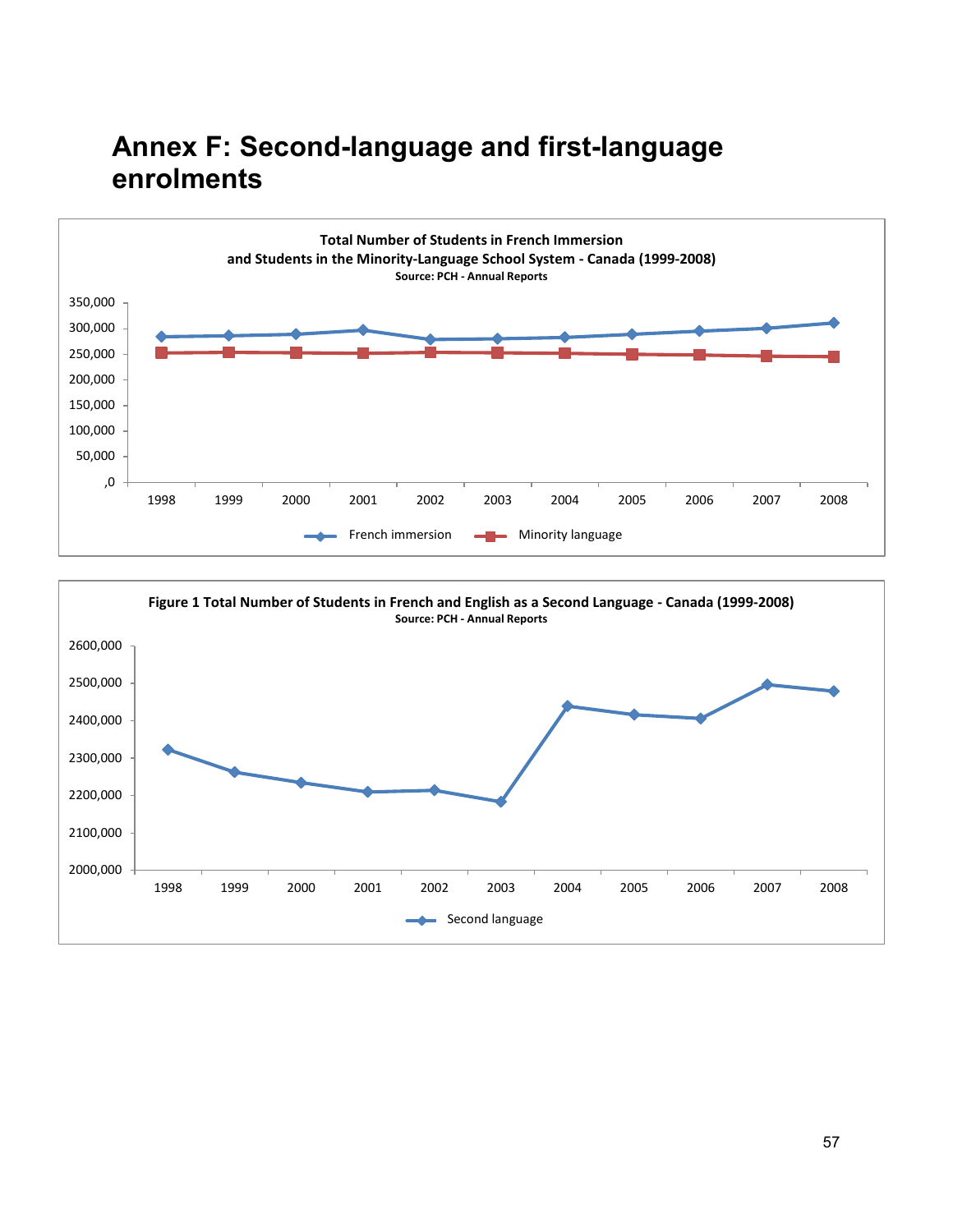|                              |                    | Second-Language and First-Language Enrolments |                                 |                                      |                           |                                                    |                                                                      |  |  |  |  |
|------------------------------|--------------------|-----------------------------------------------|---------------------------------|--------------------------------------|---------------------------|----------------------------------------------------|----------------------------------------------------------------------|--|--|--|--|
|                              |                    |                                               |                                 | Enrolments in Majority School System |                           |                                                    |                                                                      |  |  |  |  |
|                              |                    | <b>Total School</b><br>Population             | Enrolments - Minority<br>System | Enrolments - Majority<br>System      | Enrolments -<br>Immersion | Second-Language<br>Enrolments<br>(Regular Program) | <b>Enrolments Not</b><br>Registered in<br>Second-Language<br>Courses |  |  |  |  |
| Region                       | Year               | Total                                         | Total                           | Total                                | Total                     | Total                                              | Total                                                                |  |  |  |  |
| Canada                       | 2008-09            | 4.783.512                                     | 243.465                         | 4,540,047                            | 317.582                   | 2,106,235                                          | 2,116,230                                                            |  |  |  |  |
|                              | 2009-10            | 4,749,973                                     | 240,621                         | 4,509,352                            | 328,626                   | 2,084,726                                          | 2,096,000                                                            |  |  |  |  |
| Newfoundland                 | 2008-09            | 70.641                                        | 269                             | 70,372                               | 8,008                     | 34,593                                             | 27,771                                                               |  |  |  |  |
|                              | 2009-10            | 69,665                                        | 255                             | 69,410                               | 8,408                     | 33,335                                             | 27,667                                                               |  |  |  |  |
| <b>Prince Edward Island</b>  | 2008-09            | 20,324                                        | 712                             | 19,612                               | 4,237                     | 7,980                                              | 7,395                                                                |  |  |  |  |
|                              | 2009-10            | 19,955                                        | 715                             | 19,240                               | 4,197                     | 7,966                                              | 7,077                                                                |  |  |  |  |
| Nova Scotia                  | 2008-09            | 132,827                                       | 4,358                           | 128,469                              | 15,055                    | 53,541                                             | 59,873                                                               |  |  |  |  |
|                              | 2009-10            | 130,235                                       | 4,446                           | 125,789                              | 15,069                    | 51,742                                             | 58,978                                                               |  |  |  |  |
| <b>New Brunswick</b>         | 2008-09            | 108,407                                       | 31,119                          | 77,288                               | 18.658                    | 24,185                                             | 34,445                                                               |  |  |  |  |
|                              | 2009-10            | 106,394                                       | 30,420                          | 75,974                               | 17,232                    | 29,679                                             | 29,063                                                               |  |  |  |  |
| Quebec                       | 2008-09<br>2009-10 | 897,179<br>879,966                            | 98,813<br>95,004                | 798,366<br>784,962                   |                           | 720,260<br>703,022                                 | 78,106<br>81,940                                                     |  |  |  |  |
| Ontario                      | 2008-09            | 2.070.736                                     | 91,830                          | 1,978,906                            | 167,215                   | 803,471                                            | 1,008,220                                                            |  |  |  |  |
|                              | 2009-10            | 2,061,390                                     | 92,976                          | 1,968,414                            | 176,291                   | 803,923                                            | 988,200                                                              |  |  |  |  |
| Manitoba                     | 2008-09            | 177,962                                       | 5,323                           | 172,639                              | 18,563                    | 65,593                                             | 88,483                                                               |  |  |  |  |
|                              | 2009-10            | 177,500                                       | 5,223                           | 172,277                              | 19,103                    | 64,257                                             | 88,917                                                               |  |  |  |  |
| Saskatchewan                 | 2008-09            | 164,453                                       | 1,162                           | 163,291                              | 9,346                     | 51,327                                             | 102,618                                                              |  |  |  |  |
|                              | 2009-10            | 164,591                                       | 1,236                           | 163,355                              | 9,886                     | 48,258                                             | 105,211                                                              |  |  |  |  |
| Alberta                      | 2008-09            | 564,051                                       | 5,254                           | 558,797                              | 32,797                    | 142,001                                            | 383,999                                                              |  |  |  |  |
|                              | 2009-10            | 567,979                                       | 5,565                           | 562,414                              | 33,205                    | 145,501                                            | 383,708                                                              |  |  |  |  |
| <b>British Columbia</b>      | 2008-09            | 553,737                                       | 4,221                           | 549,516                              | 42,471                    | 199,208                                            | 307,837                                                              |  |  |  |  |
|                              | 2009-10            | 549,596                                       | 4,368                           | 545,228                              | 43,959                    | 193,382                                            | 307,887                                                              |  |  |  |  |
| Yukon                        | 2008-09            | 5,153                                         | 158                             | 4,995                                | 568                       | 2,124                                              | 4,427                                                                |  |  |  |  |
|                              | 2009-10            | 5,100                                         | 170                             | 4,930                                | 602                       | 1,818                                              | 4,328                                                                |  |  |  |  |
| <b>Northwest Territories</b> | 2008-09            | 8,762                                         | 193                             | 8,569                                | 664                       | 1,952                                              | 5,953                                                                |  |  |  |  |
|                              | 2009-10            | 8,564                                         | 192                             | 8,372                                | 674                       | 1,843                                              | 5,855                                                                |  |  |  |  |
| Nunavut                      | 2008-09<br>2009-10 | 9,280<br>9,038                                | 53<br>51                        | 9,227<br>8,987                       |                           |                                                    | 9,227<br>8,987                                                       |  |  |  |  |

Source: PCH – Annual reports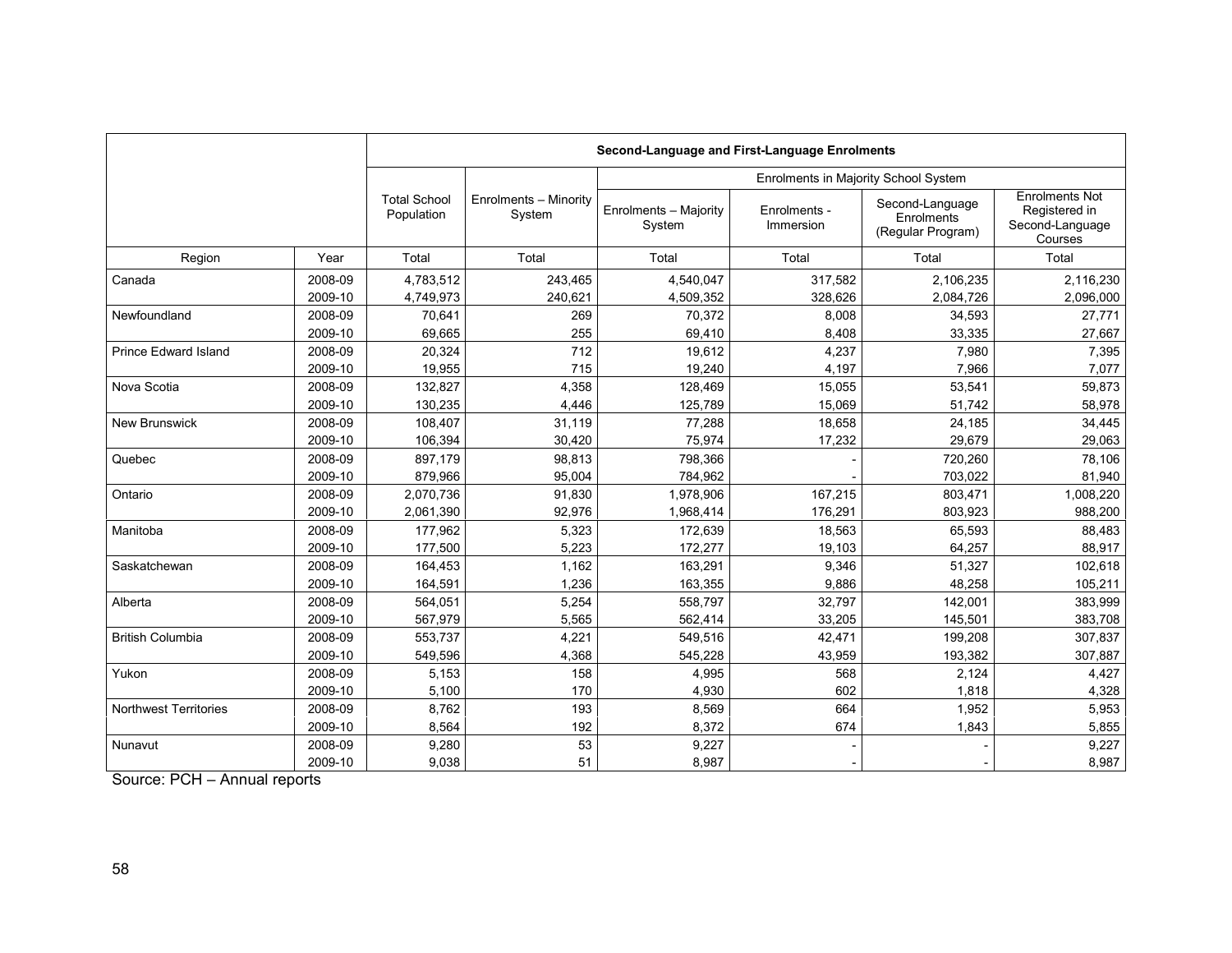# <span id="page-64-0"></span>**Annex G: Minority population residing near an organization that broadcasts on radio or distributes a community newspaper**

**Minority population residing near (25 km or less) a minority organization that broadcasts on radio or distributes a community newspaper**

|                              |              | <b>Minority Organizations - Media*</b> |       |  |  |
|------------------------------|--------------|----------------------------------------|-------|--|--|
| <b>Region</b>                | <b>Total</b> | Residing less than 25 km away          |       |  |  |
|                              |              | n                                      | %     |  |  |
| Canada                       | 2,120,990    | 1,686,285                              | 79,5% |  |  |
| <b>Canada less Quebec</b>    | 1,026,805    | 677.880                                | 66,0% |  |  |
| Newfoundland and Labrador    | 1,920        | 865                                    | 45.1% |  |  |
| <b>Prince Edward Island</b>  | 5,105        | 2,860                                  | 56.0% |  |  |
| Nova Scotia                  | 32,305       | 20,475                                 | 63.4% |  |  |
| <b>New Brunswick</b>         | 235,375      | 183,440                                | 77.9% |  |  |
| Quebec                       | 1,091,430    | 1,006,365                              | 92.2% |  |  |
| Ontario                      | 564.935      | 392.190                                | 69.4% |  |  |
| Manitoba                     | 43.170       | 28,385                                 | 65.8% |  |  |
| Saskatchewan                 | 14.495       | 3.215                                  | 22.2% |  |  |
| Alberta                      | 63,330       | 40,570                                 | 64.1% |  |  |
| <b>British Columbia</b>      | 66,170       | 5,880                                  | 8.9%  |  |  |
| Yukon                        | 1,240        | 975                                    | 78.6% |  |  |
| <b>Northwest Territories</b> | 1,075        | 765                                    | 71.2% |  |  |
| Nunavut                      | 440          | 300                                    | 68.2% |  |  |

*\*Minority organizations, print or broadcasting media, operating (licensed for less than five years), members of the APF, ARC, QCNA*  and other independent newspapers and radio stations. The Radio-Canada station is excluded from this analysis. Le Droit, Acadie Nouvelle *and* The Gazette *were included in this analysis.*

*Source: Canadian Heritage (2011e). Data on coverage by minority organizations that broadcast on radio or distribute a community newspaper; from the Policy Research Group, Canadian Heritage; Excel tables provided on May 8, 2012.*